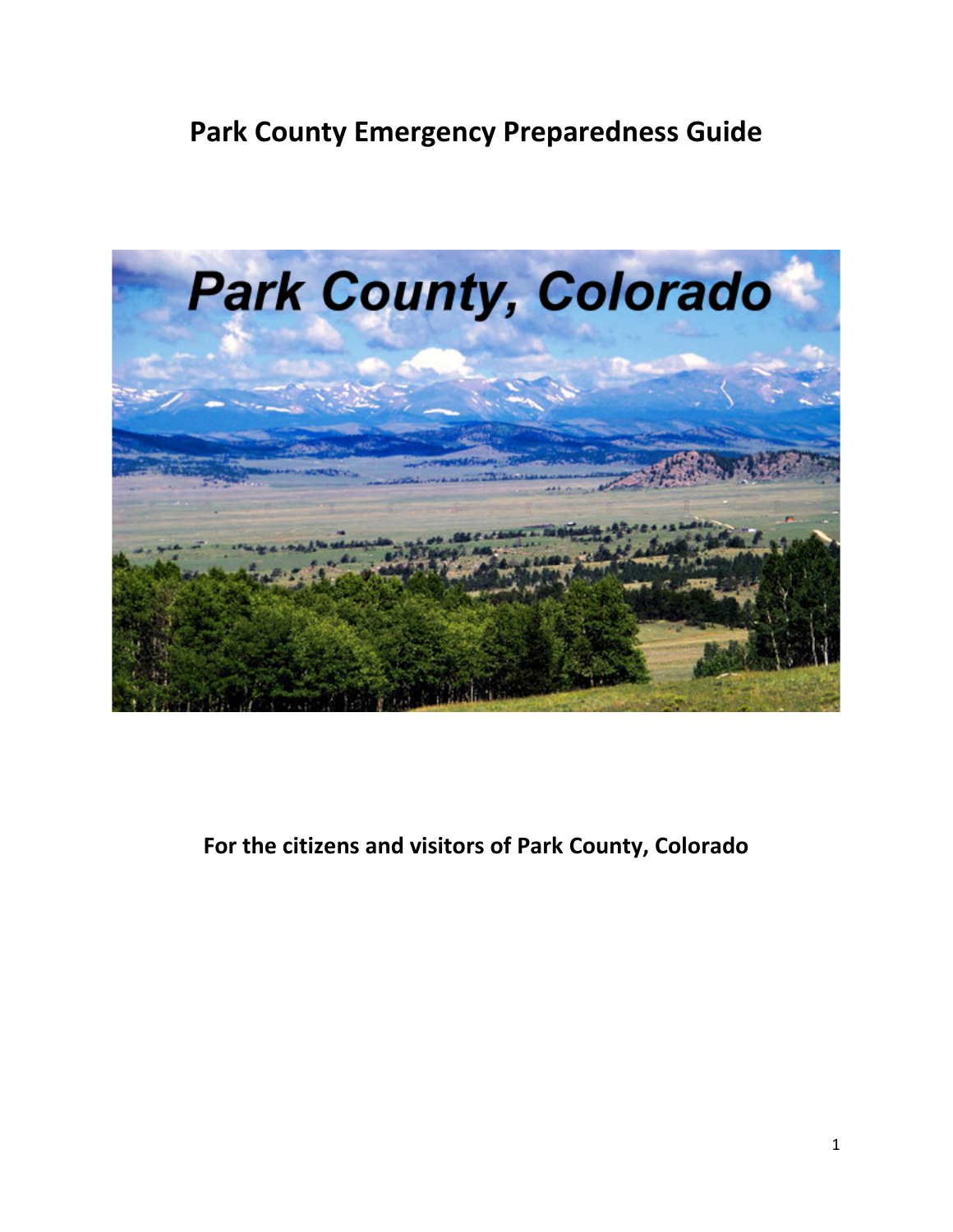### **Table of Contents**

- 3. A Message From The Emergency Manager
- 4. Local Emergency Agencies
- 6. All About 9-1-1 --- How It Works
- 7. Emergency Alert & Warning System
- 8. Park County Hazards
- 9. National Weather Service Information
- 10. Thunderstorms & Lightning
- 11. Tornadoes
- 12. Winter Storms & Extreme Cold Temperatures
- 13. Flash Flooding
- 14. Code of the West
- 19. Wildland Fires & Defensible Space Management
- 24. Power Outages
- 25. Home Safety & Protecting Yourself Against Criminals
- 30. Terrorism
- 31. Pandemic Flu Planning / Family Emergency Health Information
- 33. West Nile Virus
- 35. Disasters & Your Business
- 36. Special Considerations for Seniors & People with Disabilities
- 38. Children's Safety
- 39. Creating a Family Emergency Plan & 72-Hour Emergency Kit
- 44. First Aid & CPR
- 46. Additional Emergency Preparedness Information & Links
- 48. Notes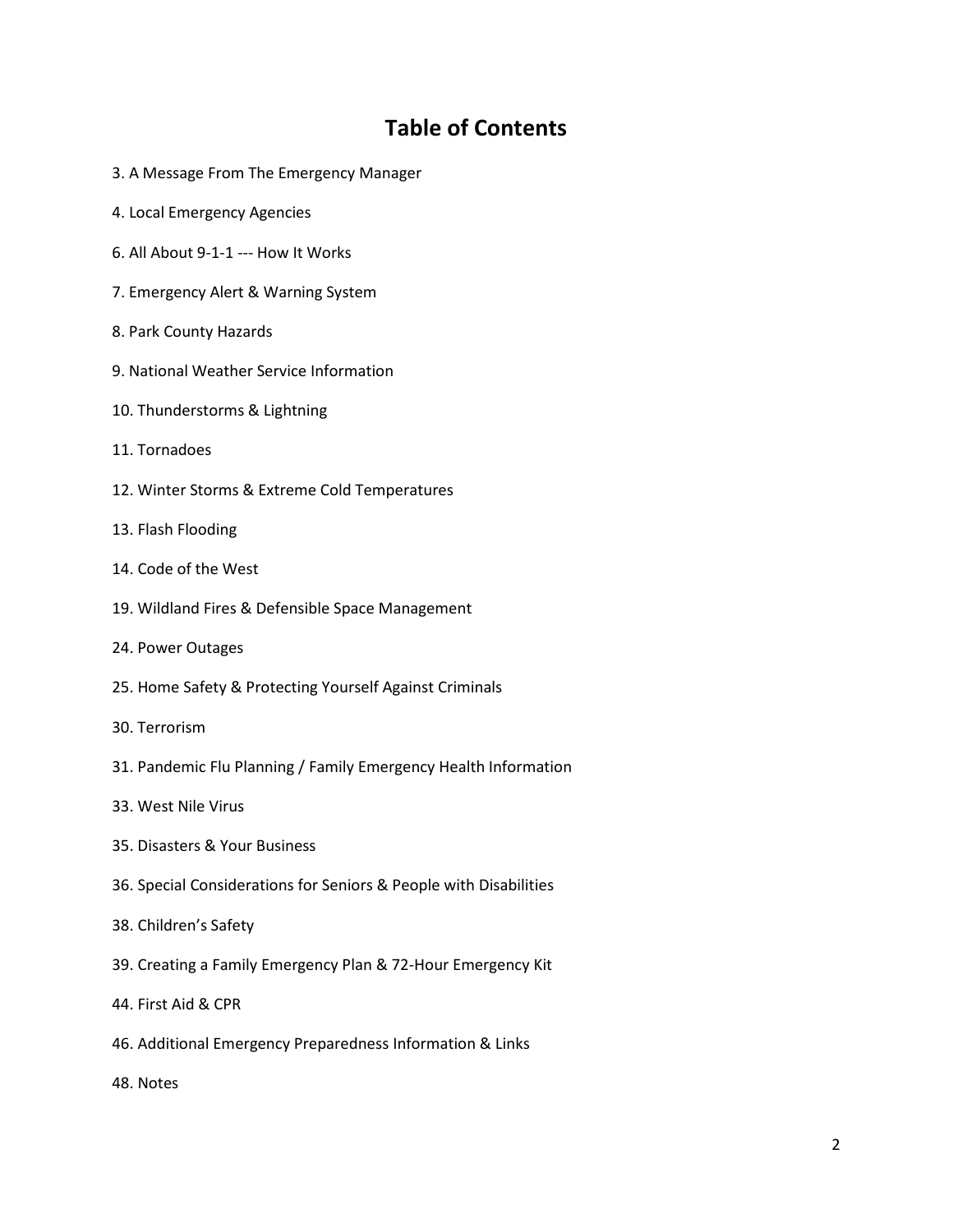# **Message from the Park County Office of Emergency Management**

Over the last several years, our nation has experienced the devastating effects of natural and human-caused disasters from mudslides in California to terrorist attacks along the East Coast. Locally, Colorado experienced the worst fire season in its history in 2002, along with extreme drought conditions and several other natural emergencies requiring state and federal assistance.

Due to the size of Park County and its central location within the state, we must remain vigilant with regard to emergency preparedness and management. Through a cooperative effort between Park County and the South Central All-Hazards Region, we are pleased to provide the citizens and visitors of Park County with this Emergency Preparedness Guide.

The main purpose of this guide is to save lives, reduce injuries, and protect property. It is designed to present information and guidance on action to take to enhance survival in the event of natural and human-caused disasters.

Within these pages, detailed information is provided about steps that can be taken locally to prepare families and communities in the event that a large-scale emergency occurs in your neighborhood. Along with tips for protecting your property and avoiding injury or illness in natural disasters, the guide gives detailed information about protecting your family and friends during a terrorist or human-caused event.

You need to be prepared. Knowing the steps to take during a disaster can greatly reduce the danger and distress you family may face. This guide will help you and your family plan for a variety of emergency situations, persevere during them and recover afterwards.



We hope that you enjoy this guide and find the information valuable to your family.

**Aerial photo of Antero Reservoir**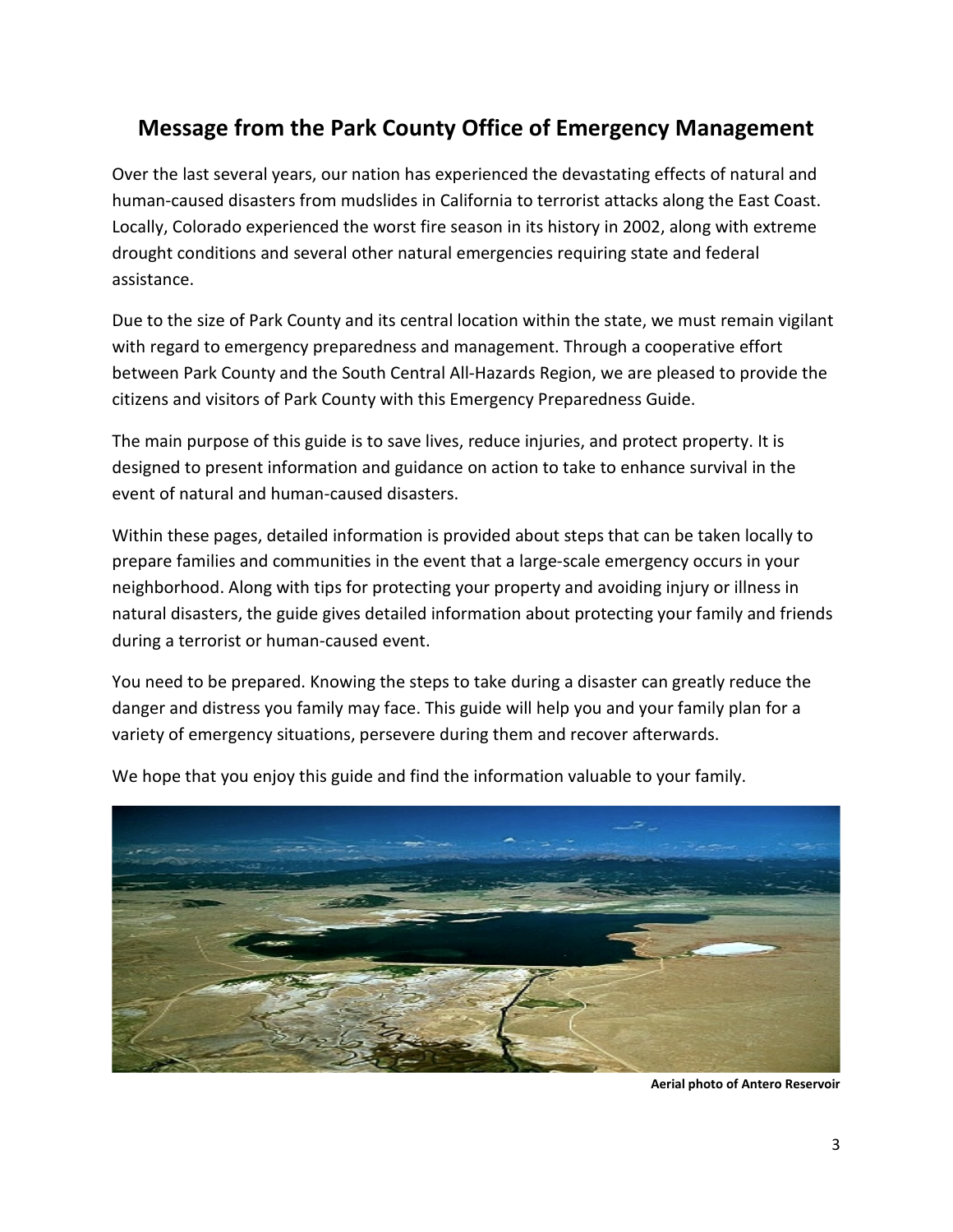4

### **In an Emergency Dial 9-1-1**

Park County Sheriff's Office Dispatch (719) 836-4121 Administration (719) 836-2494 PO Box 27 Fairplay, CO 80440

Park County Animal Control **Park County Search and Rescue** (719) 836-4380 (719) 836-4121

> Amateur Radio Emergency Service (ARES) (303) 838-0453

#### **PARK COUNTY POLICE DEPARTMENTS**

**Fairplay Police Department Alma Police Department** (719) 836-2840 (719) 836-2712 PO Box 267 PO Box 1050 Fairplay, CO 80440 **Alma, CO 80420** 

#### **PARK COUNTY AMBULANCE & RESCUE SERVICES**

(303) 838-5853 (719) 689-9479 PO Box 222 PO Box 11 Bailey, CO 80816 Guffey, CO 80820

**Platte Canyon Fire Protection District Southern Park County Fire Protection District**

### **South Park Ambulance District Ute Pass Regional Ambulance District**

(719) 836-2055 (719) 687-2291 PO Box 417 PO Box 417 Fairplay, CO 80440 Woodland Park, CO 80866

Please Note:

This guide is a compilation of emergency preparedness information from various sources. While we endorse the general concept of being prepared for emergencies, both individually and as a community, we are not directing anyone to implement all of the listed measures. Situations differ, and everyone should make their own decisions as to the extent of their preparedness.

This publication is a living document. The information contained within it will be updated and revised as necessary in a continued effort to build a safer, stronger community.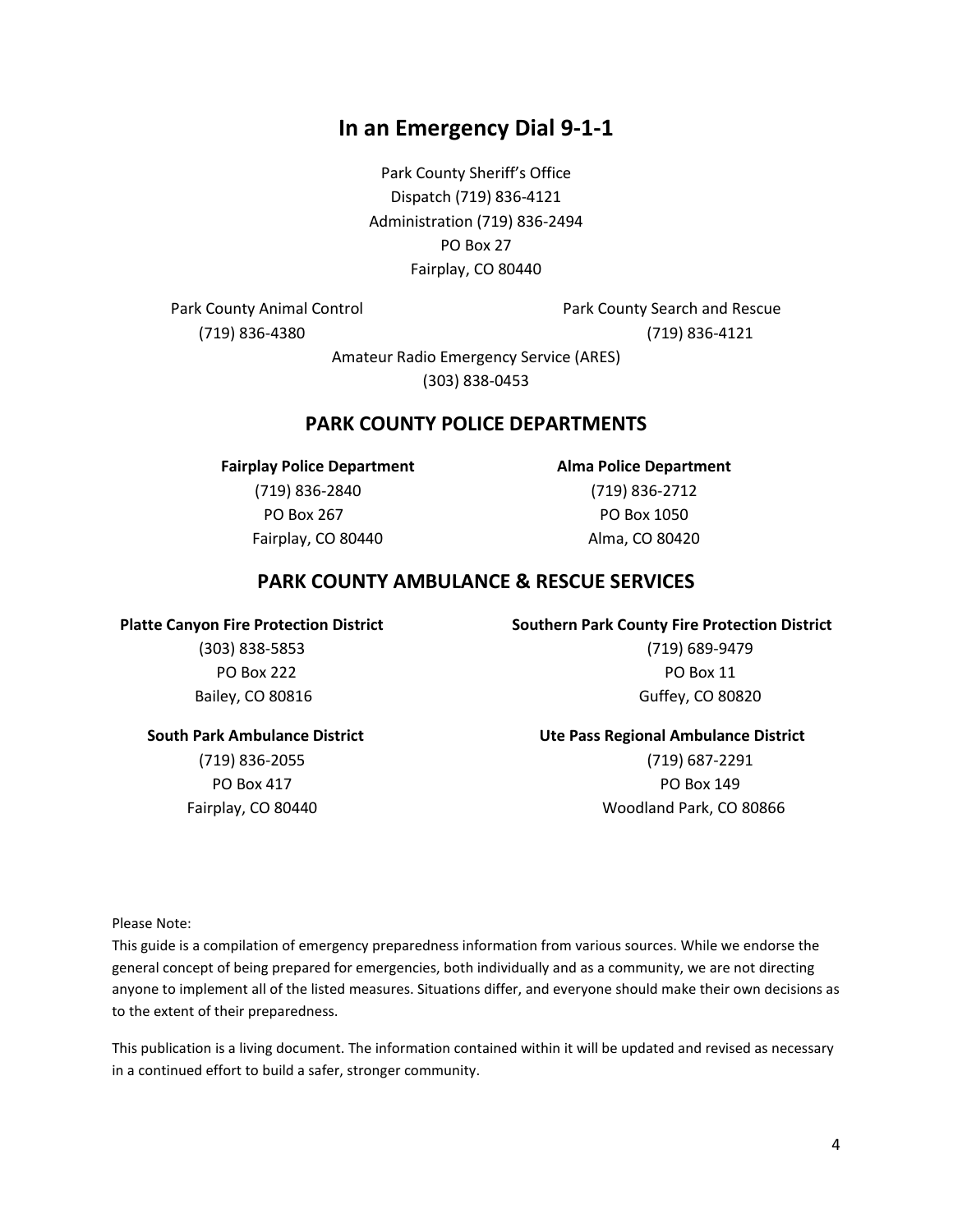### **In an Emergency Dial 9-1-1**

**Park County Office of Emergency Management** Work: (719) 836-4372 Cell: (719) 839-1602 PO Box 1373, Fairplay, CO 80440 [gstanley@parkco.us](mailto:gstanley@parkco.us)

#### **COUNTY ROAD AND WEATHER LINE (719) 836-4134**

#### **PARK COUNTY FIRE DISTRICTS & SERVICES**

#### **Elk Creek Fire Protection District Lake George Fire Protection District**

(303) 838-5575 (719) 748-3022 PO Box 607 PO Box 281 Conifer, CO 80433 Lake George, CO 80827

#### **Hartsel Fire Protection District Northwest Fire Protection District**

(719) 836-3500 (719) 836-3022 PO Box 10 PO Box 1090 Hartsel, CO 80449 Fairplay, CO 80440

#### **Jefferson-Como Fire Protection District Platte Canyon Fire Protection District**

(719) 836-3244 (719) 838-5853 PO Box 380 PO Box 222 Como, CO 80432 **Bailey, CO 80421** 

#### **Southern Park County Fire Protection District**

(719) 689-9479 PO Box 11 Guffey, CO 80820

#### **This guide is not to be sold in part or in whole.**

For questions or information, please contact: Gene Stanley (719) 836-4372 or (719) 839-1602 Email: [gstanley@parkco.us](mailto:gstanley@parkco.us) <http://www.parkco.us/oem.htm>

Special thanks to Douglas County Emergency Services and Emergency Management for their assistance on this guide.

Also, special thanks to the South Central All-Hazards Region for providing grant funding for this project.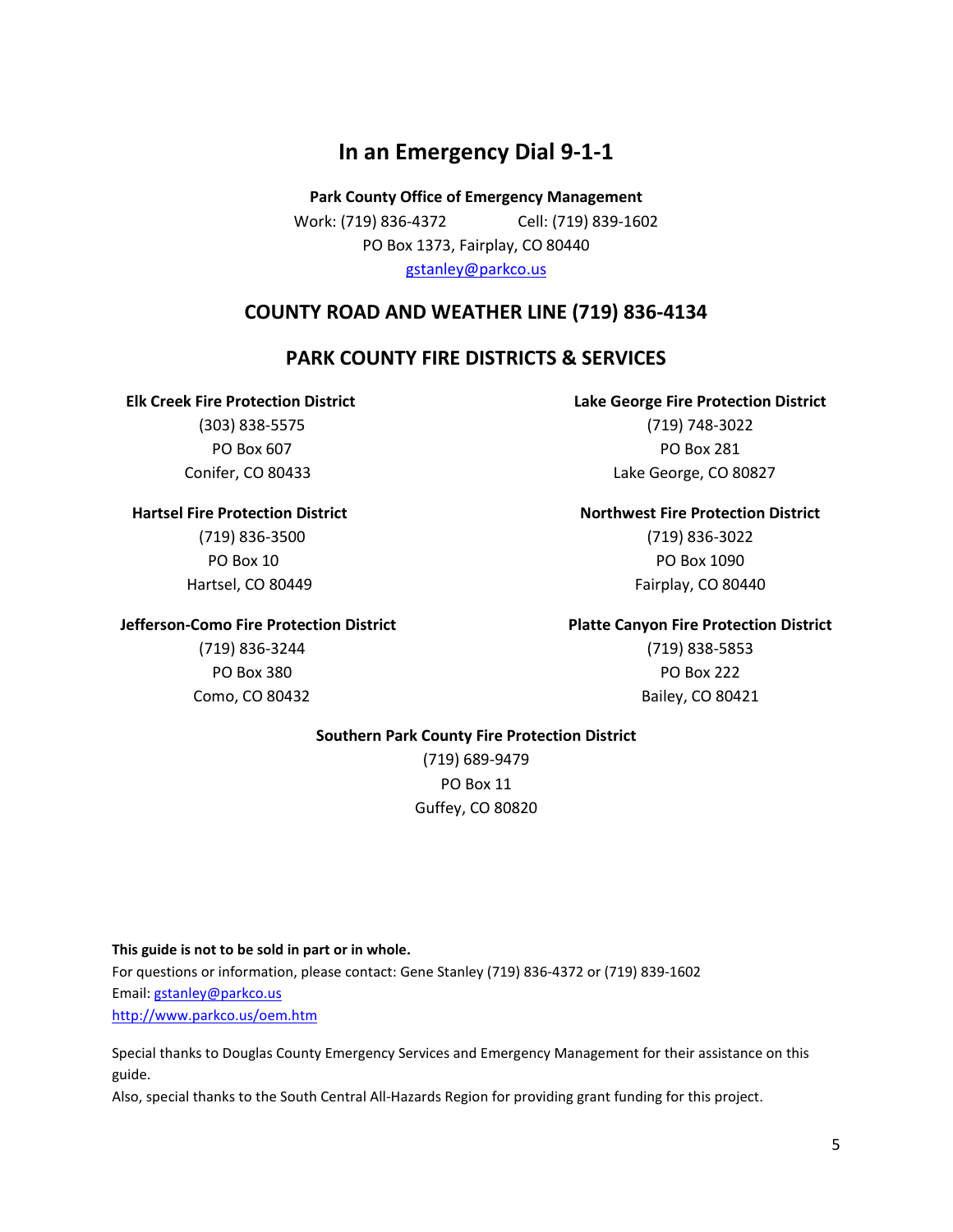### **9-1-1 System**

#### **9-1-1 How it Works**

When you punch 9-1-1, the phone call goes directly to Park County Communications Center where a dispatcher will help you determine the nature of the emergency and what type of response is needed based on your location and the circumstances.

#### **Call Boxes**

These are special phones along roadways and in most parks that call 9-1-1 directly to help the operator locate your emergency quickly. These are not free phones for public use and connect directly to a dispatch center. If a party is lost or injured or a fire has started, the call boxes are an excellent method of getting help.

#### **Cell Phones**

Cell phones are very helpful. Even if you do not have a current service provider, your phone will call 9-1- 1 at no charge. The operator will need to know where you are, since cell phones do not provide a location when you call. There is limited cellular coverage in Park County, so cell phones will not always be the most reliable option in an emergency.

#### **What Happens If 9-1-1 Fails?**

The Park County Communications Center has an experienced team of communications officers who have specific plans in place should 9-1-1 go down. Depending on the equipment or nature of the failure, 9-1-1 calls will be forwarded to the most appropriate dispatch center of one of our surrounding counties until Park County Dispatch is able to take over again. Citizens should not be able to notice if there is a failure. No matter what, someone will be there to answer the call for help.

#### **Available Resources**

In this preparedness guide you will find a wide variety of resources for emergency situations. There are many agencies and a great deal of expertise in Park County. Finding out which departments serve your area can be very helpful for several reasons:

- You will know who is coming to your home in case of emergency
- You will know who to call if it is not a life or limb emergency (barking dogs, increased patrols, acquiring burn permits, insurance service office rating of your fire district, etc.)
- You can check that 9-1-1 automatically provides your location correctly to prevent any delays when you really do need assistance (call ahead before testing!!) Please call dispatch on the nonemergent number prior to dialing 9-1-1. The number to call is (719) 836-4121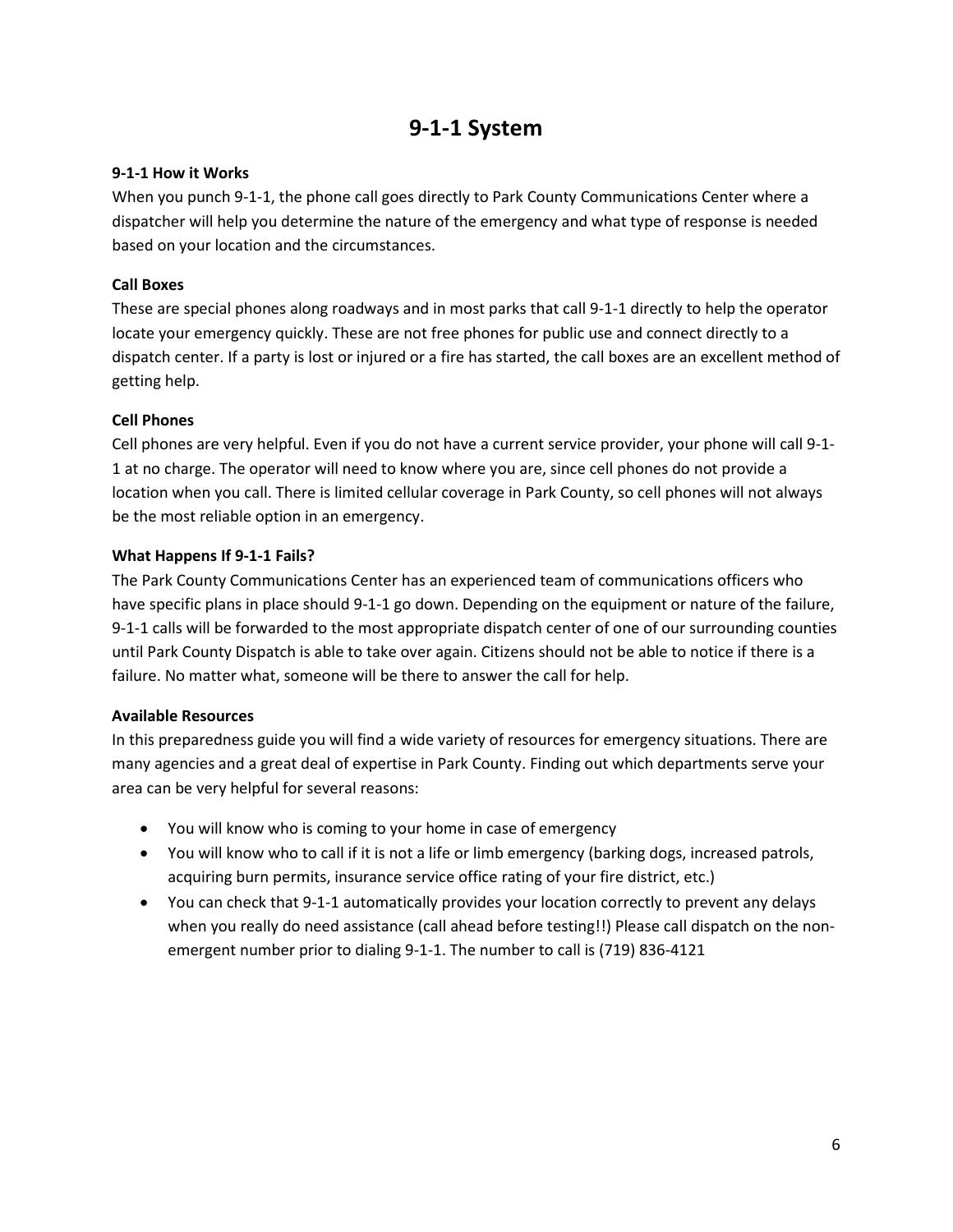### **Emergency Alert & Warning Systems**

#### **What is EPN (Reverse 911)?**

The Emergency Preparedness Network is a system that allows Park County to immediately notify citizens within a designated area of a current or potential life threatening event via their hard wired telephones. Should the EPN be activated, a recorded voice message will be "launched" through Reverse 911 procedure by the Park County Communications Center. This message will deliver precise information to the homes and businesses within the designated area. They system is also capable of delivering EPN messages via TTY for the hearing impaired. If the system dials a residence and gets a voice, it gives a spoken message. If it detects a TTY, it delivers a TTY message.

This system can also be used through notification systems such as the Park County School District RE 2, where parents are notified for a number of reasons by the district itself.

With any system there are limitations. One limitation of the EPN system is that if the phone line has any type of blocking device or prompt that requires the caller to press a key in order to complete the call, the device will prevent delivery of the message to that location. A second limitation concerns the newness of the area in which the event is occurring. The address or phone number may not have been entered into their system for a newly developed area, which will cause some residences or businesses to be left out of the delivery of the message. Lastly, cell phones are also excluded from the system. If a cell phone is the only phone in the home, that residence will not receive the message. Even with these limitations, this system has proven to be a valuable tool for Park County.

\*Please remember that when the system calls your phone, there will be a pause before the message will begin. If you answer your phone and get no answer to your greeting, please wait on the line for a few seconds in case the system is waiting to provide information.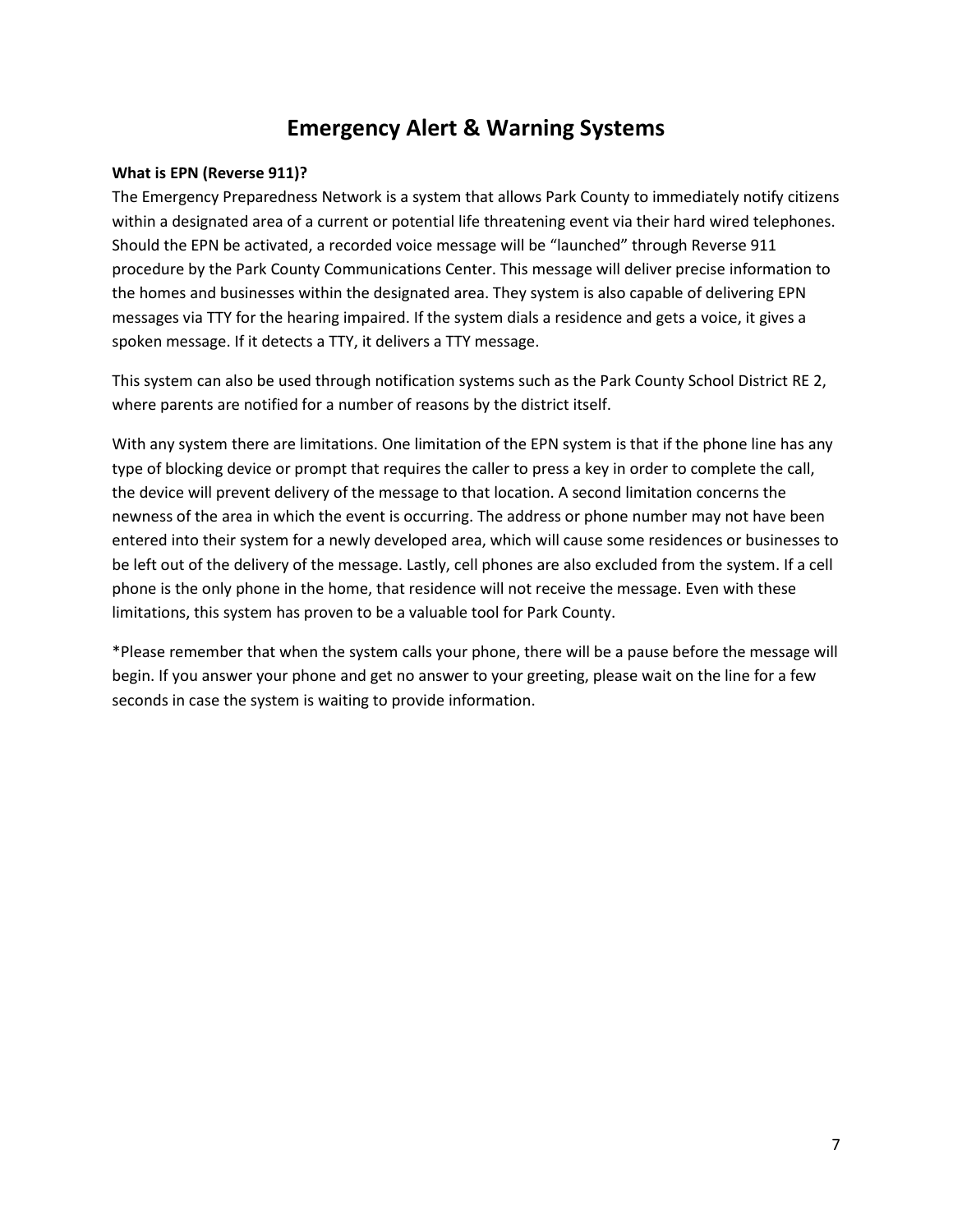# **Park County Hazards**

Disasters and emergencies can sometimes develop quickly. Dam failures, flash floods, tornados, and fires, for example, can strike with little or no advance warning.

Other types of disasters and emergencies are preceded by a build-up period that provides more time for taking effective measures. For example, winter storms can be tracked for days, and people in affected areas can be notified well in advance. Severe thunderstorms may be tracked for hours. On larger rivers, floods can be predicted to provide considerable warning time for people in the danger zone.

Here in Park County, the natural disasters we see most common include:

- 1. Thunderstorms / Lightning
- 2. Winter Storms
- 3. Extreme cold temperatures
- 4. Flash Flooding
- 5. Fire (both structural and wildland)

Other Hazards include:

- 1. Power Outages
- 2. Hazardous Material Spills
- 3. Tornados
- 4. Terrorism
- 5. Avalanches
- 6. Violence in Schools

The number one way to protect yourself in any severe weather incident is personal education and awareness.

#### **There are several ways to be warned of severe Weather:**

1. If severe weather is being forecast for your area, LISTEN TO OR WATCH THE LOCAL NEWS. During these time, look for updates 2-3 times a day. Please remember that satellite and cable channels do not always include local weather or warnings.

2. Purchase a NOAA Weather Radio. Weather alert radios can provide immediate notification of severe weather or other emergencies by activating a tone when a watch or warning is issued by the National Weather Service.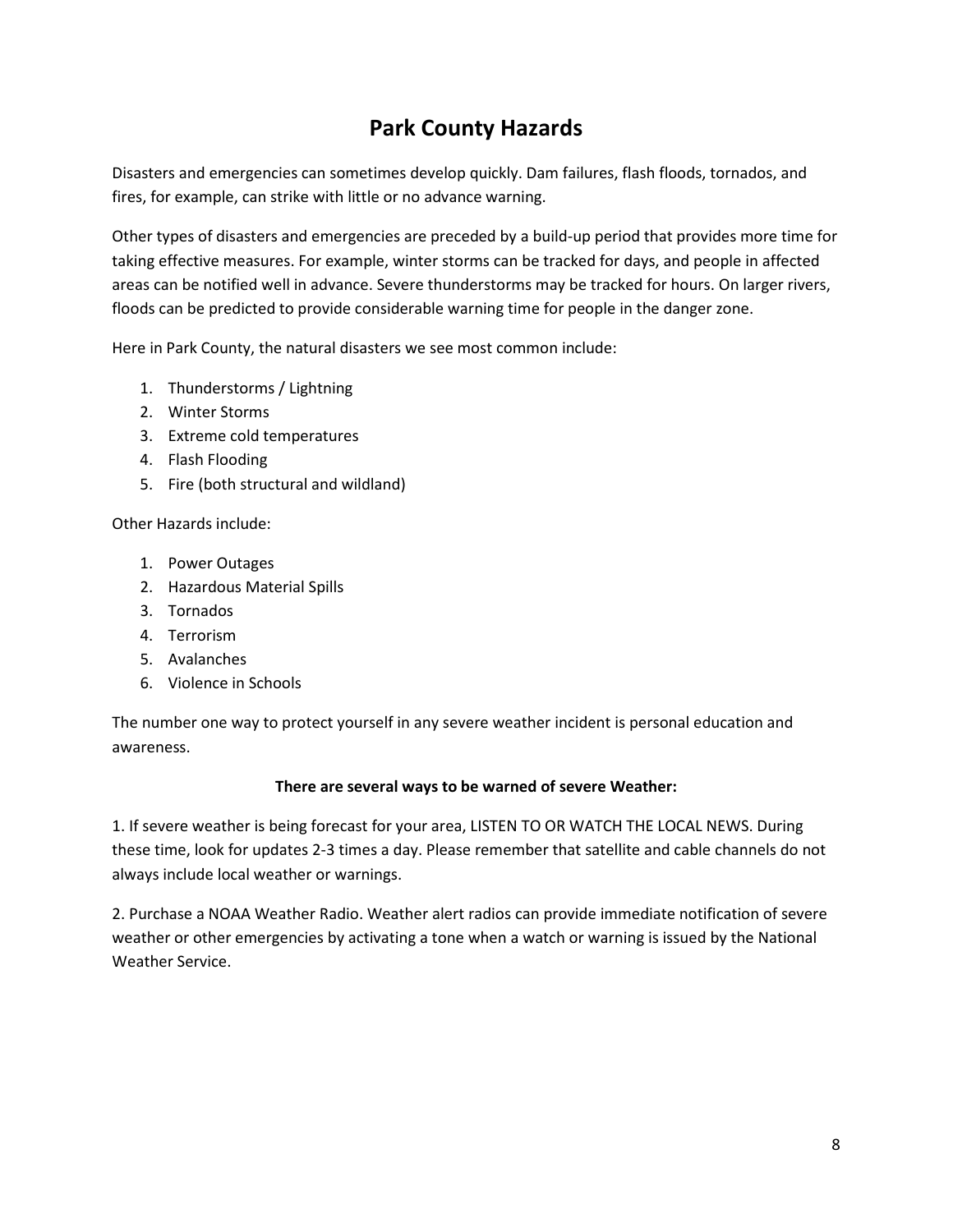# **National Weather Service Information**

You can obtain the most comprehensive weather information by listening to a NOAA Weather Radio. NOAA stands for the National Oceanic and Atmospheric Administration. Weather Radio is operated is operated by the National Weather Service offices across the country and broadcasts frequently updated recordings containing current weather conditions, local forecasts, recreational and climatological data. During threatening weather, live broadcasts are made of warnings for high winds, large hail, tornadoes, flash floods and winter storms. Specially built receivers can be set to audibly warn when one of these weather warnings is broadcast. You can purchase a tone-alert NOAA Weather Radio at many electronic stores

| Alamosa               | 162.475 | Pueblo                  | 162.400 |
|-----------------------|---------|-------------------------|---------|
| Colorado Springs      | 162.475 | <b>Sterling</b>         | 162.400 |
| Denver                | 162.550 | Cheyenne, Wyoming       | 162.475 |
| <b>Fort Collins</b>   | 162.450 | Bethune, Colorado       | 162.525 |
| <b>Grand Junction</b> | 162.550 | La Junta                | 162.500 |
| Greeley               | 162.400 | <b>Glenwood Springs</b> | 162.500 |
| Longmont              | 162.475 |                         |         |

### **NOAA Weather Radio Stations in and near Colorado**

**Prepare for severe weather before it strikes: Some severe storms can be seen approaching, while others hit without warning. It is important to learn and recognize danger signs and plan ahead.**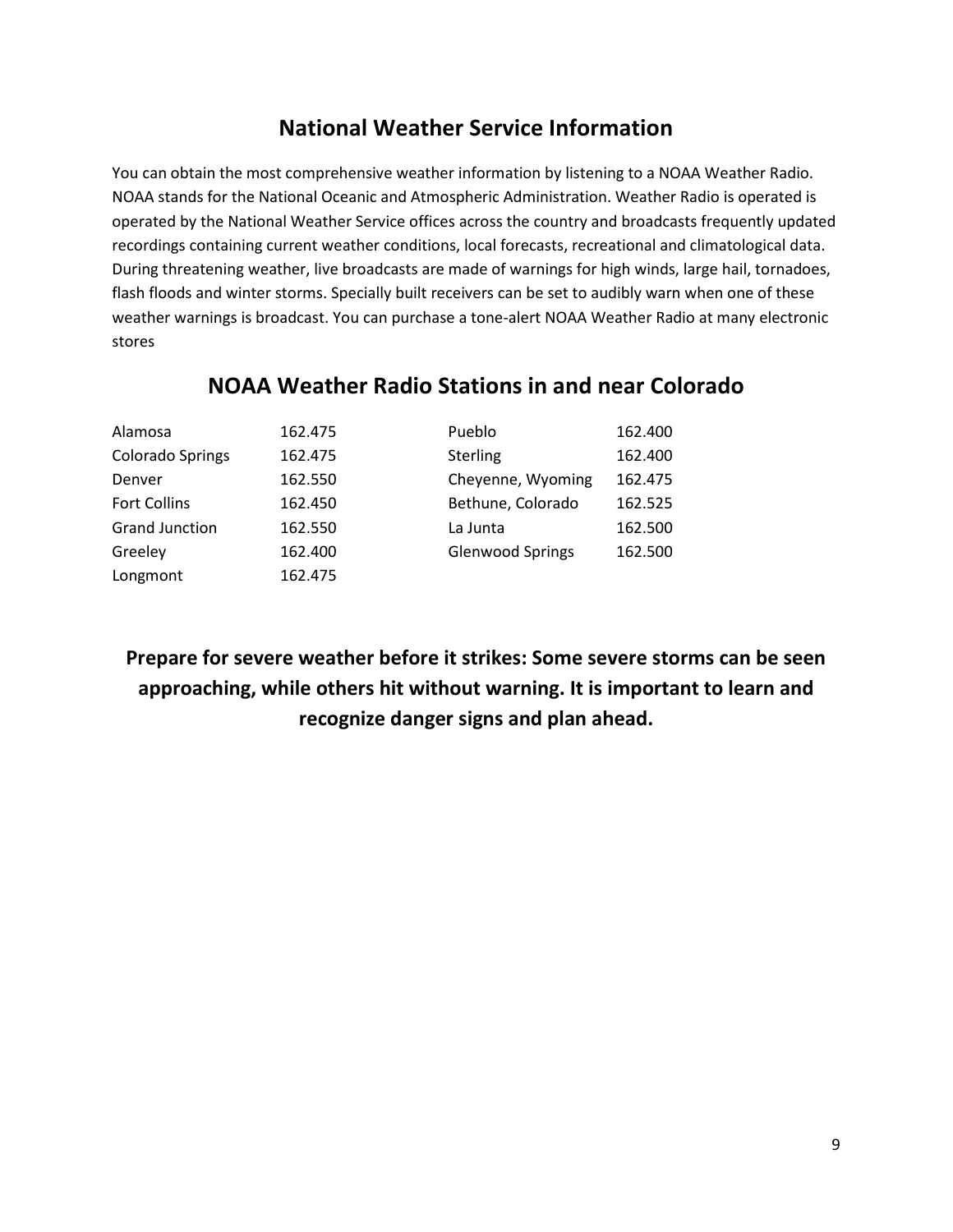# **Thunderstorms and Lightning**

All thunder storms produce lightning, but many people ignore the danger lightning presents.

Know outdoor lightning safety rules:

1. Most people struck by lightning are not in the rain. Lightning can strike 5 to 10 miles in advance of the storm.

2. Flash-to-bang ratio.

You can tell how far away the lightning is, by using the flash-to-bang method. When you see lightning, count how many seconds until you hear thunder. If the time is 5 seconds, the lightning was one mile away; if it is 10 seconds, the lightning was 2 miles away. Seek shelter if the lightning moves within 4 miles of your direction. Quickly go inside a completely enclosed building, not a carport, open garage or covered patio. If no enclosed building is convenient, get inside a hard topped all metal vehicle.

3. Remember the "30-30 Rule".

The first "30" means that you need to take cover if you hear thunder within 30 seconds of the lightning flash. The second "30" indicates that you should wait at least 30 minutes after the last lightning flash or thunder before resuming normal activity.

4. If boating or swimming, go to land and find shelter.

5. If you feel your skin tingle and your hair stands on end, squat low to the ground on the balls of your feet, put your hands on the top of your head and place your head between your legs.

### **DO NOT LIE FLAT ON THE GROUND!**

"Thunderstorm Watch" means conditions are favorable for thunderstorms to produce wind gusts to 58 mph or stronger or hail to ¾ inch or larger in the watch area. These watches are issued for four to six hours at a time and for a number of counties.

"Thunderstorm Warning" means a severe thunderstorm has been detected by radar or by a trained spotter. Take cover if you are near the severe thunderstorm.

**"Lightning is the most dangerous and frequently encountered weather hazard that most people experience each year. It is the second most frequent (weather related) killer in the United States with more than 100 deaths and 500 injuries each year." –***National Oceanic and Atmospheric Administration*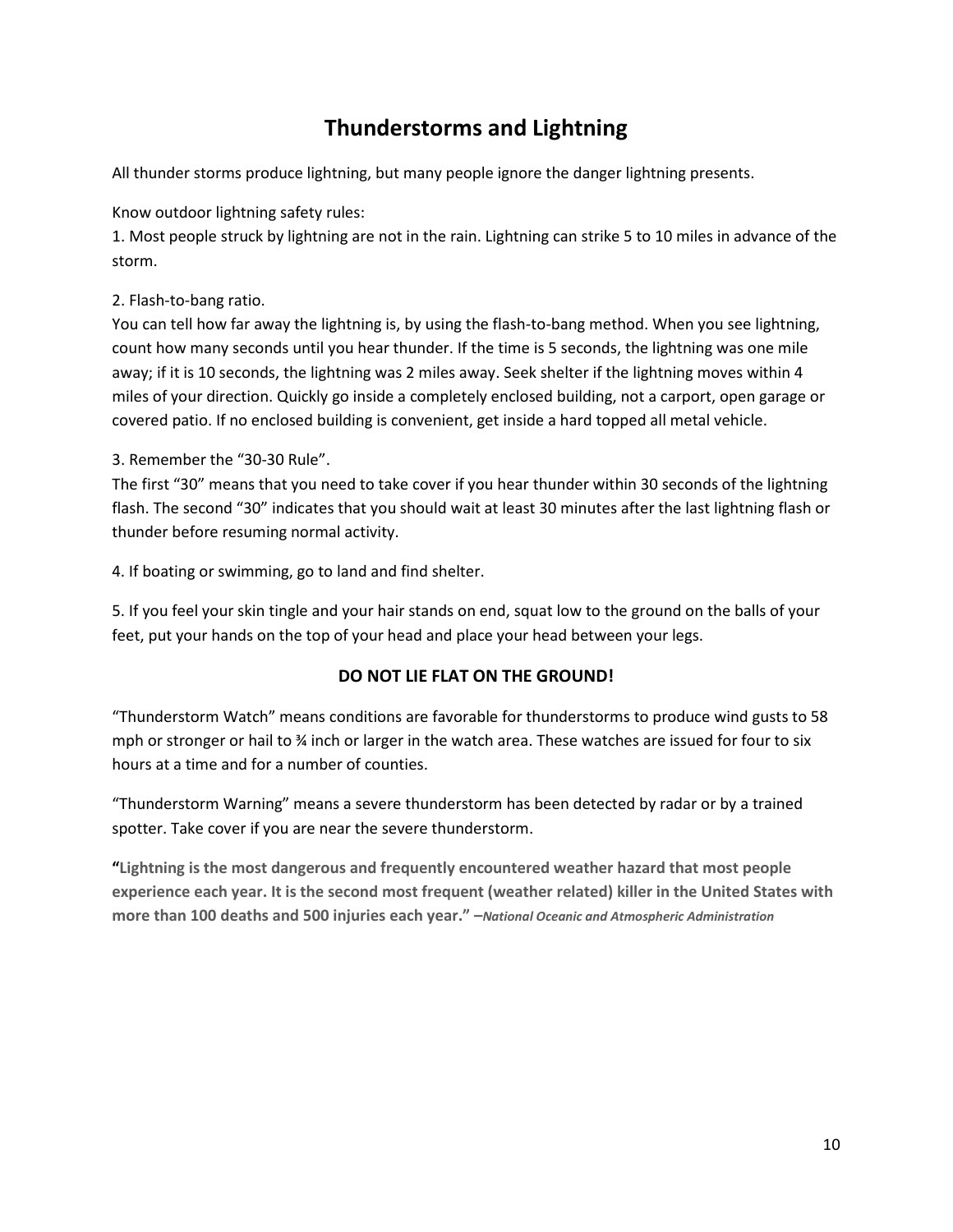# **Tornadoes**

A tornado is a violently rotating column of air in contact with the ground capable of producing tremendous damage. It appears as a rotating, funnel-shaped cloud, which extends to the ground from the base of a thunderstorm. A tornado spins like a top and sounds like the roaring of an airplane or locomotive. These short-lived storms are the most violent of all atmospheric phenomena, and over a small area, the most destructive. While tornados are rare in Park County, they have been reported in the past.

The following are readiness tips for tornadoes:

#### **Conduct tornado drills each tornado season:**

• Designate an area in the home as a shelter and practice having everyone in the family go there in response to a tornado threat.

#### **Know the difference between a Tornado Watch and a Tornado Warning:**

Tornado Watch does not mean tornados are imminent, just that you need to be alert and prepared to go to a safe shelter if a Warning is issued.

- **1.** Turn on local TV or radio station.
- **2.** Set the alarm switch on your weather radio.
- **3.** Know where you can access safe shelter

Tornado Warning means that a tornado has been spotted or that Doppler radar indicates a thunderstorm circulation which could spawn a tornado

- **1.** Take immediate safety precautions.
- **2.** Go into a shelter.

#### **During a tornado, if at home, work, or school:**

- Go at once to a windowless interior room, storm cellar, basement or the lowest level of the building.
- If there is no basement, go to an inner hallway or smaller inner room such as a bathroom or closet.
- Get away from the windows and glass doors.
- Get under a sturdy piece of furniture such as a workbench, heavy table or desk. If not available, use your arms to protect your head and neck.
- Use the telephone only in an emergency situation.
- If in a mobile home, get out and find shelter elsewhere.

#### **During a tornado, if in a vehicle:**

- DO NOT get under an overpass or bridge!
- Get out of the car immediately and take shelter in a nearby building, ditch or low-lying area away from the vehicle.
- Do not try to outrun the tornado.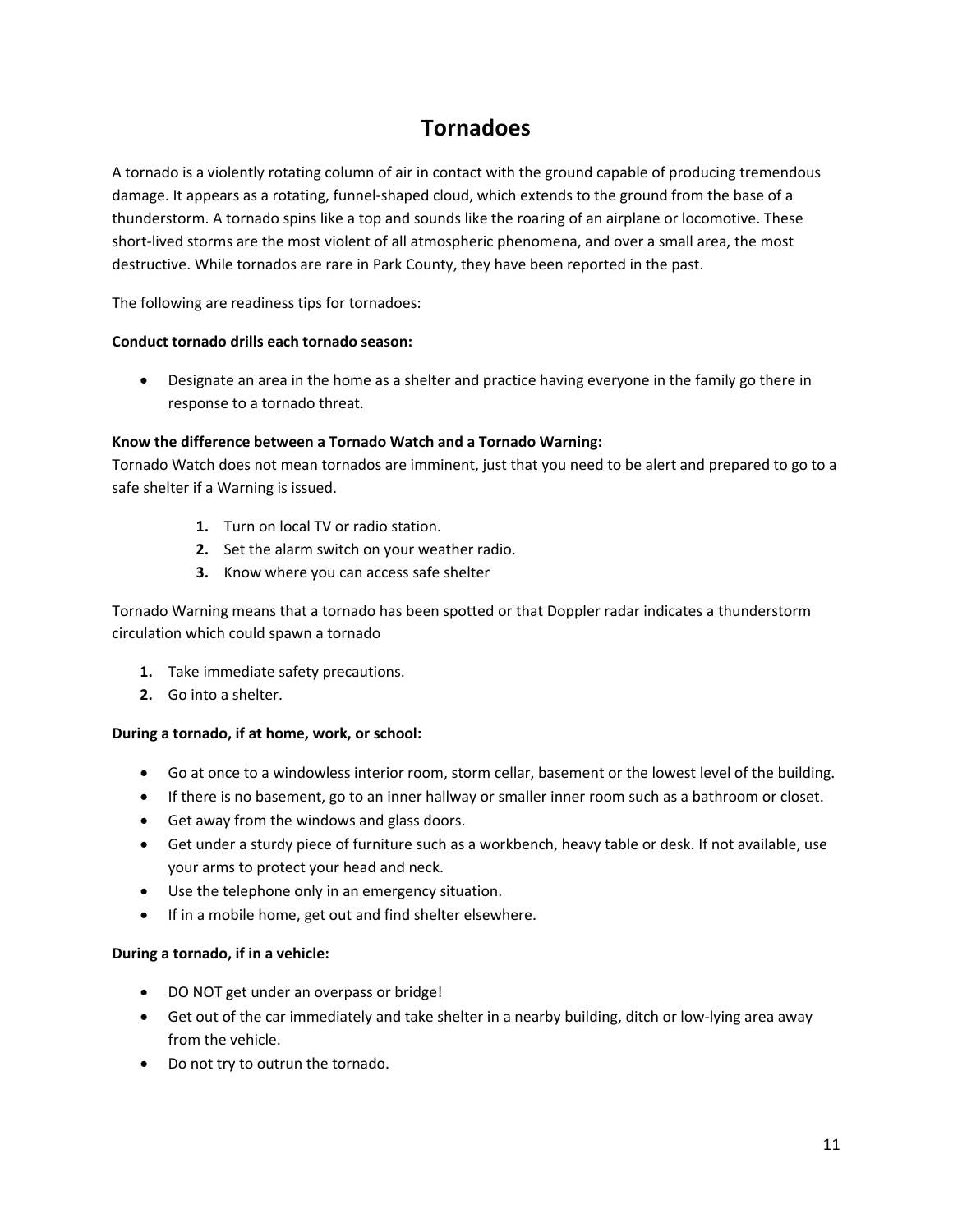### **Winter Storms & Extreme Cold Temperatures**

A blizzard is the most dangerous of all winter storms. It combines cold air, heavy snow, and strong winds. These strong winds will cause considerable blowing snow, which may reduce visibility to only a few yards. The following provides advice that will help you and your family against the hazards of winter storms/blizzards, heavy snows, ice storms, freezing rain and/or sleet.

#### **Indoor Preparedness:**

- Stay Inside.
- If using alternative heat, use fire safeguards and proper rooms.
- Close off unneeded rooms.
- Stuff towels in the cracks under doors.
- Eat to provide energy and drink plenty of fluids to prevent dehydration.
- Wear layers of loose-fitting, light-weight, warm clothing.
- Have at least a 3-day Disaster Kit assembled.
- Obtain a NOAA weather radio; stay tuned to local radio or television.

#### **Outdoor preparedness:**

- Find Shelter.
- Try to stay dry.
- Cover all exposed parts of the body.
- If you can find no shelter, prepare a lean-to, wind-break or snow cave for protection from the wind.
- Build a fire for heat and to attract attention.
- Place rocks around the fire to absorb and reflect heat.
- **DO NOT EAT SNOW!** It will lower your body temperature. Melt it first.
- If stuck in your vehicle, run the motor for ten minutes every hour for heat. Ensure that the tail pipe outlet is clear of obstructing snow while running the engine.
- Make yourself visible to rescuers.
- Turn on the interior dome light at night when running the engine. Tie a red cloth to your antenna.
- Exercise from time to time by vigorously moving arms, legs, fingers and toes to keep blood circulating and to increase body warmth.

#### **Learn the warning terms for Winter Storms, so that you clearly understand the risk to your family and your community.**

**"Winter Storm Watch"** indicates that severe winter weather may affect your area. Be alert, a storm is likely. **"Winter Storm Warning"** indicates that severe winter weather conditions are definitely on the way. Take actions, the storm is in your area.

**"Blizzard Warning"** means that large amounts of falling snow and wind are expected for several hours.

**"Winter Weather Advisory"** means winter weather conditions are expected to cause significant inconveniences and may be hazardous, especially to motorists.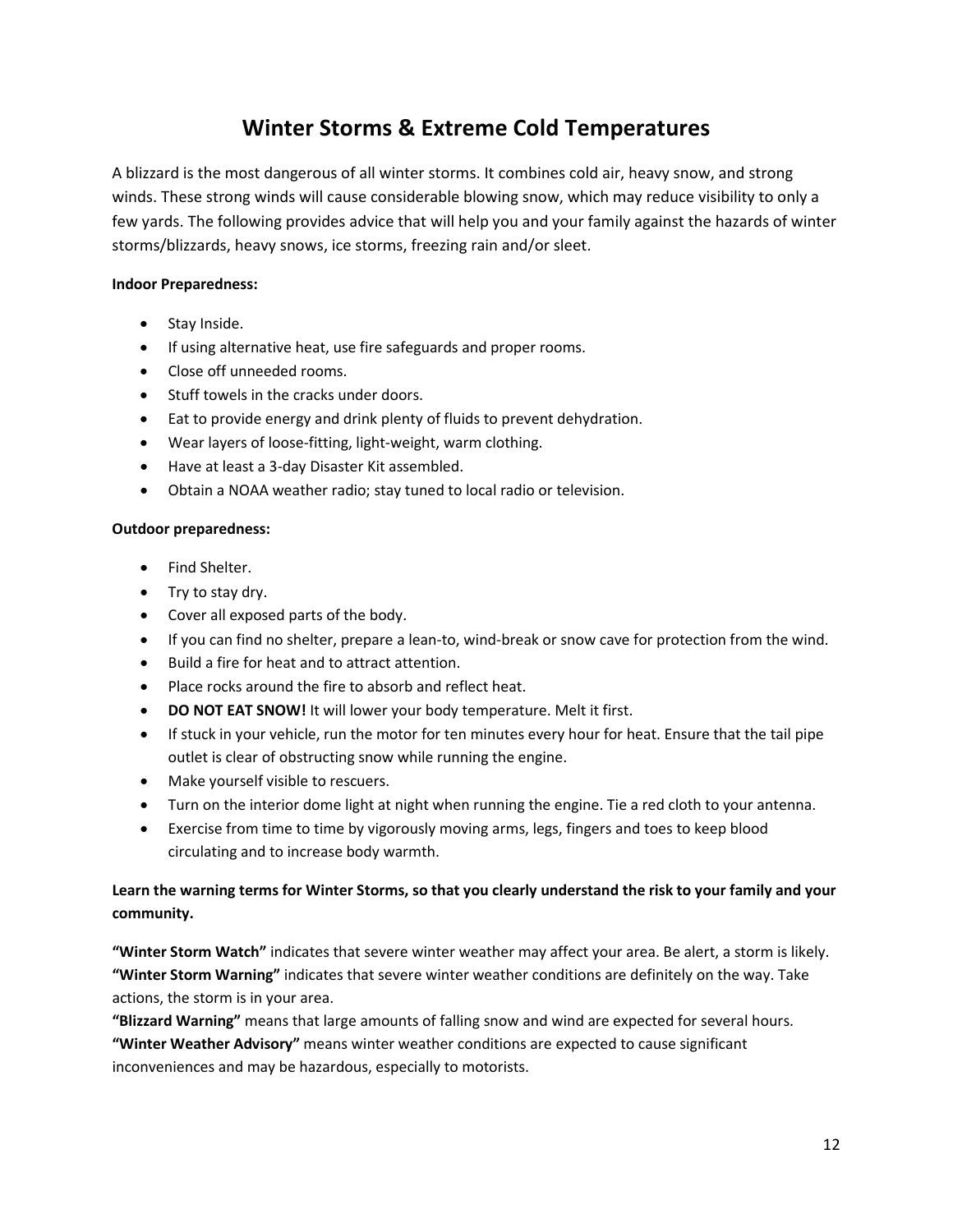# **Flash Flooding**

In Colorado, river floods occur most often is association with the snow melt in May and June. The flash flood season extends from May to September with July and August as the primary months for flash flooding.

A flash flood refers to a dangerous sudden rise in water along a stream, river, wash or over a normally dry land area. Flash floods result from heavy rainfall, snowmelt and dam or levee failures. They can even be the result of rain over a burnt area. Flash floods can take minutes or hours to develop and can move at surprisingly high speeds, striking with little or no warning. They can erode an entire mountainside, roll boulders the size of trucks, tear out trees, destroy buildings, was out roads and bridges and cause loss of lives. Rained weakened soils can also result in mud slides capable of closing interstates and blocking escape routes.

#### **Learn the warning terms for possible flooding:**

"Flash Flood Watch" or "Flood Watch" means to be alert to signs of flash flooding and be ready to evacuate on a moment's notice.

"Flash Flood Warning" means a flash flood is imminent – act quickly to save yourself because you may have only seconds.

"Flood Warning" means flooding has been reported or is imminent – take necessary precautions at once

#### **Flooding Safety Rules:**

- Keep alert for signs of heavy rain, both where you are and upstream. Watch for rising water levels.
- Know where high ground is and get there quickly if you see or hear rapidly rising water.
- Be especially cautious at night. It is harder to recognize the danger then.
- Do not attempt to cross flowing water which may be more than knee deep.
- DO NOT drive through flooded areas! It only takes 2 feet of running water to move a vehicle. If your car stalls, abandon it immediately and seek higher ground if possible.
- Do not allow children to play in ditches, culverts or grates.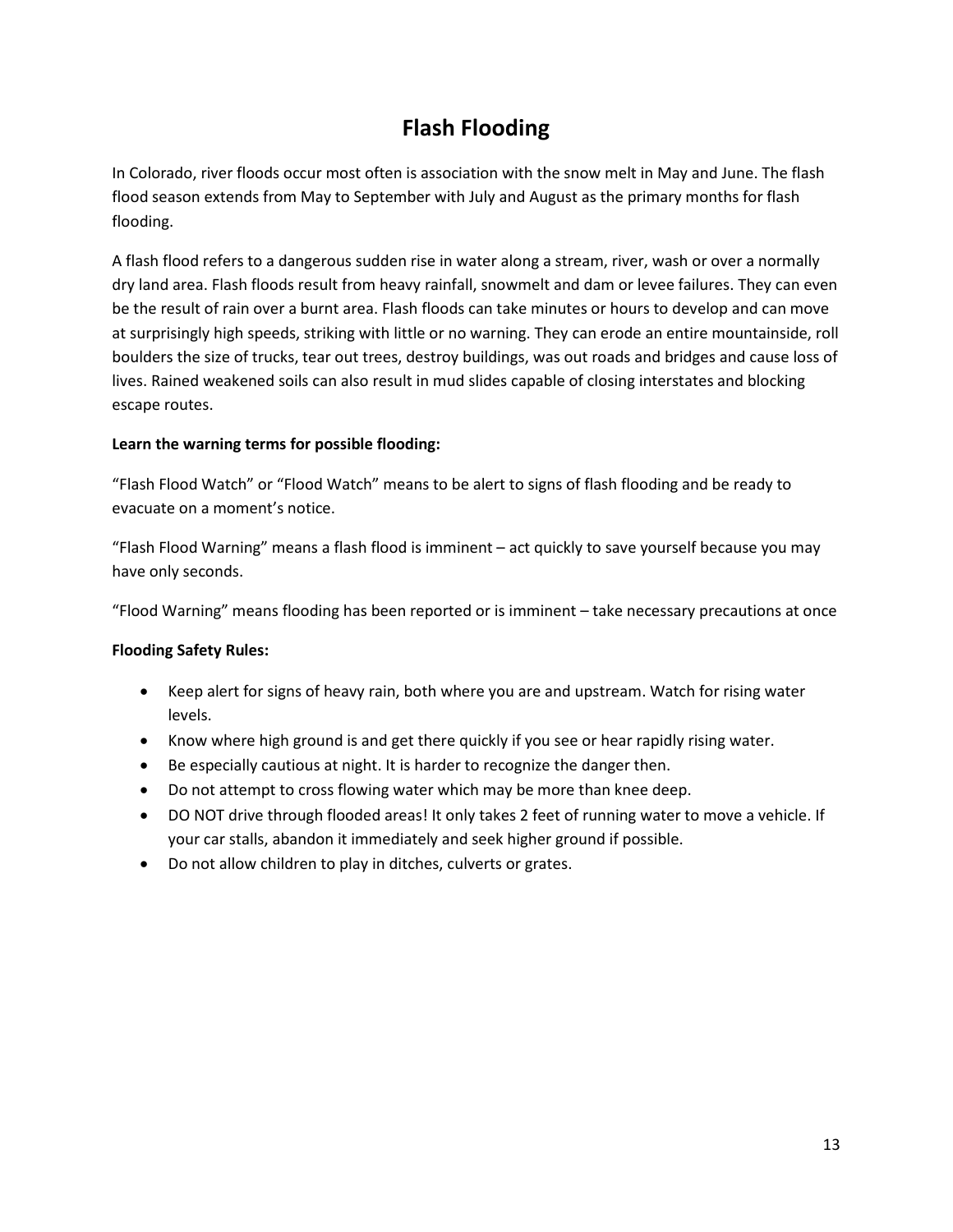## **Code of the West**

Over a hundred years ago, adventurous men and women flocked to this part of the county in search of gold and a better way of life. They were willing to sacrifice much for the mountain lifestyle, a trend that continues to this day. Despite advances in modern technology, Park County has retained many of its pioneer ways.

The **Code of the West** was first chronicled by the famous western writer, Zane Grey when writing about the men and women who came to this part of the country during the westward expansion of the United States. The values of integrity and self-reliance guided their decisions, actions and interactions. In keeping with that spirit, we offer this information to help the citizens of Park County who wish to follow in the footsteps of those rugged individualists by living outside city limits.

Park County's diverse beauty and seemingly endless open spaces are attracting year-round residents at a rate unparalleled since the last gold rush. For over twenty years, Park County has been one of the fastest growing counties in Colorado. However, Park County's high altitude (8,400-14,000 feet) , winter climate and lack of fast-food restaurants, shopping malls and other creature comforts cause many flatlanders to move back to civilization within the first few years. Relocating to this rural mountain environment from urban area entails a period of adjustment, compromise and occasional culture shock. Important considerations for surviving the first year in Park County are discussed on the following pages.

#### **Access**

The fact that you can drive to your property today does not necessarily guarantee that you, your guests and emergency service vehicles can achieve that same level of access at all times. Please consider:

- 1. At some locations, the earliest opportunity for emergency vehicles to reach remote properties may be the end of spring runoff in June. In most areas, however, the response time is much shorter. It is therefore wise to establish the proximity of emergency services to your house, construct a driveway that is accessible and post your physical address in a visible location on the county road. Emergency response times (sheriff, fire suppression, medical care, etc.) cannot be guaranteed. Under some extreme conditions, you may find that emergency response is extremely slow and can be very expensive.
- 2. While Park County maintains many roads, many rural properties are served by private and public roads which are maintained by individuals or by private road associations. Additionally, there are many miles of county roads that are not maintained by the county, including grading and snow plowing. There are even some public roads that are not maintained by anyone. Make sure you know what type of maintenance to expect and who will provide that maintenance.
- 3. In extreme weather, even county maintained roads can become impassable. You may need a four-wheel drive vehicle with chains on all four wheels to travel during those episodes, which could last for several days.
- 4. Natural disasters, especially floods, can destroy roads. A dry creek bed can become a raging torrent and was out roads, bridges, and culverts. The repairs of these private roads are the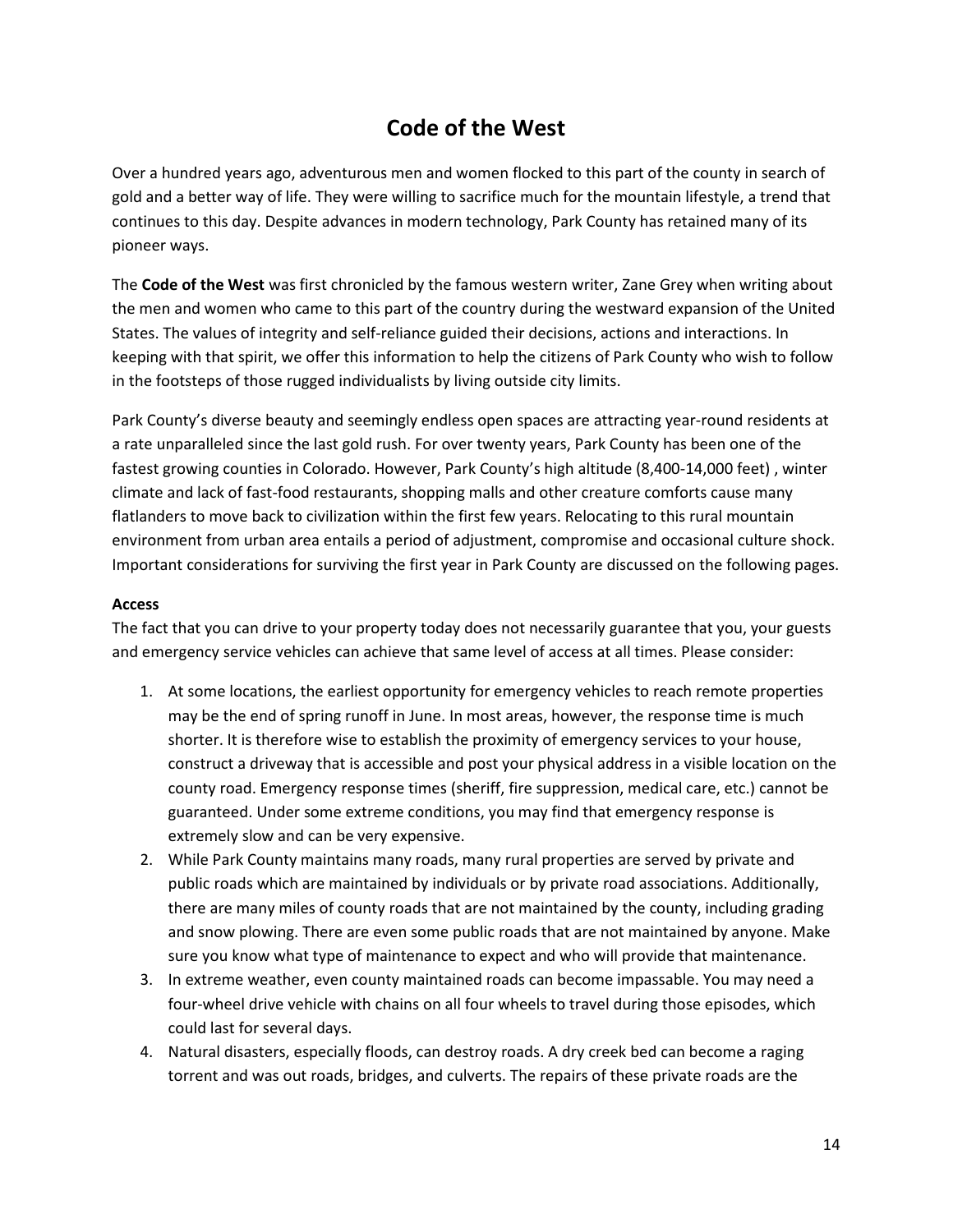responsibility of the landowner who use those roads. Park County by law can only repair and maintain roads in the County Road system.

5. Unpaved roads are not always smooth and are often slippery when they are wet. You will experience an increase in vehicle maintenance costs when you regularly travel on rural county roads.

#### **Utilities:**

Water, sewer, electric, telephone, trash pick-up and other services may be unavailable or may not operate at urban standards. Even cellular phones do not work in all areas of the county. Repairs can often take much longer than in town and cities. Please review your options from the non-exhaustive list below:

- 1. Telephone communications can be a problem, especially in the mountain areas of Park County. If you have a private line, it may be difficult to obtain another line for fax or computer modem uses. Even cellular phones will not work in all areas.
- 2. Not all wells can be used for watering of landscaping and/or livestock. Additionally, a loss of electric power can interrupt your supply of water from a well. It is wise to have an alternate means of electricity, such as a generator.
- 3. Electric service is not available to every area of Park County. It is important to determine the proximity of electrical power. It can be very expensive to extend power lines to remote areas.
- 4. Power outages can occur in outlying areas with more frequency than in more developed areas. You may also lose food in freezers or refrigerators and power outages can cause problems with computers as well. It is important to be able to survive for up to a week in severe cold with no utilities if you live in the country.
- 5. The State of Colorado has laws that prohibit and/or restrict the open burning of trash and yard debris. You will need to contact your local fire protection district to determine your ability to burn these types of materials on your property.

### **The Property:**

There are many issues that can affect your property.

- 1. The development of lots or portions of lots may be affected by geological hazards, frequent flooding, wetlands, streams, rivers, and lakes. Additionally, priority fish and/or wildlife habitats and species may limit the type and location of development you may perform on your property.
- 2. The location of a new residence is a particularly important decision because it is so permanent. Recent arrivals often build their homes on the highest ridge or hilltop on their property. However, what they may not realize is that the farther they can see from their picture window, the farther their home can be seen by others. Weather conditions, like wind and snow, can affect your utility expenses if your residence is out in the open and subject to the elements. Additionally, emergency access to your property may be affected if emergency vehicles cannot reach your residence.
- 3. Outdoor lightning can be very useful in improving visibility and safety and creating a sense of security, while at the same time minimizing energy use and operating costs. If outdoor lighting is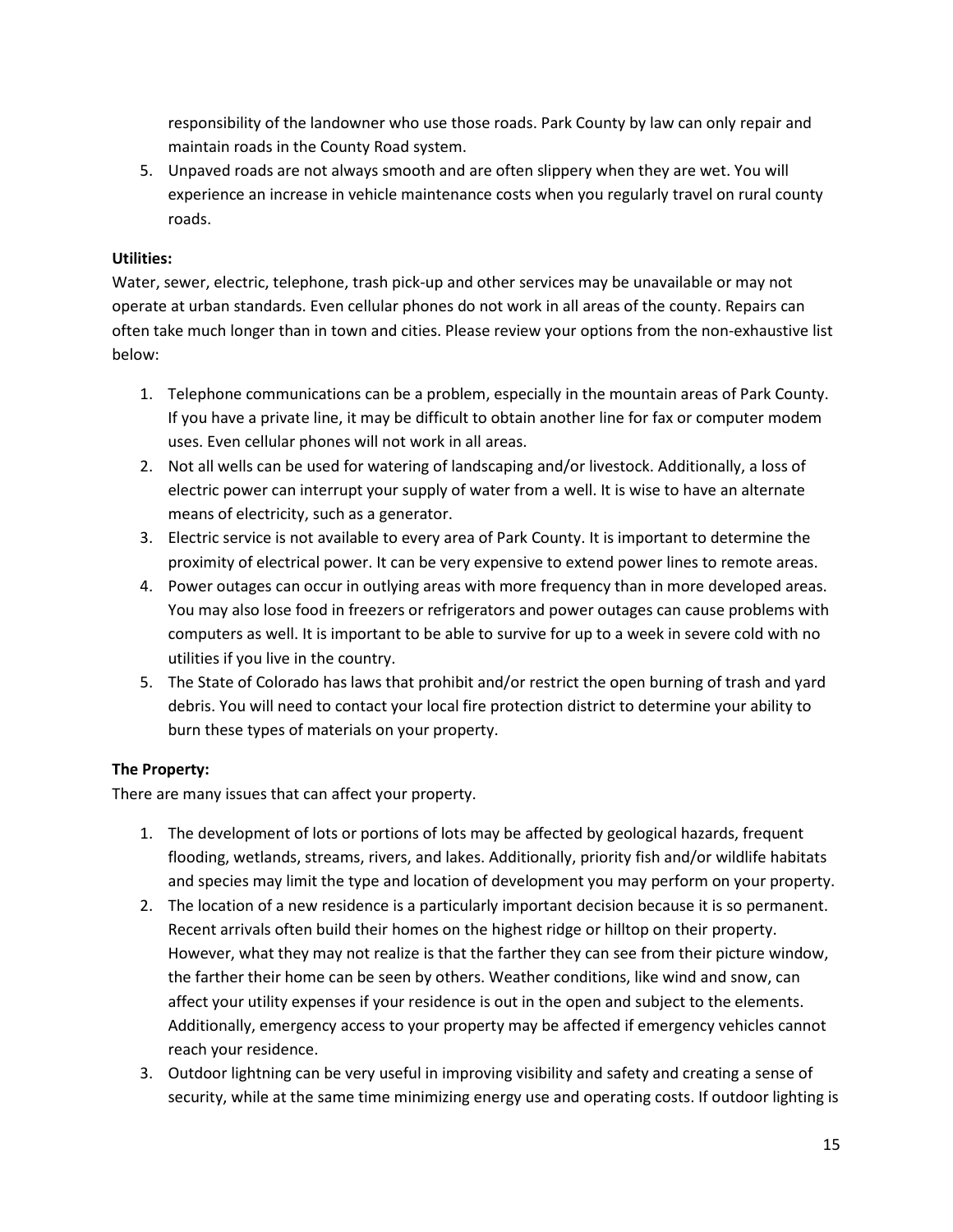not well designed and properly installed, it can be costly, inefficient, glaring and harmful to the nighttime environment.

- 4. If you have a ditch running across your property, the owners of the ditch have the right to come onto your property with heavy equipment to maintain the ditch and to access the ditch and the water source. The water flowing in irrigation ditches belongs to someone. You cannot assume that because the water flows across your property, you can use it. Flowing water can be a hazard, especially to young children. Before you decide to locate your home near an active ditch, consider the possible danger to your family. Ditch owners are not legally responsible for accidents. Also, flow levels may be changed abruptly without warning. Irrigation ditches tend to raise the ground water level. Be sure to check if there is a seasonal ground water fluctuation that may affect your basement or well.
- 5. Find out what level of road maintenance is provided to your property and by whom. While snow removal on major county road is one of the most important functions of the Park County Road and Bridge Department, your road is not necessarily the highest priority. The county is required to maintain roads in remote areas only one time each year and not all roads in Park County jail fall under this guideline. So remember, if the county maintains your road during the winter, they may be doing you a favor.

#### **Mother Nature:**

Residents of the county usually experience more problems when the elements and earth turn unfriendly. Here are some thoughts for you to consider.

- 1. Trees are a wonderful environmental amenity, but can also involve your home in a forest fire. Building at the top of a forested draw should be considered as dangerous as building in a flash flood area. "Defensible perimeters" are very helpful in protecting buildings from forest fire and, conversely, can protect the forest from igniting if your house catches on fire. If you start a forest fire, you are responsible for paying for the cost of extinguishing that fire. For further information, you can contact your local Fire District.
- 2. Steep slopes can slide in unusually wet weather. Large rocks can roll down steep slopes and present great danger to people and property.
- 3. Expansive soils can buckle concrete foundations and twist steel I-beams. You can determine the soil conditions on your property if you have soil test performed, or consult a geologist or geotechnical engineer.
- 4. North facing slopes or canyons rarely see direct sun light in the winter. There is a possibility that snow will accumulate and not melt through the winter.
- 5. The topography of the land can tell you where the water will go in the case of heavy precipitation. When property owners fill in the ravines, they have found the water that drained through that ravine now drains through their house.
- 6. A flash flood can occur, especially during the summer months, and turn a dry gully into a river. It is wise to take this possibility into consideration when developing your property or building.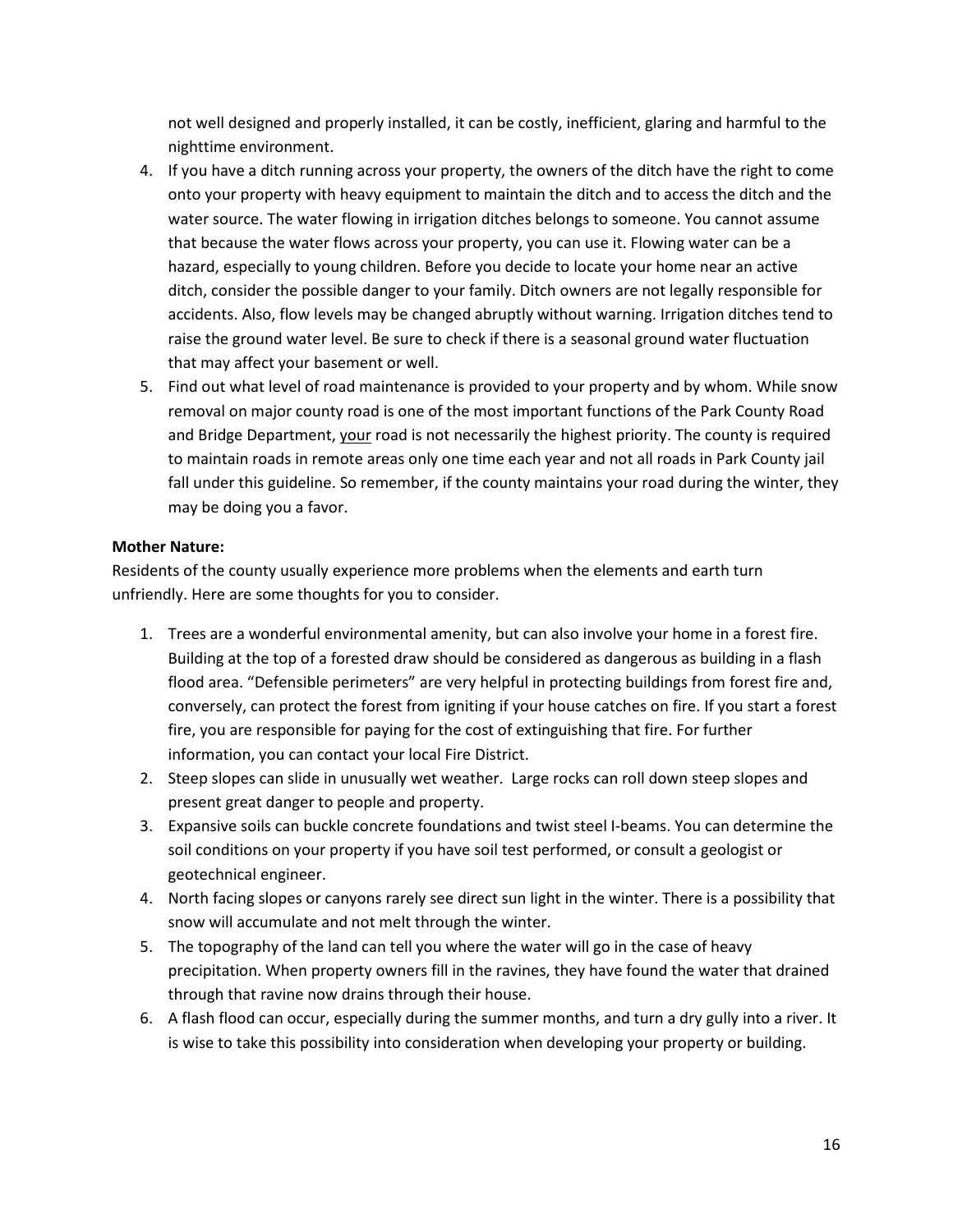- 7. Spring run-off can cause a very small creek to become a major river. Many residents use sand bags to protect their homes. He county does not provide sand bags equipment or people to protect private property from flooding,
- 8. Nature can provide you with some wonderful neighbors. Most, such as deer and eagles are positive additions to the environment. However even the harmless animals like deer cross the road unexpectedly and cause traffic accidents. Rural development encroaches on the traditional habitat of coyotes, bobcats, mountain lions, rattle snakes, prairie dogs bears, mosquitos and other animals can be dangerous. In general, it is best to enjoy wildlife from a distance and know that if you do not handles your pets and trash properly; it could cause problems for you and wildlife. The Colorado division of wildlife has many free publications to help educate you about rural living.
- 9. Many areas in Park County are open for hunting. Hunting, while providing recreational opportunities, is a tool for managing wildlife populations. It also involves individuals who may trespass, litter, and fire guns. Don't assume the adjacent property is a "no shooting" area.

#### **Agriculture:**

The people who settled this land developed ingenious methods for raising hay and livestock in the harsh mountain climate. As a result, agriculture is now an important part of our culture and environment. The following points should be part of our culture and environment. The following points should be considered before deciding to build in agricultural areas of Park County.

- 1. Ranchers often work around the clock, especially during calving and haying seasons. Hay is often swathed or bladed at night and ranch equipment may be in constant use during this time period. Livestock are sometimes moved across highways or county roads. Courtesy dictates that you pull over and patiently allow livestock to pass. After all the cows where here first. Colorado has an open range law which means ranchers are not required to keep livestock fenced in. if you do not want cattle sheep or other livestock on your property it is your responsibility to fence them out.
- 2. Land preparation and other operations can cause dust especially during windy and dry weather, ranchers occasionally burn their fields and ditches in preparation for the upcoming season. This normally creates smoke during the spring. Chemicals (mainly fertilizers and herbicides) are used in agriculture, to which many people have severe allergic reactions. Animals and their manure cause objectionable odors. What else can we say? If you choose to live in the rural countryside, enjoy the scenery and remember, this is the real west.
- 3. Do not expect county government to interfere with the normal operations of our ranching community. Colorado has the "right to farm" legislation that protects farmers and ranchers from nuisance and liability lawsuits and allows them to continue producing food and fiber, regardless of how new residents feel about their country neighbors.

Owning rural land also means knowing how to care for it. There are a few things you need to know:

1. In July 1990, the Colorado Legislature passed a bill commonly called the "Colorado Weed Management Act." This weed bill requires all landowners to manage all "undesirable plants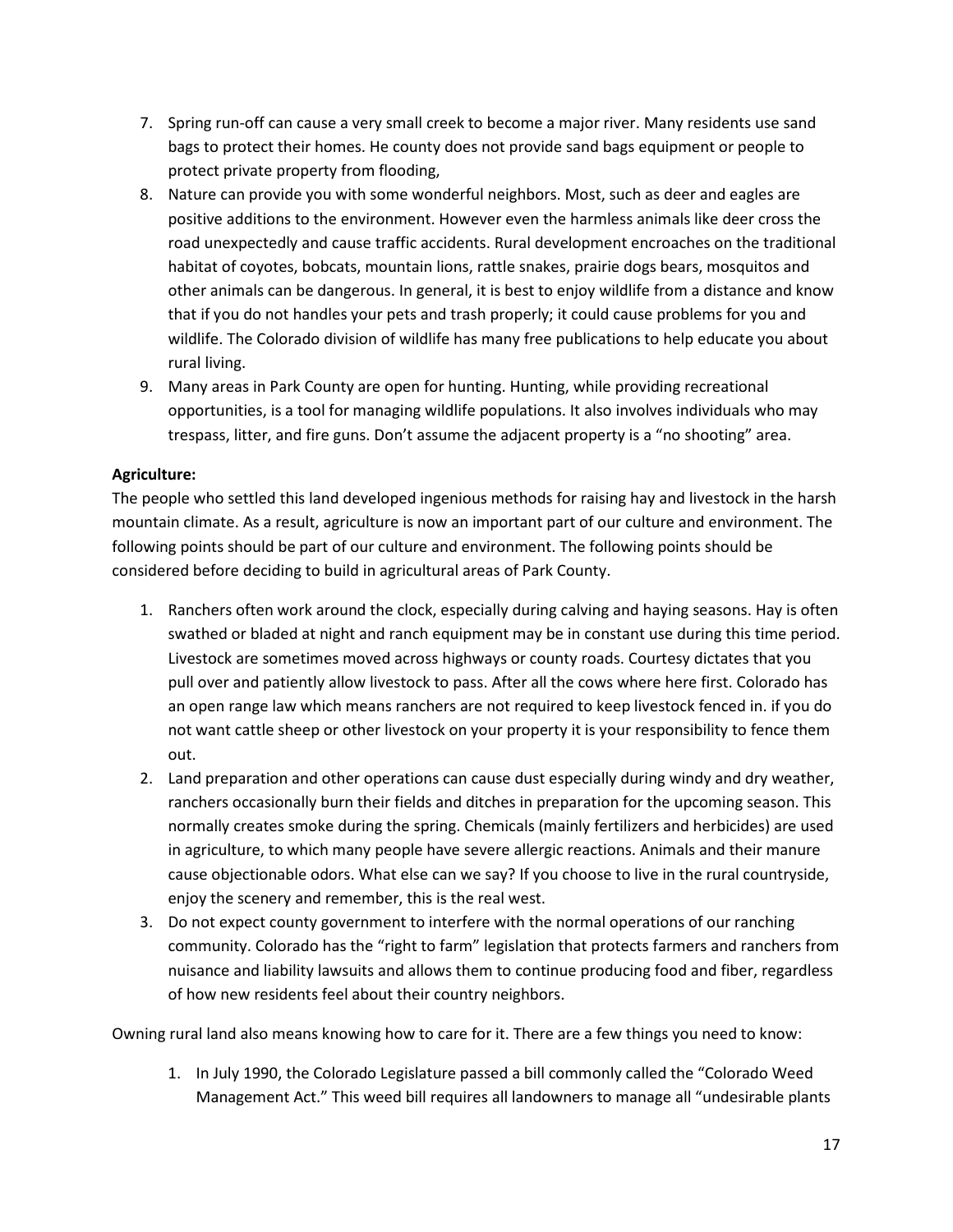which present a threat to continued economic and environmental value of the lands of the state."

2. Animals can be dangerous. Bulls, stallions, rams, boars, etc. can attack human beings. Children need to know that it is not safe to enter pens where animals are kept.

**The Code of the West** has been offered in the sincere hope it can help you enjoy your decision to reside in Park County. It is not our intent to dissuade you, only to inform you. The body of this document and most of the original wording was taken from a work by John Clarke, a commissioner in Larimer County, Colorado.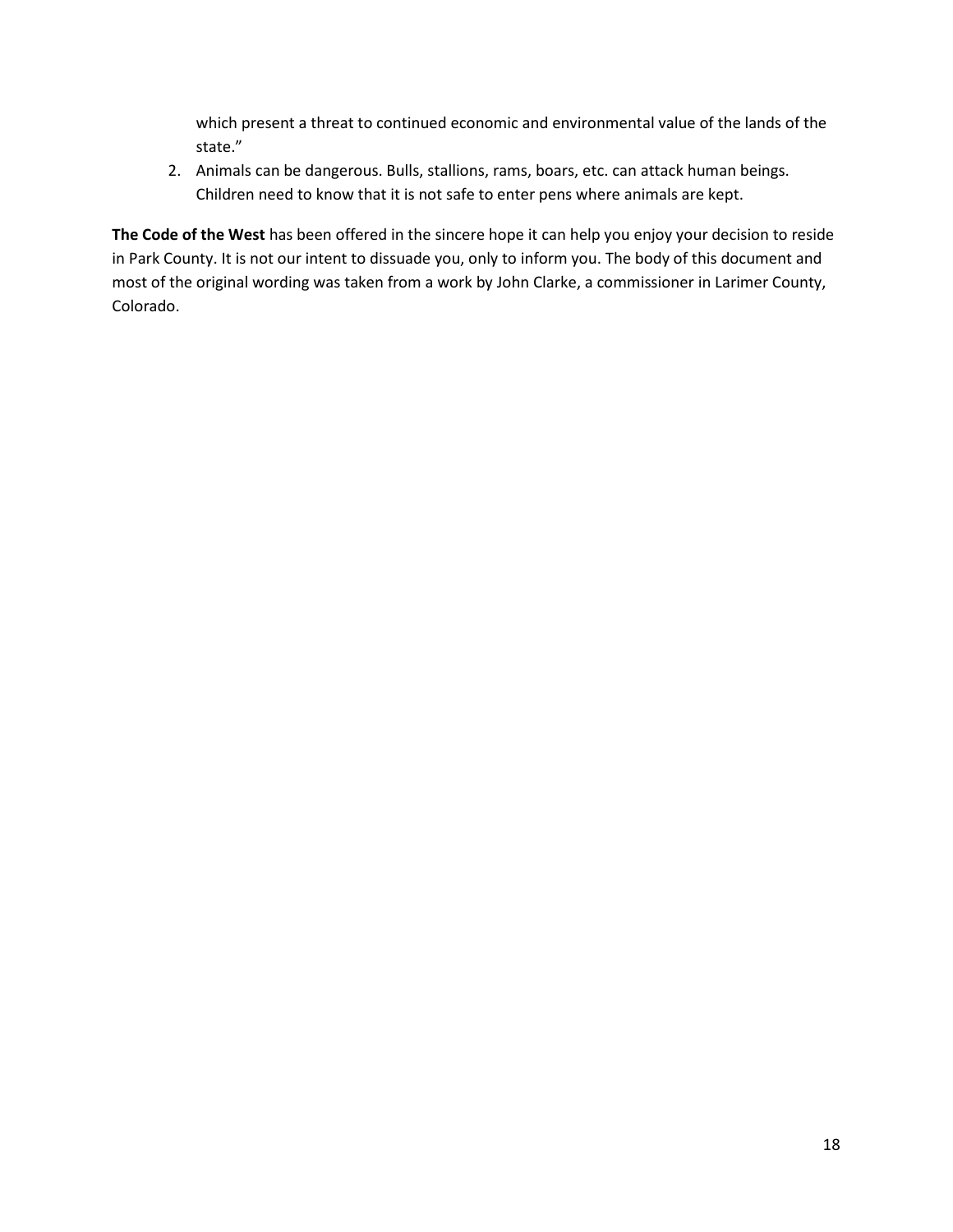## **Wildland Fire**

In the year 2002 the state of Colorado and Park County suffered from one of the most active fire seasons in our history. A large percentage of the damage occurred in Park County from the Snaking, Black Mountain, High Meadow and Hayman fires. Over 167,000 Colorado acres were burned, including the loss of 133 homes and 467 other buildings.

Whenever such disasters strike, it is incumbent upon all of us to learn and prepare so that the next time our individual and collective preparations and responses will be more effective, and our losses, hopefully, less.

As more people choose to build homes, operate businesses and recreate in the areas, the threat to private property from wildland fires increases.

Creating "defensible" or "survivable" space around structures can make the difference between returning to an intact home or a smoldering pile of ashes if a wildfire moves through the area.

Neither wildland firefighting agencies nor local fire district can adequately protect the growing number of structures in interface areas**. It is critical that private landowners take steps on their own property to protect their property.** There are now many resources available to assist property owners, including a number of websites with the excellent information on fire resistant building materials, landscaping techniques and evacuation procedures.

Fire is capricious. It can find the weak link in our home's fire protection scheme and gain upper hand because of a small, overlooked or seemingly inconsequential factor. While you may not be able to accomplish all recommended measures, each will increase your homes and possibly your family's safety. Start with the easiest and least expensive actions. Begin you work closest to your house and move outward. Keep working on the more difficult items until you have completed your entire project.

The actual design and development of your defensible space depends on several factors: size and shape of buildings, materials used in their construction, the slope of the ground on which the structures are built, surround topography and sizes and types of vegetation on your property. You may want to request additional guidance from your local Colorado State Forest Service or your local fire district.

#### **Defensible Space and Fire Wise Annual Checklist**

- Trees and shrubs are properly thinned and pruned within defensible space.
- Slash from the thinning is eliminated.
- Roof and gutters are clear of debris.
- Branches overhanging roof and chimney are removed.
- Chimney screens are in place and in good condition.
- Grass and weeds are mowed to a low height.
- An outdoor water supply is available, complete with hose and nozzle that can reach all parts of the house.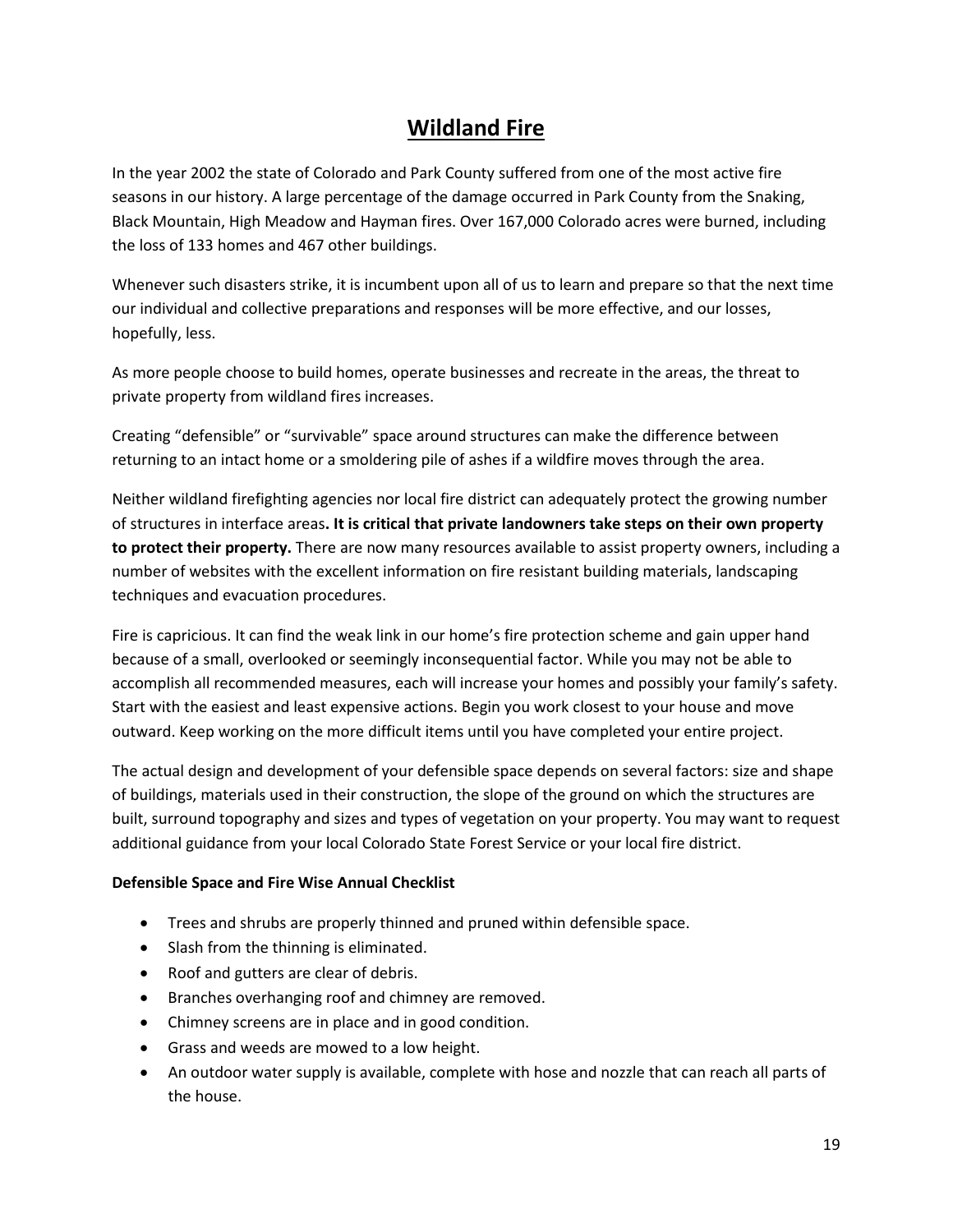- Fire extinguishers are checked and in working condition.
- The driveway is wide enough. The clearance of trees and branches is adequate for fire and emergency equipment.
- Road signs and your name and house number are clearly posted and easily visible.
- There is an easy accessible tool storage area with rakes, hoes, axes and shovels for use in case of fire.
- You may have practiced family fire drills and your fire evacuation plan.
- Your escape routes, meeting points and other details are known and understood by all family members.
- Attic, roof, eaves and foundation vents are screened and in good condition. Stilt foundations and decks are enclosed, screened all walled up.
- Trash and debris accumulations are removed from defensible space.
- A checklist for the fire safety needs inside the home also has been completed. They may be available from your local fire district.

#### **Community Wildfire Protection Planning**

Park County has developed a countywide Community Wildfire Protection Plan (CWPP) in accordance with the healthy Forest Restoration Act. For more information about this plan, visit your local library, visit your local fire protection district or contact the Office of Emergency Management at (719) 836 4372. You can also send an email to [gstanley@parkco.us.](mailto:gstanley@parkco.us)

### **Defensible Space Management**

#### **Creating Wildfire Defensible Zones**

Two factors have emerged as the primary determinants of a home's ability to survive wildfire. These are the home's roofing material and the quality of the "defensible space" surrounding it.

#### **Roofing material**

Use fire-resistive materials (Class C or better rating), not wood or shake shingles, to roof homes in or near forests and grasslands. When your roof needs significant repairs or replacement, do so with a fire resistant roofing material. Park County currently requires new construction to have a Class A roofs only. Check with the county building department for further details at (719) 836-2256.

Defensible space is an area around a structure where fuels and vegetation are treated, cleared or reduced to slow the spread of wildfire towards the structure. It also reduces the chance of a structure fire moving from the building to surrounding forest. Defensible space provides room for firefighters to do their jobs. Your house is more likely to withstand a wildfire if grasses, brush, trees and other common forest fuels are managed to reduce a fire's intensity. Creating an effective defensible space involves developing a series of management zones in which different treatment techniques are used. Develop defensible space around each building on your property.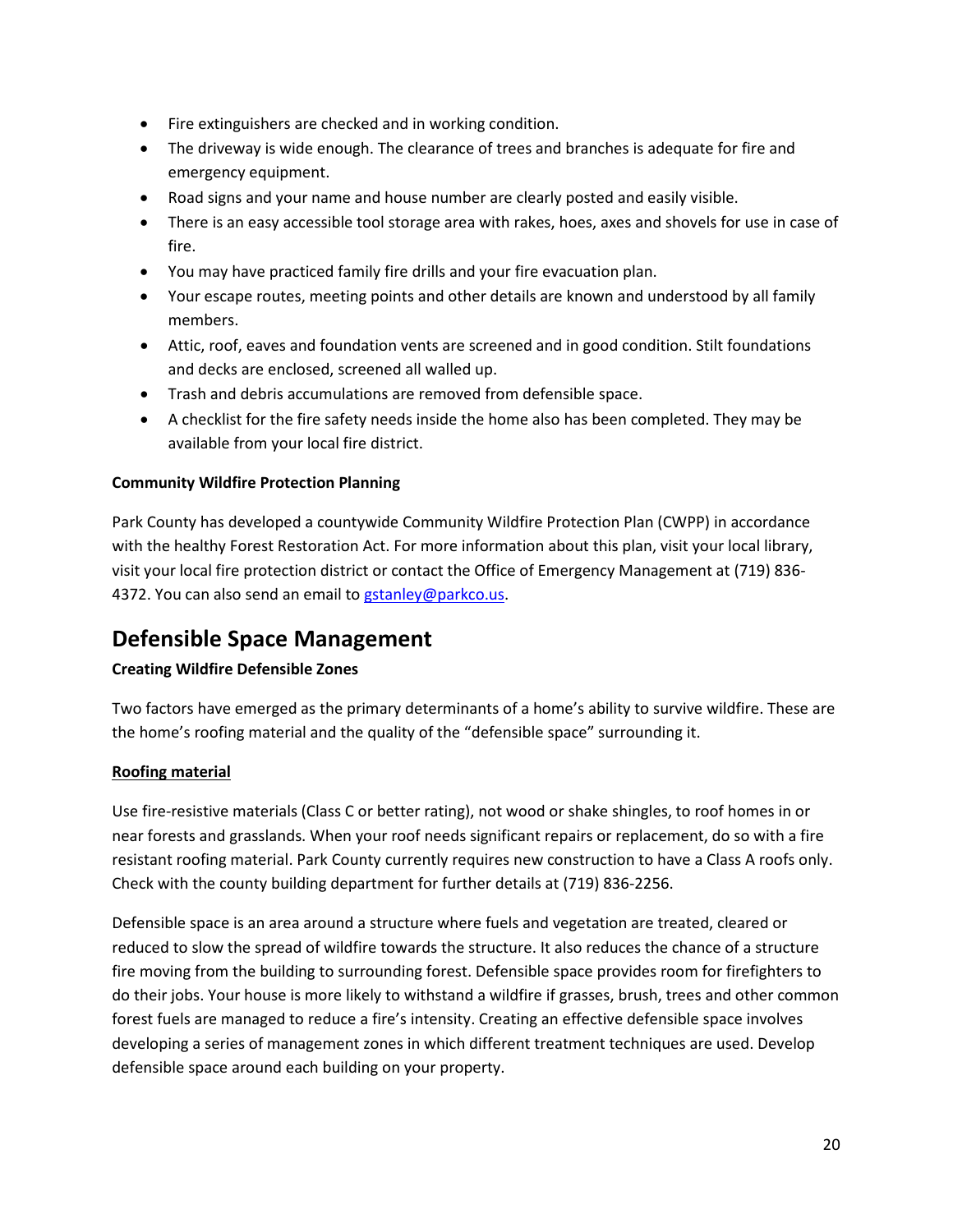**Zone 1** is the area of maximum modification and treatment. It consists of an area of 15 feet around the structure in which all flammable vegetation is removed. These 15 feet is measured from the outside edge of the homes eaves and any attached structures, such as decks.

**Zone 2** is an area of fuel reduction. It is a transitional area between zones 1 and 3. The size of Zone 2 depends on the slope of the ground where the structurer is built. Within this zone, the continuity and arrangement of vegetation should be modified. Remove stressed, diseased, dead or dying trees and shrubs. Thin and prune the remaining larger trees and shrubs. Be sure to extend thinning along either side of your driveway all the way to your main access road. These actions help eliminate the continuous fuel surrounding a structure while enhancing safety and the aesthetics of the property.

**Zone 3** is an area of traditional forest management and is of no particular size. It extends from the edge of your defensible space to your property boundaries.

#### **Prescriptions**

#### **Zone 1**

Within this zone, several specific treatments are recommended.

- Plant nothing within 3 to 5 feet of the structure, particularly if the building is sided with wood, logs or other flammable materials.
- Decorative rock creates an attractive, easily maintained, nonflammable ground cover.
- If the house has non-combustible siding, widely spaced foundation planting of low growing shrubs or other "fire wise" plants are acceptable.
- Do not plant directly beneath windows or next to foundation vents.
- Frequently prune and maintain plants in this zone to ensure vigorous growth and a low growth habit.
- Remove dead branches, stems and leaves.
- Do not store firewood or other combustible materials in this area.
- Do not use areas under deck for storage.
- Ideally, remove all trees from Zone 1 to reduce fire hazards. If you do keep a tree, consider it part of the structure and extend the distance of the entire defensible space accordingly. Isolate the tree from any other surrounding trees. Prune it to at least 10 feet above the ground. Remove any branches that interfere with the roof or are within 10 feet of chimney. Remove all "ladder fuels" from beneath the tree. (Ladder fuels are small shrubs, trees, tree limbs and other materials that allow fire to climb into the tree crown - the branches and foliage.)

#### **Zone 2**

This is an area of fuel reduction designed to reduce the intensity of any fire approaching your home. Because Zone 2 forms an aesthetic buffer and provides a transition between zones, it is necessary to blend the requirements for Zones 1 and 3. Thin the inner portions of Zone 2 more heavily than the outer portions. Gradually increase tree density as you approach Zone 3.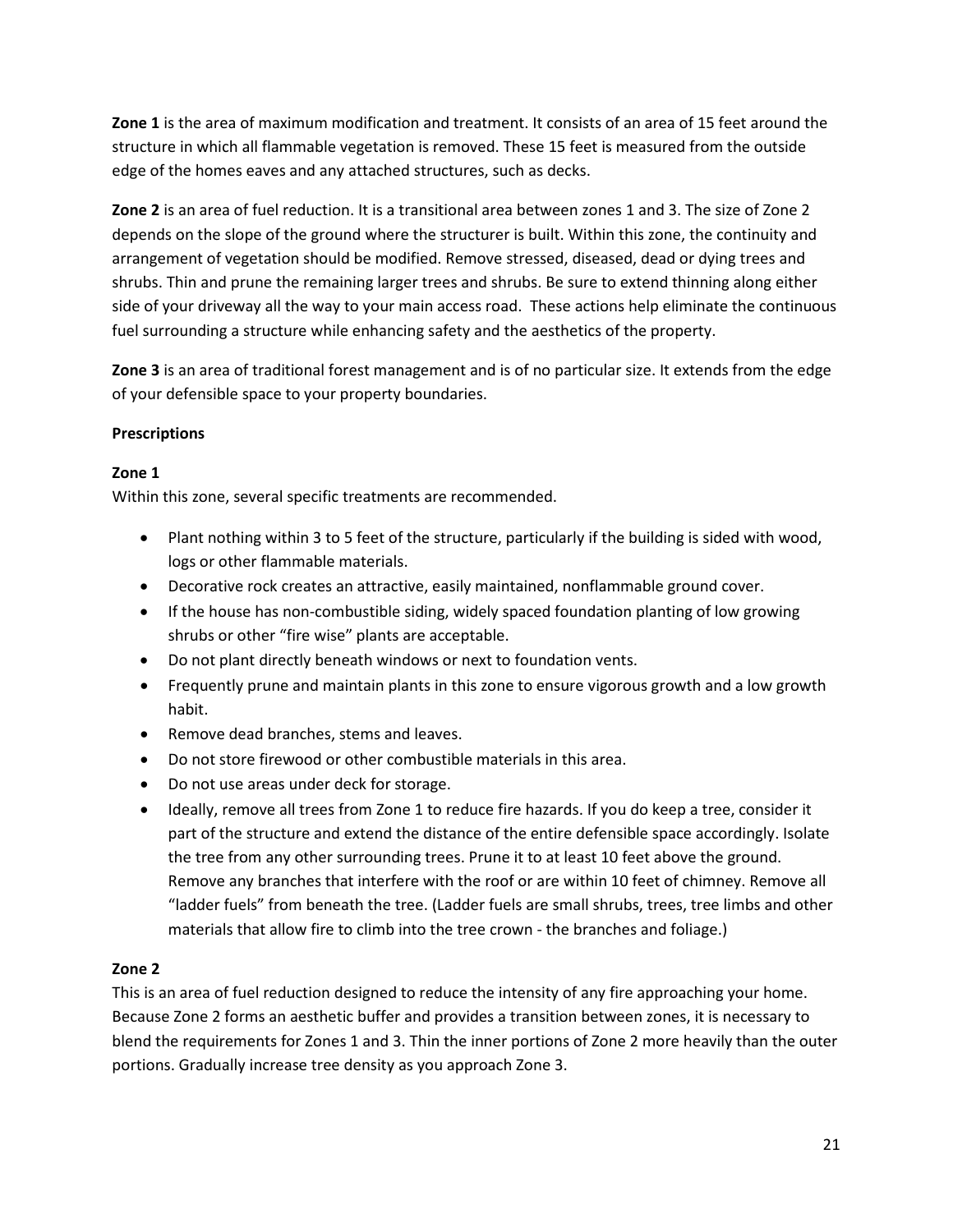- Thin trees and large shrubs so there is a distance of at least 10 feet between crowns. Crown separation is measured from the furthest branch of one tree to the nearest branch of one tree to the nearest branch on the next tree. On steep slopes, allow more space between tree crowns.
- Remove all ladder fuels from under these remaining trees.
- Carefully prune trees to a height of 10 feet.
- Isolated shrubs may remain, provided they are not under tree crowns. Prune and maintain these plants periodically to maintain vigorous growth.
- Remove dead stems from trees and shrubs annually.
- Limit the number of dead trees (snags) retained in this area.
- Wildlife need only one or two snags per acre. Be sure any snags left for wildlife cannot fall onto the house or block access roads or driveways.
- Mow grasses (or remove them with a weed trimmer) as needed through the growing season to keep them low, a maximum of 6 to 8 inches. This is extremely critical in the fall, when grasses dry out and cure, or in the spring, after the snow is gone, but before the plants green up.
- Stack firewood and woodpiles uphill or on the same elevation as the structure but at least 30 feet away.
- Clear and keep away flammable vegetation within 10 feet of these woodpiles.
- Do not stack wood against your house or on or under your deck, even in winter.
- Locate propane tanks at least 30 feet from any structures, preferably on the same elevation as the house. You don't want the LP container below your house. If it ignites, the fire would tend to burn uphill. On the other hand, if the tank is above your house and it develops a leak, LP gas will flow downhill into your home. Clear and keep away flammable vegetation within 10 feet of these tanks.
- Dispose of slash (limbs, branches and other woody debris) removed from your trees and shrubs through chipping or by piling and burning. Contact your local CSFS office or your local fire district for information about burning slash piles. If neither of these alternatives is possible, lop and scatter slash by cutting it into very small pieces and distributing it over the ground. Avoid heavy accumulations of slash. Spread it evenly on the ground to speed decomposition. No more than two or three small, widely spaced brush piles should be left for wild like purposes. Locate these towards the outer portions of your defensible space.

#### **Zone 3**

The zone extends from the edge of your defensible space to your property lines. In this area, you are encouraged to manage your forests in a more traditional manner. Typical management objectives for areas surrounding home sites or subdivisions are: provide optimum recreational opportunities; enhance aesthetics; maintain tree health and vigor; provide barriers for wind, noise, dust and visual intrusions; support limited productions of firewood, fence posts and other forest commodities; grow Christmas trees or trees for transplanting.

Specific thinning requirements will be dictated by your objectives for your land. However, most thinning should be done from below (leaving the biggest and best trees) and on an individual tree basis. Thinning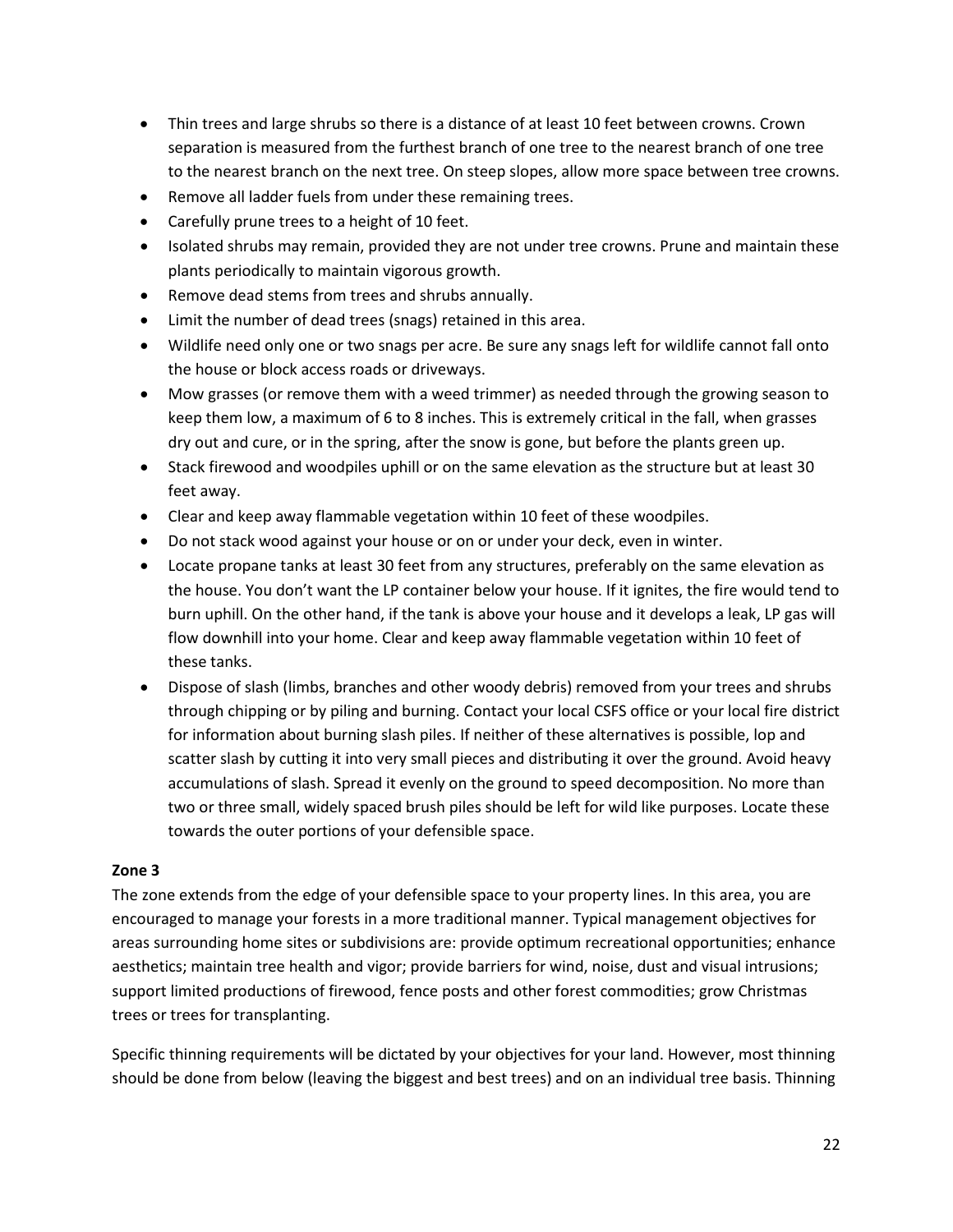sanitizes and improves the forest stand by removing trees that are damaged, infested with insects, infected by disease or are of poor form or low vigor.

While pruning generally is not necessary in Zone 3, it may be a good idea from the standpoint of personal safety to prune trees along trails and fire access roads. Or, if you prefer the aesthetics of a wellmanicured forest, you might prune the entire area. In case, pruning helps reduce ladder fuels within the tree stand, thus enhancing wildfire safety. Mowing is not necessary in this zone.

Any approved method of slash treatment is acceptable for this zone, including piling and burning, chipping or lop-and-scatter. Always check with your local fire district for burn permits or information on current fire bans.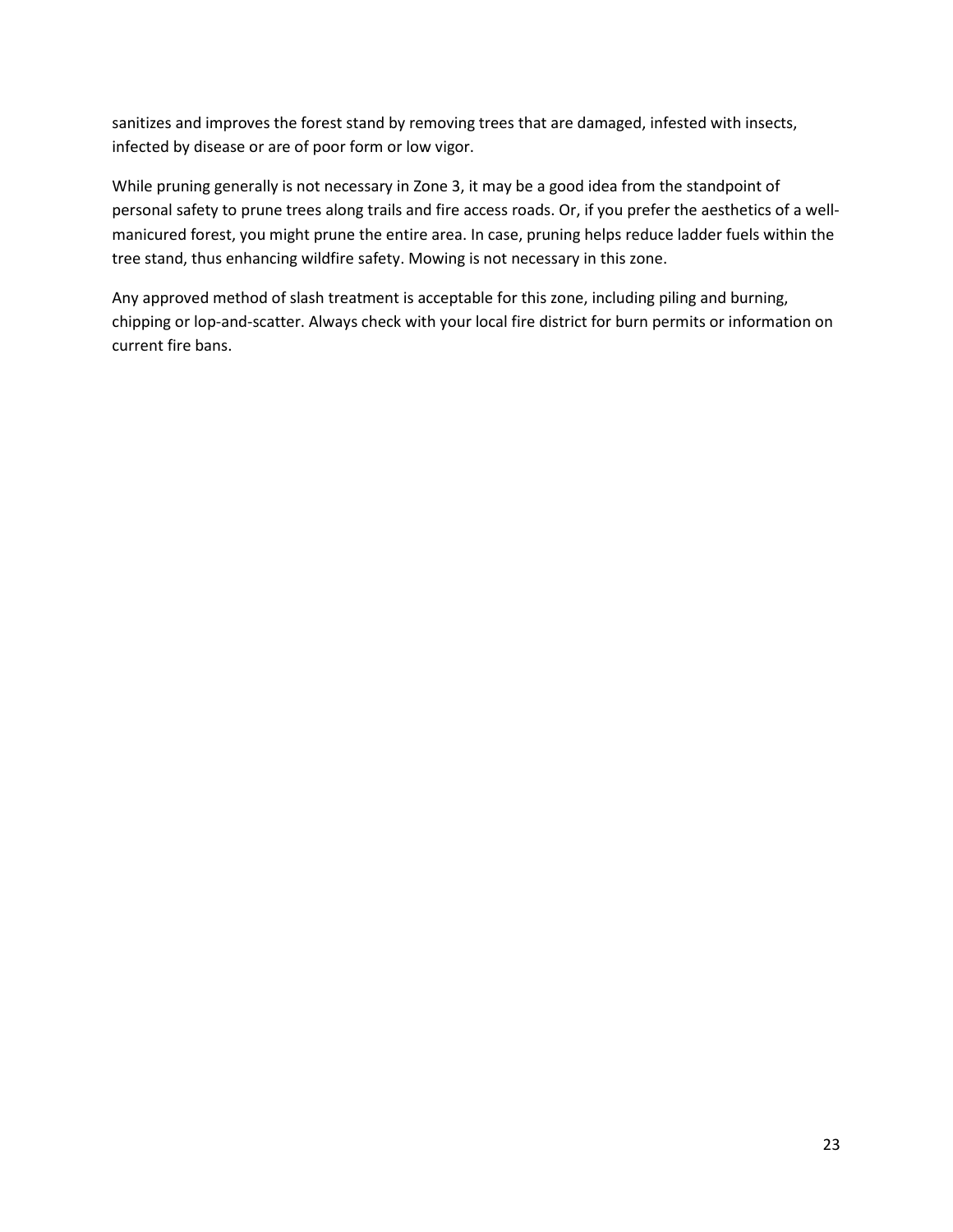### **Power Outages**

- Practice energy conservation to help your power company avoid rolling blackouts.
- Always keep your car's fuel tank at least half full—gas stations use electricity to operate pumps.
- Know how to manually release your electric garage door.
- Protect your computer with a surge protector.
- If the power goes out, check your fuse box or circuit breaker, or contact neighbors to see if the outage is limited to your own home.
- Turn off computers, stereos, televisions and appliances you were using when the power went off. Leave one light turned on so you know when power is restored.
- Avoid opening the refrigerator and freezer doors. Food will remain fresh for up to four hours after the power goes off. If you know power outages may happen, freeze water in plastic bottles to keep food cool longer.
- If the outage is expected to last for several days or more, consider relocating to a shelter or a friend's home.
- **Both telephones are now connected to an electrical outlet. It is important to have at least one phone in the home that does not require electricity (only plugged into the phone jack). This is important for emergency notifications and emergency workers who may be trying to contact your home to give valuable information or instructions.**

*Using a generator*

*If you plan to use a generator, operate it outside only—not in the basement or garage. Do not hook it up directly to your home's wiring. Instead, connect the equipment and appliances you want to power directly to the outlets on the generator. Alternatively, you can use a transfer switch, which protects the electrical system, allowing the generated power to feed the electrical system outlets. Consult a licensed electrician whenever hooking a generator up to a home to ensure that power is not sent back through the grid, exposing electrical workers to additional hazards.*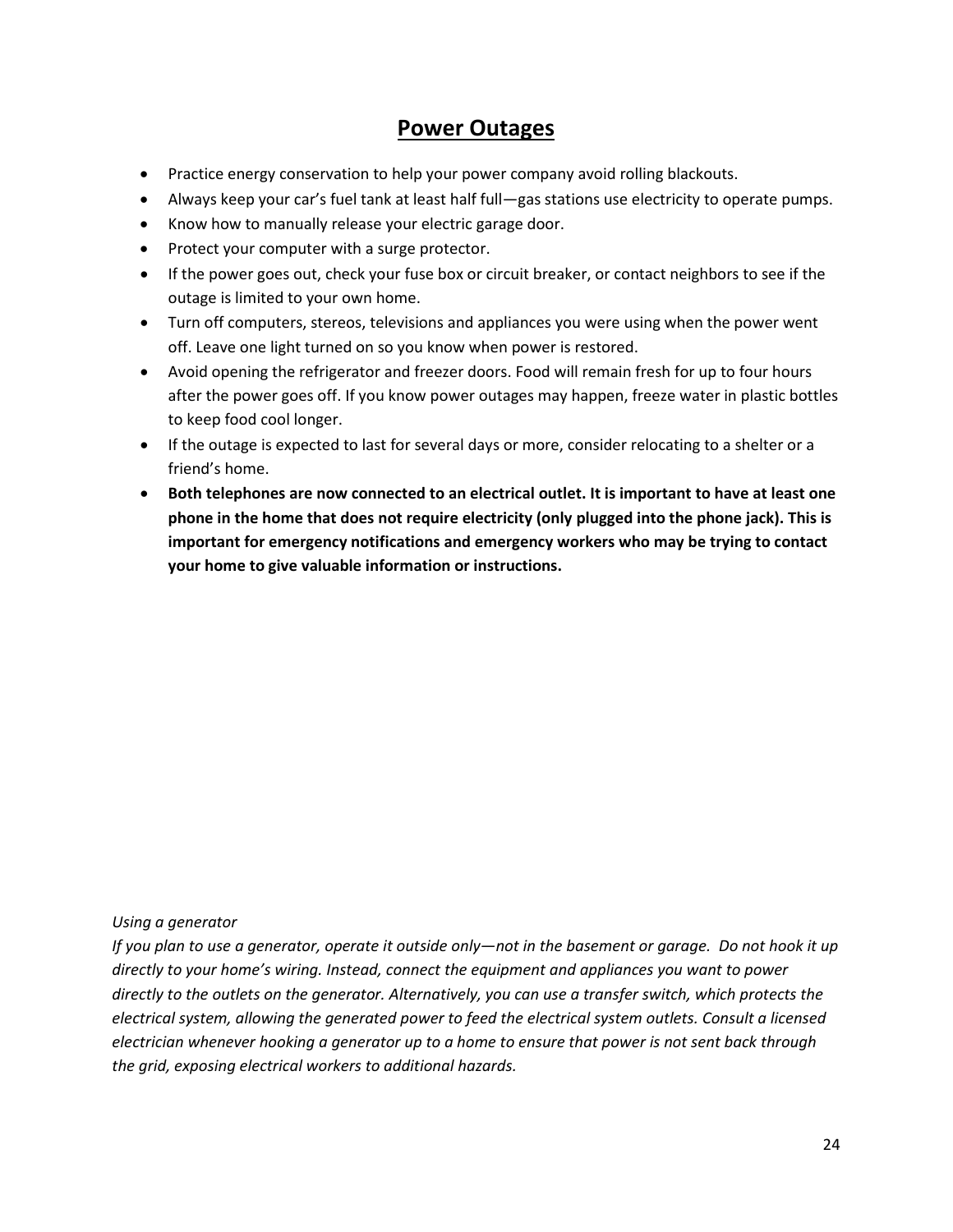# **Fire Safety**

#### **Shutting Off Home Utilities**

The American Red Cross and FEMA recommend you locate the central circuit breaker box and main water and natural gas valves. Responsible family members should learn how and when to turn off these utilities. Keep necessary tools nearby so they will be available when needed. Remember; turn off utilities only if you suspect the lines are damaged or if you are instructed to do so. If you turn the gas off, you will need a professional to turn it back on.

#### **Fire Evacuation Plan**

USFA estimates that more than 4,000 Americans die each year in fires and more than 25,000 are injured. Deaths resulting from failed escapes are easily avoidable. Park County encourages residents to develop an escape pan that helps them get out quickly. Advance evacuation planning can reduce fire deaths and help protect your family.

#### **Escape Plan Tips**

Sit down with your entire family and plan your escape. Draw a floor plan of your home and identify two ways out of every room then designate a meeting place. Practice escape plans at least twice a year, during the day and night. Never open doors that are hot to the touch. Use the back of your hand to check a closed door, feeling the top of the door, the doorknob and the crack between the door and doorframe to make sure that fire is not on the other side. If it feels hot, use your secondary escape route.

- Security bars require special precautions. Windows and doors with security bars must have quick release devices to allow them to be opened immediately in an emergency.
- Home escape ladders: Consider purchasing home escape ladders if your residence is a multilevel unit. Make sure everyone in the family practices how to use the ladders properly and knows where they are stored.

When a fire occurs, do not waste time saving property. Leave the house immediately! Take the safest exit route, but if you must escape through smoke, remember to crawl low, under the smoke and keep your mouth covered. The smoke contains toxic gases, which can disorient you or, at worst, overcome you. Once out, stay out!

**Remember:** Your job is to escape.

**Smoke detectors** can warn you that there is a fire. However, it is important to keep fire detectors in proper working order. Check and replace batteries every nine (9) to twelve (12) months. A good way to remember this might be by changing the batteries every daylight saving time change. Some units will generate a beeping sound to indicate when the batteries need to be replaced.

Make sure to clean your smoke detector at least once a year because dust can damage the unit. Also, test the detector periodically by pushing the test button. This should be done at least once every month. The National Bureau of Standards test shows untested detectors lose about half of their dependability after 10-year period.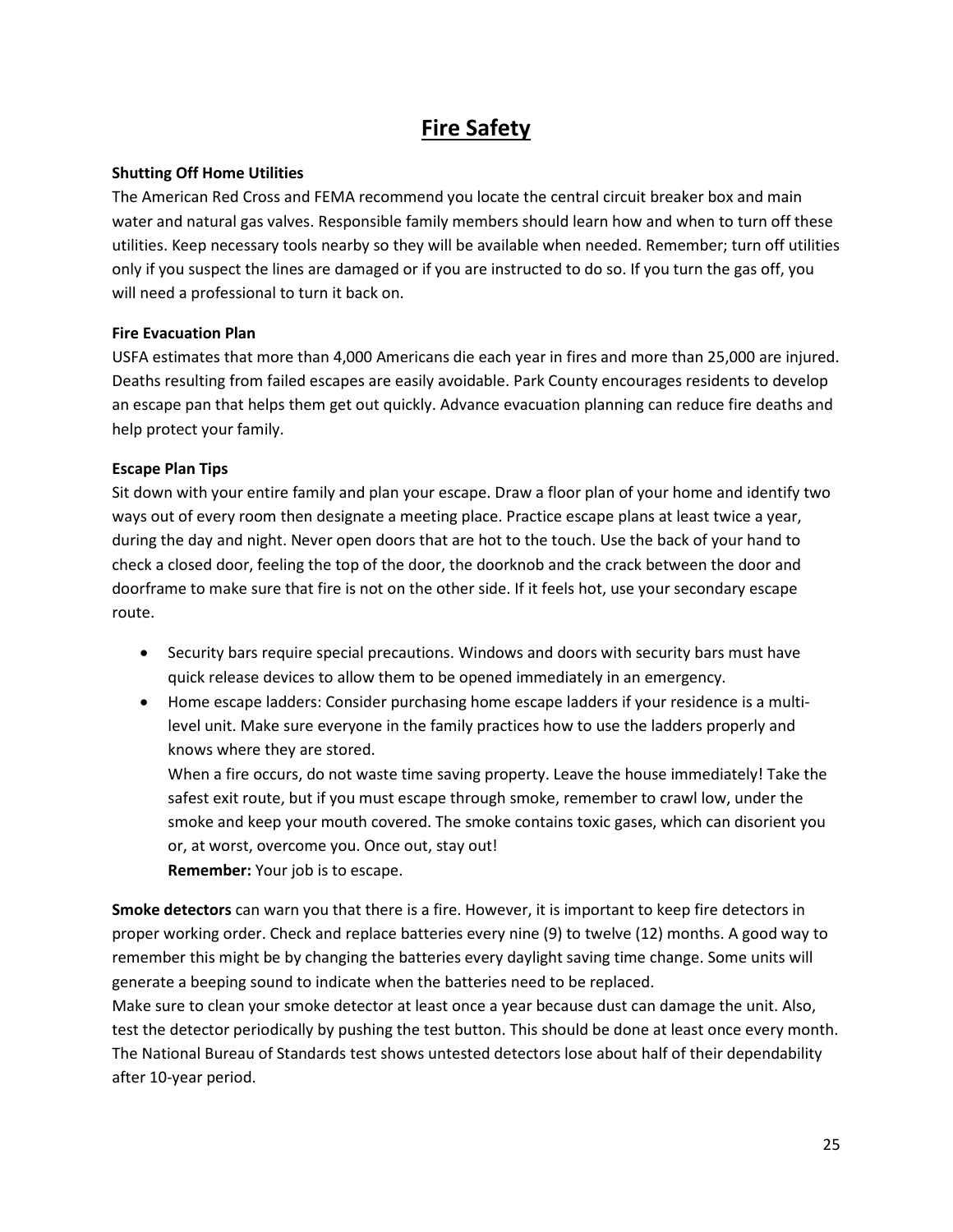#### **Carbon Monoxide Detectors**

Carbon monoxide is an odorless, tasteless, invisible gas. In the home, it is formed from incomplete combustion from any flame-fueled (i.e., not electric) device, including ranges, ovens, clothes dryers, furnaces, fireplaces, grills, space heaters, vehicles, and water heaters. Furnaces and water heaters may be sources of carbon monoxide, but if they are vented properly, the carbon monoxide will escape to the outside. Open flames, such as from ovens and ranges, are the most common source of carbon monoxide.

Carbon monoxide can harm you if you are exposed to high levels of carbon monoxide over a long period of time. Carbon monoxide detectors trigger an alarm based on an accumulation of carbon monoxide over time.

**Check Electrical Wiring and Appliances.** Replace worn or frayed cords. Do not operate too many appliances on one circuit. Do not string extension wires all over the house, and never under rugs.

**Store Explosive or Flammable Materials Carefully Outside.** Never use gasoline, benzene, naphtha, and similar fluids indoors or near flame: they will ignite readily from any kind of a spark. Rags soaked with oil or turpentine sometimes catch fire by themselves (this is called spontaneous ignition), and therefore should never be left lying around.

**Check Heating Devices.** Faulty furnaces and stoves, cracked or rusted furnace pipes, and sooty chimneys start many home fires. Have your furnace, chimneys and flues inspected, cleaned and, if necessary, repaired. Always place a screen in front of a fireplace.

**Do not Place Papers or Magazines on Radiators** or near stoves of fireplaces. Do not allow lampshades to touch electric bulbs.

For additional information about fires safety and fire hazards, please contact your local fire protection district.

#### **FIRE FACTS YOU SHOULD KNOW:**

- Smoking materials are the leading cause of fire-related deaths: about 40%-50%.
- Adults over the age of 65 and preschool children have the highest risk of dying in a house fire.
- Cooking is the leading cause of house fires and civilian injuries.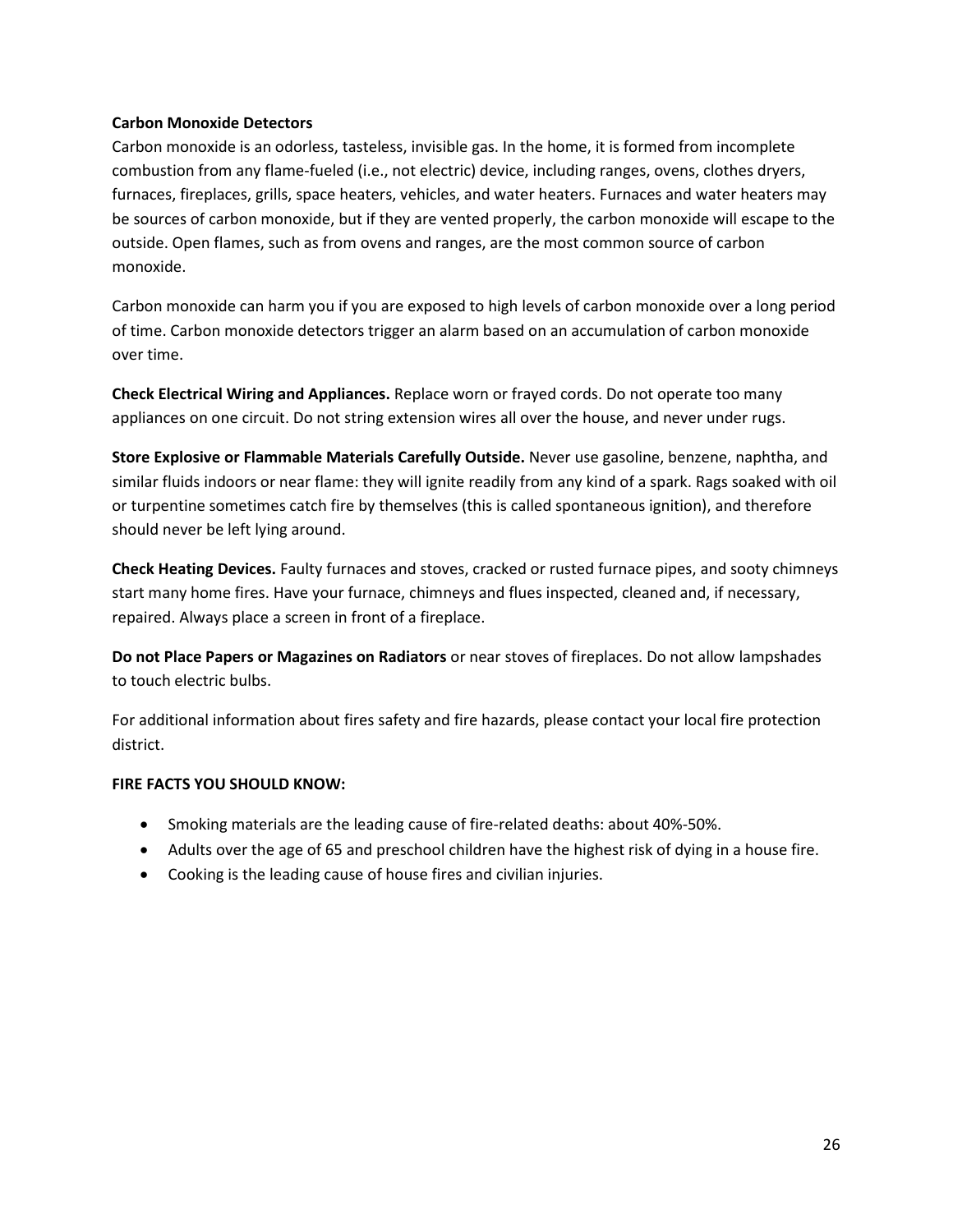# **Is Your Home Safe?**

#### **Accessibility for Emergency Personnel**

- Emergency vehicles should be able to easily identify your address from the road, day or night
- There should be no overhanging branches or other obstructions that would prevent a fire truck from getting to your home
- There should be no parked cars or other equipment in the way
- Emergency services should have access if you live in a gated community

#### **Identifying and Eliminating Hazards In Your Home**

When it comes to eliminating hazards in your home, knowing what to look for is key. There are proactive steps you can take to reduce or eliminate the chance for an electrical, chemical or fire hazard in your home. According to the United States Fire Administration (USFA), residential electrical fires claim the lives of 700 Americans each year and injure 3,000 more. Some fires are caused by electrical system failures and appliance defects, but many more are due to the misuse and poor maintenance of electrical appliances, incorrectly installed wiring and overloaded circuits. Park County emergency services would like residents to know that there are simple steps they can take to prevent the loss of life and property resulting from electrical hazards.

Examples of these include:

- Replace frayed or cracked extension and appliance cords, prongs and plugs.
- Repair or replace appliances that overheat, short out, smoke or spark.
- Cover exposed outlets and wiring.
- Make sure there is only one plug per outlet. If extension cords are used make sure they are Underwriter's Laboratories (UL) approved.

**Chemically hazardous materials** in your home can pose a great danger. Many household cleaning supplies and other hazardous materials do not emit odors or have particular tastes, while others are more easily identifiable because they may cause physical reactions. In any case, take an inventory of potential chemical and hazardous substances. Learn how to contain and store them properly in order to prevent them from causing physical or environmental damage.

For example:

- Store flammable liquids such as gasoline, acetone, benzene and lacquer thinner in approved safety cans away from sources of ignition.
- Keep combustible liquids such as paint thinner, kerosene, charcoal lighter fluid and turpentine away from heat sources.
- Store oily waste and polishing rags in small covered metal cans to prevent vapor buildup.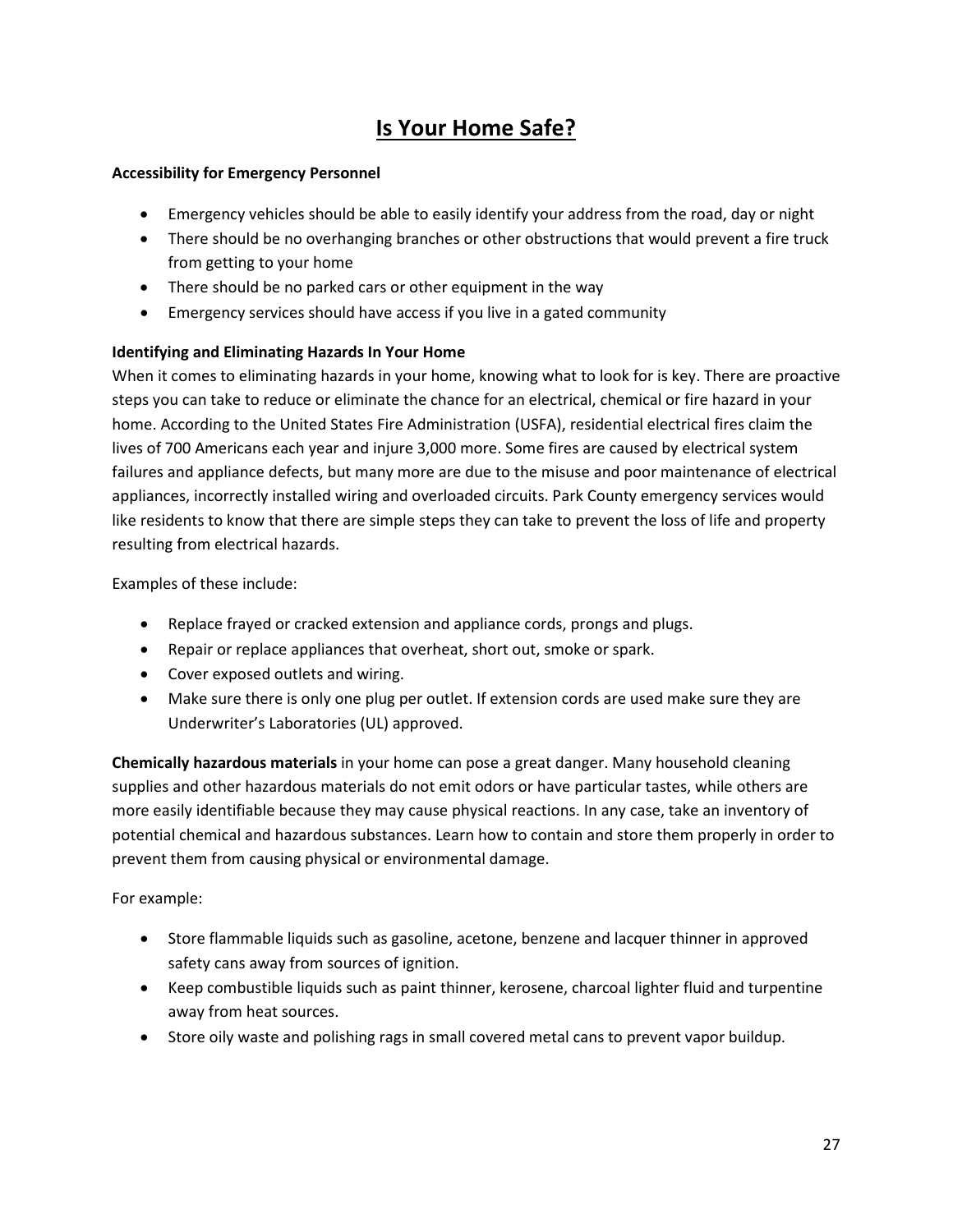# **Protect Yourself Against Criminals**

#### **Intruder Proofing Your Home**

Maintaining an appearance of occupancy, even when your residence is vacant is essential to thwarting burglary attempts. You cannot make a residence absolutely burglar proof, but you can make entry so difficult that the burglar will go elsewhere in search of an easier target.

#### **In Your Home**

- Lock your doors during the day, even if you are home or only leave for a few minutes.
- Never open the door automatically after a knock. Use a peephole or ask for identification.
- If a stranger asks to use the phone, do not permit entry. Offer to call for emergency assistance.
- If a window or door has been forced open or broken while you were gone, **DO NOT ENETER OR CALL OUT!** Use a neighbors phone to immediately call 9-1-1 and wait outside until help arrives.
- Make sure every external door has a sturdy, well-installed deadbolt lock with a minimum of 1 ½" bolt.
- Secure sliding glass doors with commercially available locks or with a broomstick or wooden dowel in the track to jam the door in case someone tries to pry it open.
- Make sure your windows are of good quality and have equally strong locks. Do not forget about the basement windows.
- Keys should not be hidden in mailboxes, planters or under doormats. Give an extra key to a neighbor you trust.
- Door chains are NOT security devices; they break easily and will not keep out an intruder.
- Turn on outside lights after dark to illuminate porches, entrances and yards, front and back. Consider timers that turn on outside lights or install motion detectors.
- If you hear a noise that sounds like someone breaking in or moving around, quietly call the police and wait calmly until they arrive. If you and your family can leave safely, do so. Otherwise, lock everyone in a room. Do not be a hero.

#### **Away From Home**

- Always be alert to your surroundings and the people around you.
- Walk confidently and at a steady pace.
- Make eye contact with people when walking.
- Whenever possible, travel with a friend.
- Stay in well-lit areas as much as possible.
- If you carry a purse, your personal safety might depend on not clinging to it. Carry a shoulder bag securely between your arm and your body. Carry a clutch bag unsnapped and upside down between your arm and your body, with the wallet in a zippered compartment. If someone attempts to steal your purse, loosen your grip—thus allowing the contents to fall to the round.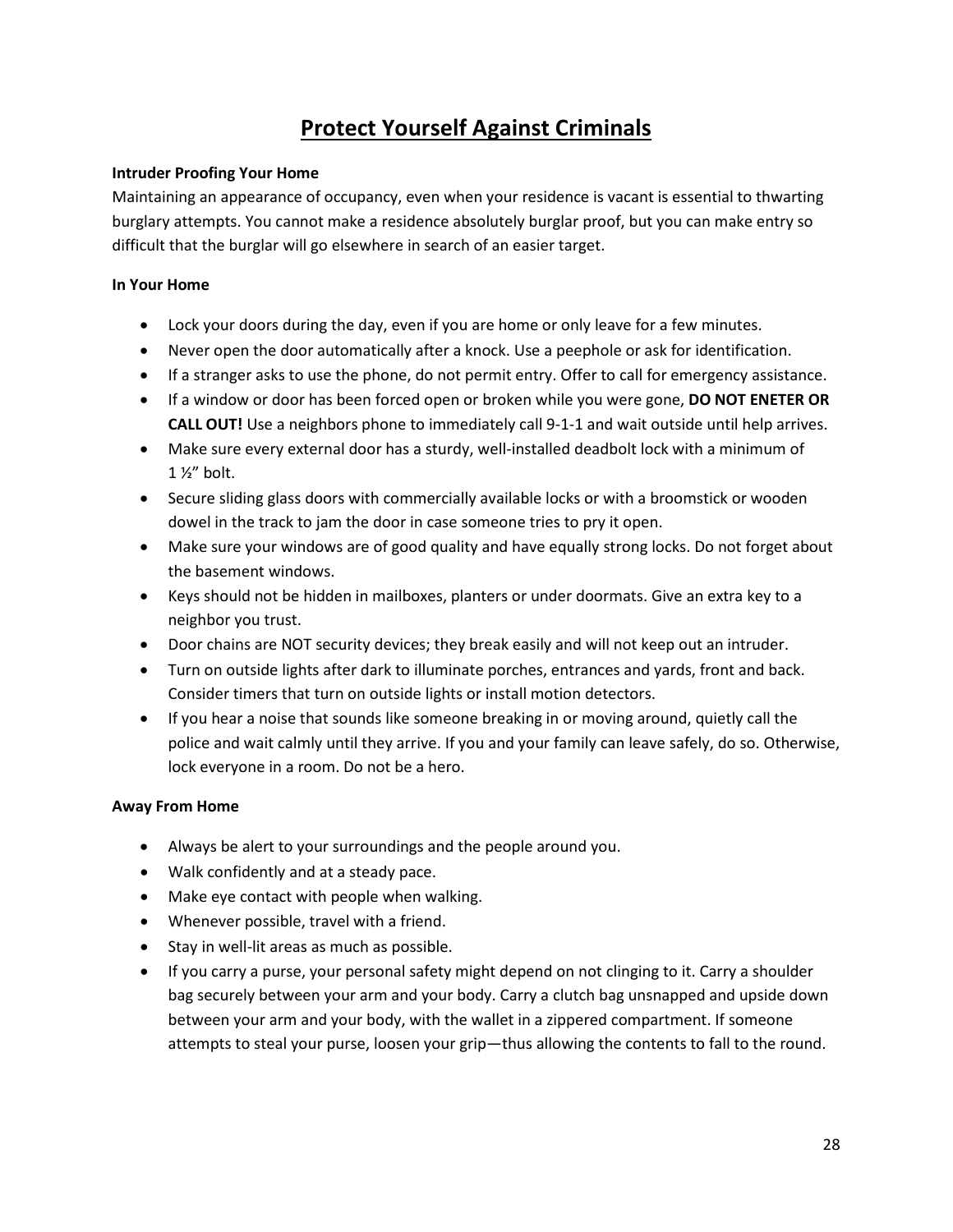#### **In Your Car**

- Always lock your car doors after entering or leaving your vehicle.
- Park in well-lit areas.
- Have your car keys in your hand, so you do not have to linger before entering your car.
- Check the back seat before entering your car.
- If you think you are being followed, drive to a well-lit public place.
- If your car breaks down, open the hood and attach a white cloth to the car antenna. If someone stops to help, stay in your locked car and ask him to call the local law enforcement agency or a garage.
- Do not stop to aid broken down motorists. Go to a phone and request help for them.
- When being driven home, request the driver to wait until you are inside.

#### **In The Office**

- Never leave your purse or billfold in plain view or in the pocket of a jacket hanging on a door.
- Personal property should be marked with some type of identification.
- Do not leave cash or other valuables at the office.
- Be alert to pickpockets on crowded streets or elevators.
- If you work alone or outside of normal business hours, keep the office door locked.
- Report all suspicious persons and activities to the proper authorities (office manager, building security, law enforcement).
- Be aware of escape routes for emergencies and post emergency numbers near telephones.

*Neighborhood Watch is a community based crime prevention program that is part of the Park County Sheriff's Office. Neighborhood Watch Block Captains are individuals who take an active role in making their neighborhood safer. The Block Captains receive specific crime and Neighborhood Watch information on a continuing basis from the Sheriff's Office. Likewise, the Sheriff's Office receives information and inquiries from the Block Captains.*

*The Block Captains also stay in contact with their neighbors to stay abreast of any incidents and/or suspicious activity that may occur in their neighborhood. Although this may not guarantee that you will be protected from victimization, the coordinated effort with the Park County Sheriff's Office will help reduce crime in our communities.*

*If you are interested in more information regarding the Neighborhood Watch Program or wish to set up a watch in your area, please contact the Park County Sheriff's Office at (719) 836-2494.*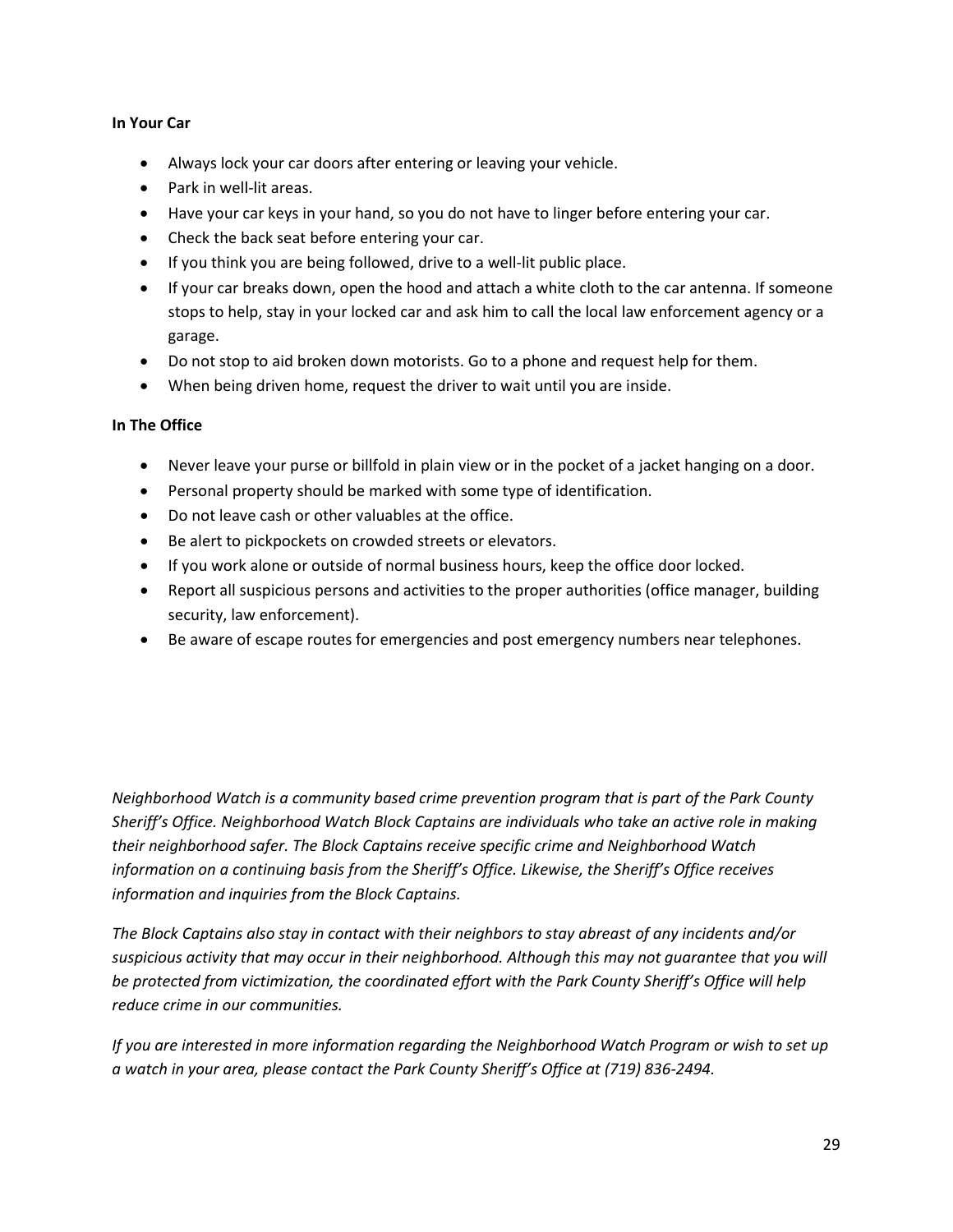### **Terrorism**

**National security emergencies can include terrorist acts from bombings to chemical or biological attacks. Although terrorist intend their acts to spread fear, the actual damage they cause can often be minimized through preparedness and quick action.**

#### **What is Terrorism?**

Terrorism is the unlawful use of violence—or the threat of it—to scare or intimidate people or governments.

Most terrorist incidents in the United States have been bombing attacks involving explosive devices, tear gas and pipe and firebombs.

#### **In general, there are four types of terrorism:**

- 1. Conventional—such as bombings and hijackings.
- 2. Chemical—use of a poison, such as nerve gas.
- 3. Biological—us of bacteria (such as anthrax), viruses or other harmful organisms.
- 4. Radiological—se of nuclear weapons or other radioactive materials.

#### **Preparedness Tips**

- Be alert and aware of the surrounding area. The very nature of terrorism suggests that there may be little or no warning.
- Take precautions when traveling.
- Leave the area if you feel something is wrong.
- Be aware of suspicious or unusual behavior.
- Do not leave luggage unattended.
- Learn where emergency exits are located.
- Think ahead about how to evacuate a building or congested public area in a hurry.

Park County and many of the emergency response authorities within its boundaries participate in the proactive approach to addressing the preparation for, response to, mitigation off, and recovery from terrorist attacks. This is done through partnerships forged with other members of the emergency response community in surrounding jurisdictions and the State of Colorado.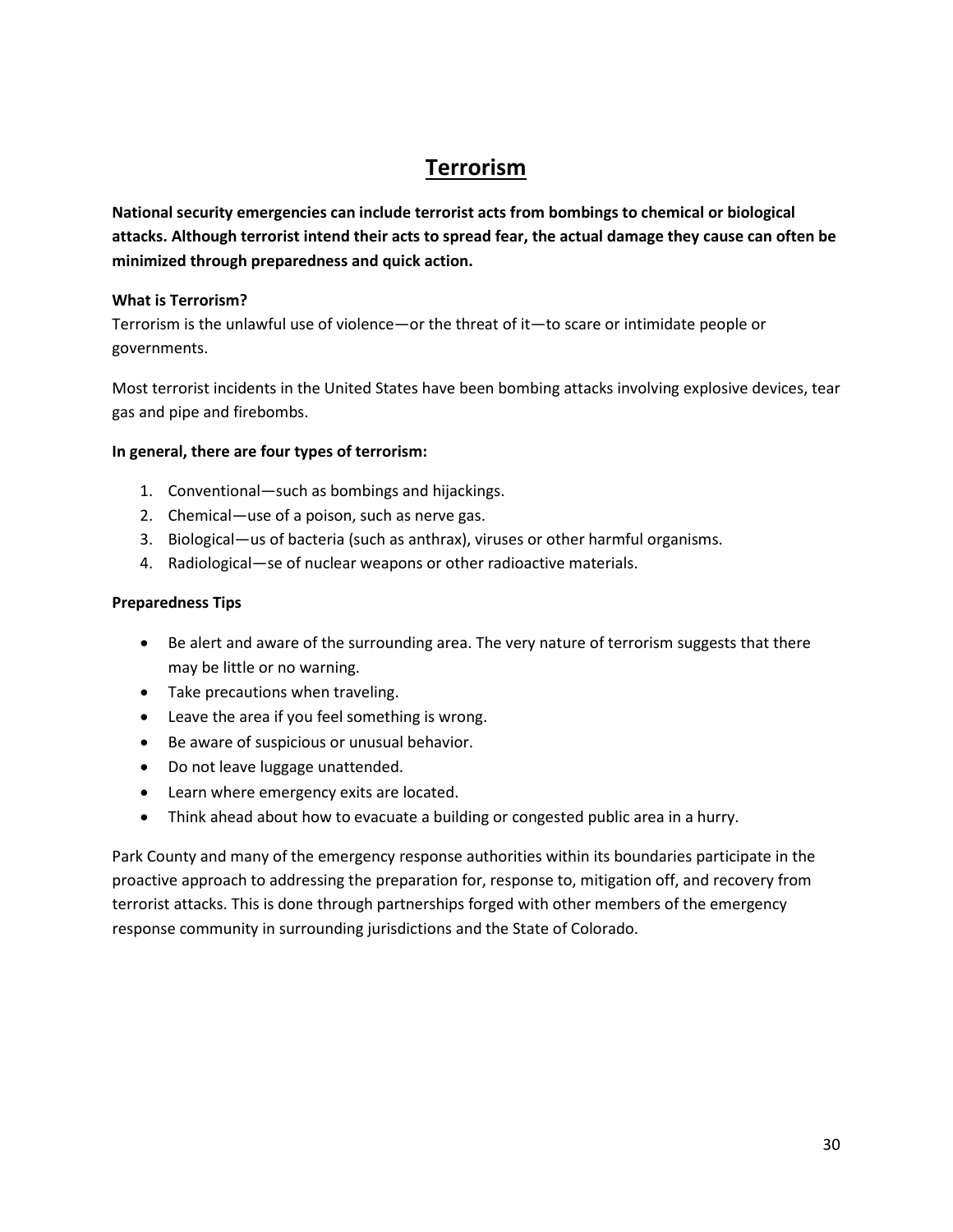# **Pandemic Flu Planning**

It is important that all individuals and families prepare for a pandemic influenza. Pandemic influenza is cyclical and occurs about every 30 to 40 years. Pandemic flu spreads quickly from person to person, affects many people in a short period of time, and may cause serious illness and death. It is estimated that the next pandemic flu may cause from 200,000 deaths (if mild) to 2 million deaths (if severe) worldwide.

You can prepare for an influenza pandemic now. You may have to prepare to be self-sufficient at home for many weeks to decrease or stop the spread of this disease. This type of preparedness will enable you to stay at home in other types of emergencies as well. You should know both the magnitude of what can happen during a pandemic outbreak and what actions you can take to help lessen the impact of an influenza pandemic on you and your family. The following checklist will help you gather the information and resources you may need in case of flu pandemic.

#### **To plan for a pandemic:**

- Store a two-week supply of water and food. During a pandemic, if you cannot get to a store, or if stores are out of supplies, it will be important for you to have extra supplies on hand. This can be useful in other types of emergencies, such as power outages and disasters.
- Periodically check your regular prescription drugs to ensure a continuous supply in your home.
- Have any nonprescription drugs and other health supplies on hand, including pain relievers, stomach remedies, cough and cold medicines, fluids with electrolytes, and vitamins.
- Talk with family members and loved ones about how they would be cared for if they got sick, or what will be needed to care for them in your home.
- Volunteer with local groups to prepare and assist with emergency response.
- Get involved in your community as it works to prepare for an influenza pandemic.

#### **To limit the spread of germs and prevent infection:**

- Teach your children to wash hands frequently with soap and water, and model the correct behavior/
- Teach your children to stay away from others as much as possible if they are sick. Stay home from work and school if sick.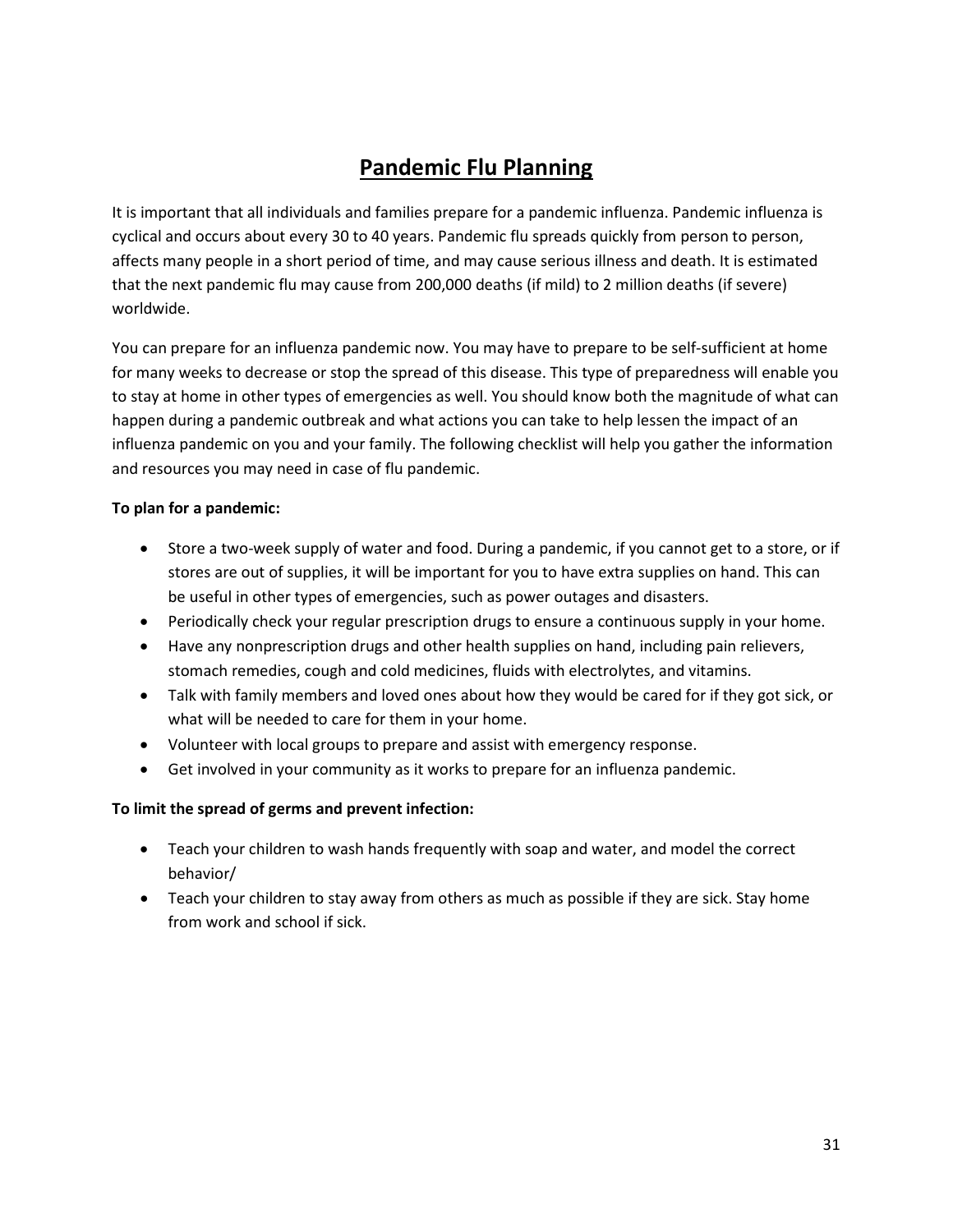### **Pandemic Readiness**

#### **Examples of food and non-perishables**

- Ready-to-eat canned meats, fish, fruits, vegetables, beans and soups
- Protein or fruit bars
- Dry cereal or granola
- Peanut butter or nuts
- Dried fruit
- Crackers
- Canned juices
- Bottled water
- Canned or jarred baby food and formula
- Pet Food
- Other non-perishable items

#### **Examples of medical, health and emergency supplies**

- Prescribed medical supplies such as glucose and blood-pressure monitoring equipment
- Soap and water, or alcohol-based (60-95%) hand wash
- Medicines for fever, such as acetaminophen or ibuprofen
- Thermometer
- Anti-diarrheal medication
- Vitamins
- Fluids and electrolytes
- Cleansing agent/soap
- Flashlight
- Batteries
- Portable radio
- Manual can opener
- Garbage bags
- Tissues, toilet paper, disposable diapers

#### **See pages 39-43 for more information about emergency planning.**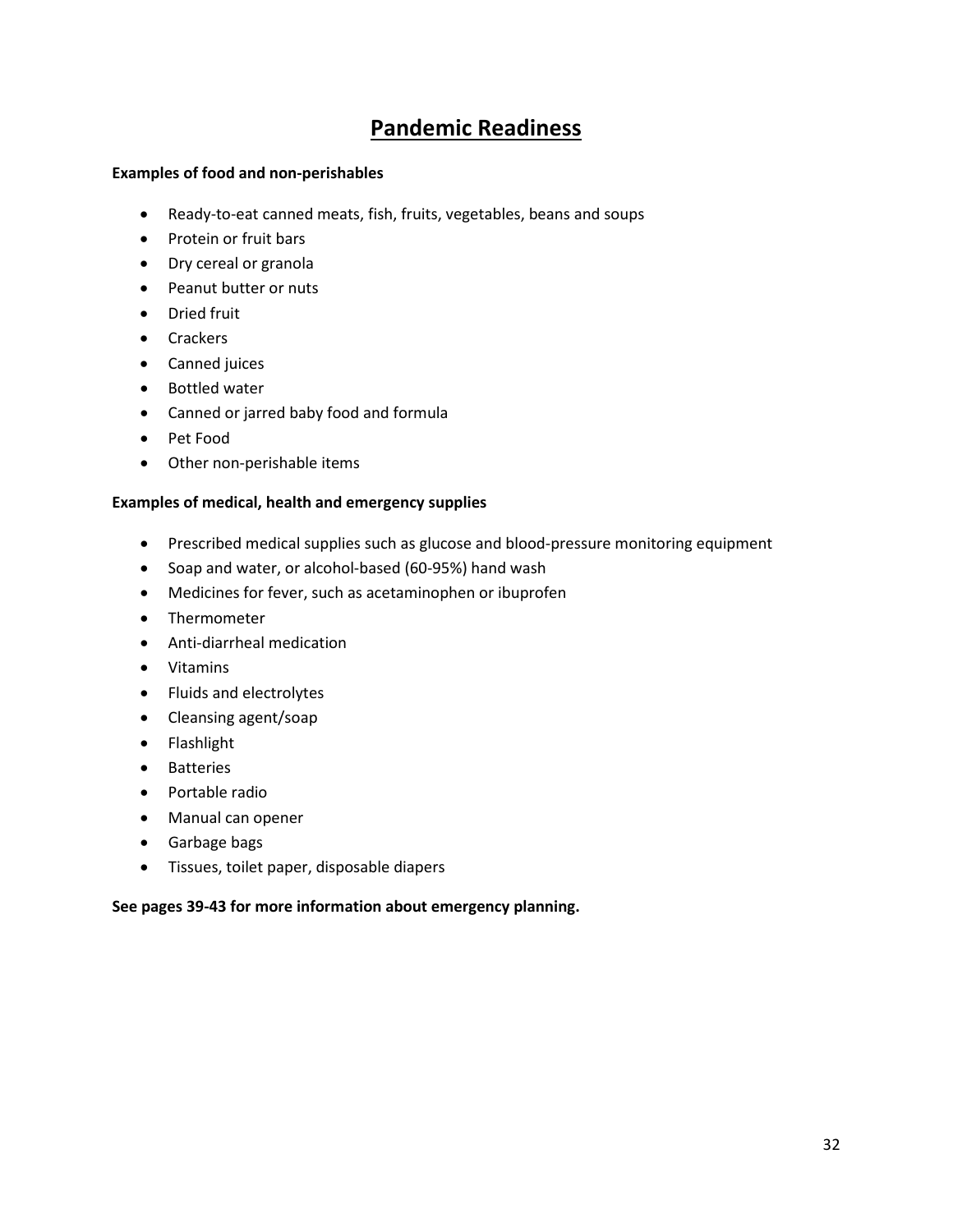# **Family Emergency Health Information**

It is important to think about health issues that could arise if an influenza pandemic occurs, and how they could affect you and your loved ones. For example, if a mass vaccination clinic is set up in your community, you may need to provide as much information as you can about your medical history when you go, especially if you have a serious health condition or allergy.

Create a Family emergency health plan using this information. Like much of the planning for a pandemic, this can also help prepare for other emergencies.

#### **Health information that should be written down and ready in an emergency includes:**

| Family Member Name           | Blood Type                        | Allergies |
|------------------------------|-----------------------------------|-----------|
| Past/Current Medical History | <b>Current Medication/Dosages</b> |           |

### **West Nile Virus Information**

#### **What is the West Nile Virus?**

The Wild West Nile Virus is a mosquito borne viral disease that can cause encephalitis, an inflammation of the brain, or meningitis, an inflammation of the membrane surface of the brain and spinal cord. It can affect humans, horses, cats, dogs and domestic and wild birds.

#### **How Is The Virus Spread?**

West Nile Virus is spread by the bite of an infected mosquito. A mosquito will become infected by feeding on a bird that is carrying the virus. This virus is not spread from person-to-person contact. There is no evidence to show that handling infected animals spreads the disease. Besides mosquitos, there is no evidence that other insects or ticks carry the West Nile Virus.

#### **Signs Of West Nile Virus Infection In Human Beings**

People with mild infections either have no signs or display signs of a mild illness such as headache, body ache, a mild rash and fever before fully recovering. Those with more severe infections may experience high fever, headache, neck stiffness, disorientation, convulsions and paralysis. The symptoms will begin to appear 3 to 15 days after being bitten. Those most at risk are people over 50 years of age and those with weaker immune systems.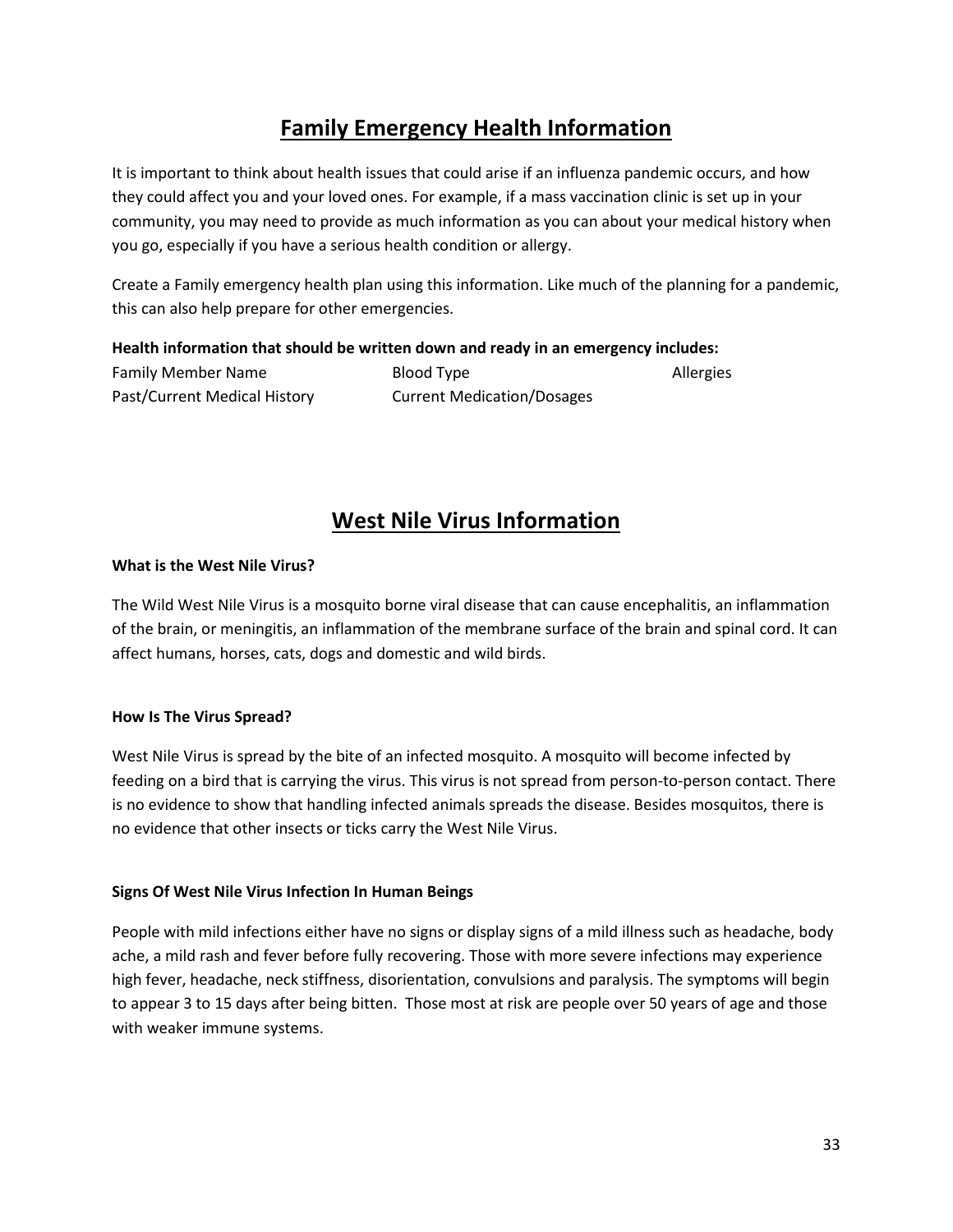#### **Signs Of West Nile Virus Infection In Horses**

Not all infected horses will become critically ill. In the ones that do, following transmissions by an infected mosquito, the virus multiplies in the horse's blood system, crosses the blood brain barrier and infects the brain. Clinical signs include loss of appetite, fever, weakness or paralysis of hind limbs, muzzle twitching, impaired vision, lack of coordination, head pressing, convulsions, difficulty in swallowing or coma.

#### **Treatment**

There is no specific treatment for West Nile Virus infection. Mild symptoms will go away in a few days without treatment. In more severe cases, intensive supportive therapy is indicated, often involving hospitalization.

#### **Vaccination**

There is a vaccination that may be given to a horse only by a licensed veterinarian. Check with your vet for more information. There is no vaccine for humans. It is very rare for this virus to be deadly to human beings/

#### **Prevention**

- Drain ALL standing water on your property—ponds, ditches, hubcaps, boats, clogged rain gutters, etc.
- Change water in birdbaths and wading pools weekly.
- Stock ornamental ponds and foundations with fish that eat mosquito larvae.
- Ensure that window and door screens are in proper repair.
- Stay indoors at dawn and dusk when mosquitos are most active.
- Wear long-sleeved shirts and pants while outdoors.
- Apply insect repellant that contains DEET. Follow directions carefully.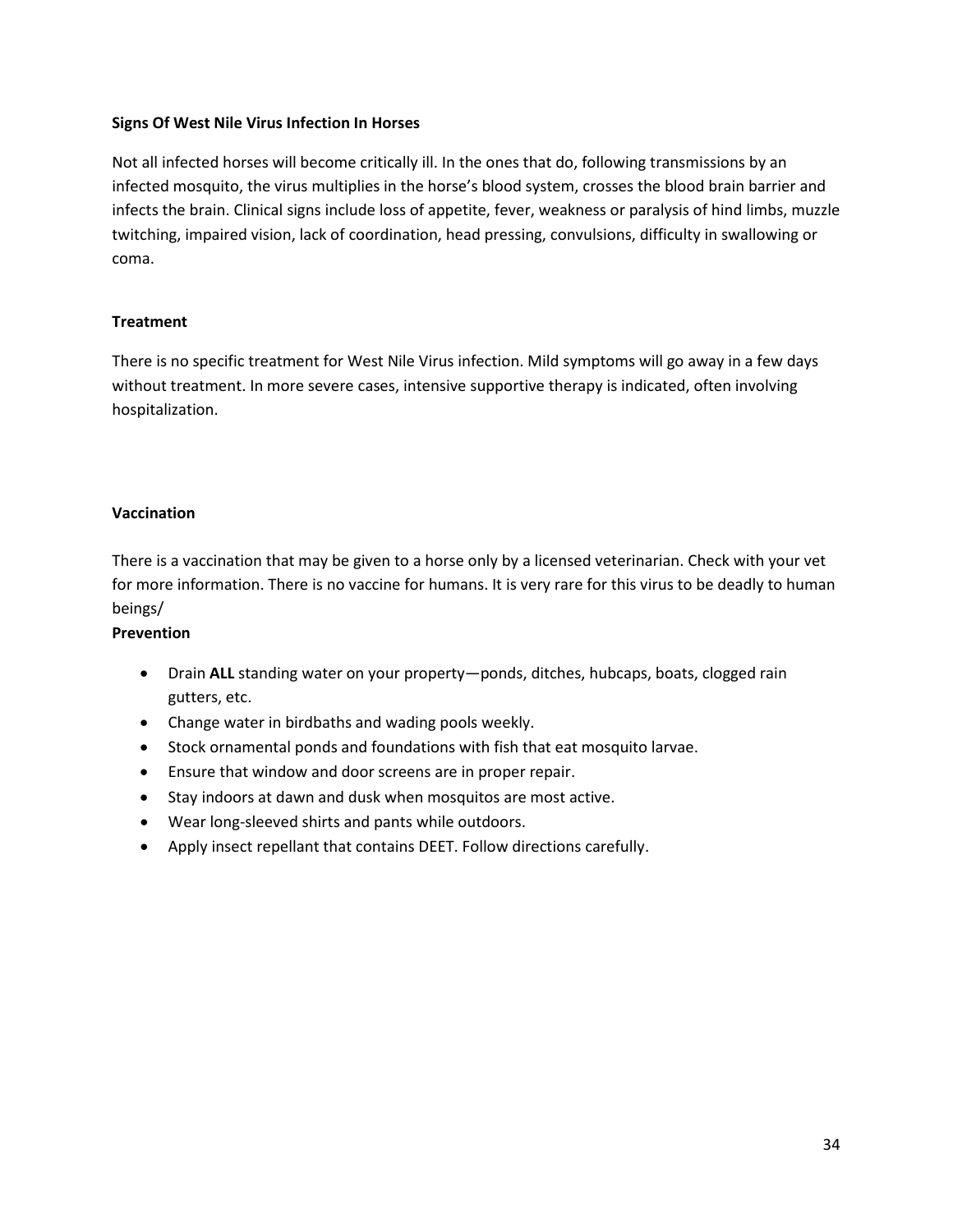### **Disasters & Business**

#### **Resources for Disaster Proofing Your Business**

#### **Why Prepare?**

Disasters can be devastating to businesses. Short term losses may include physical damage to premises and contents, revenue loss due to interrupted service and a loss of wages for temporarily displaced employees. Long term economic impacts could include the complete closure of the business resulting in a loss of jobs and a weakened economy in the local community. This can be especially problematic where a community may only have one major business providing employment for much of the population.

Business owners have a duty to their employees to insure a safe workplace. This includes making appropriate preparations to deal with any potential emergencies or disasters that might impact the workplace. Developing a good plan first entails assessing the risks to your business. What hazards either natural, man-made or technological could impact your business? What is the probability of certain hazards occurring? What impacts could they have? Answering these questions will aid you in developing a comprehensive contingency plan. Assessing the potential impacts will also help justify the cost of developing a contingency plan.

#### **Starting Places**

Business owners are encouraged to use the links below to learn more about being prepared to deal with disasters. Many sample plans are available on the internet (try searching on "disaster recovery plan"). Perhaps your business already did some disaster planning related to Y2K. Consider saving some money and effort by converting your Y2K plan to a business continuity plan.

#### **Disaster Resistant Communities In Colorado**

There are several communities in Colorado that are participating in a federal (FEMA) program that provides seed money for making communities more resistant to disasters. The program fosters public/private partnerships that are mutually beneficial. Consider contacting your local emergency management office for more information:

Park County Office of Emergency Management (719) 836-4372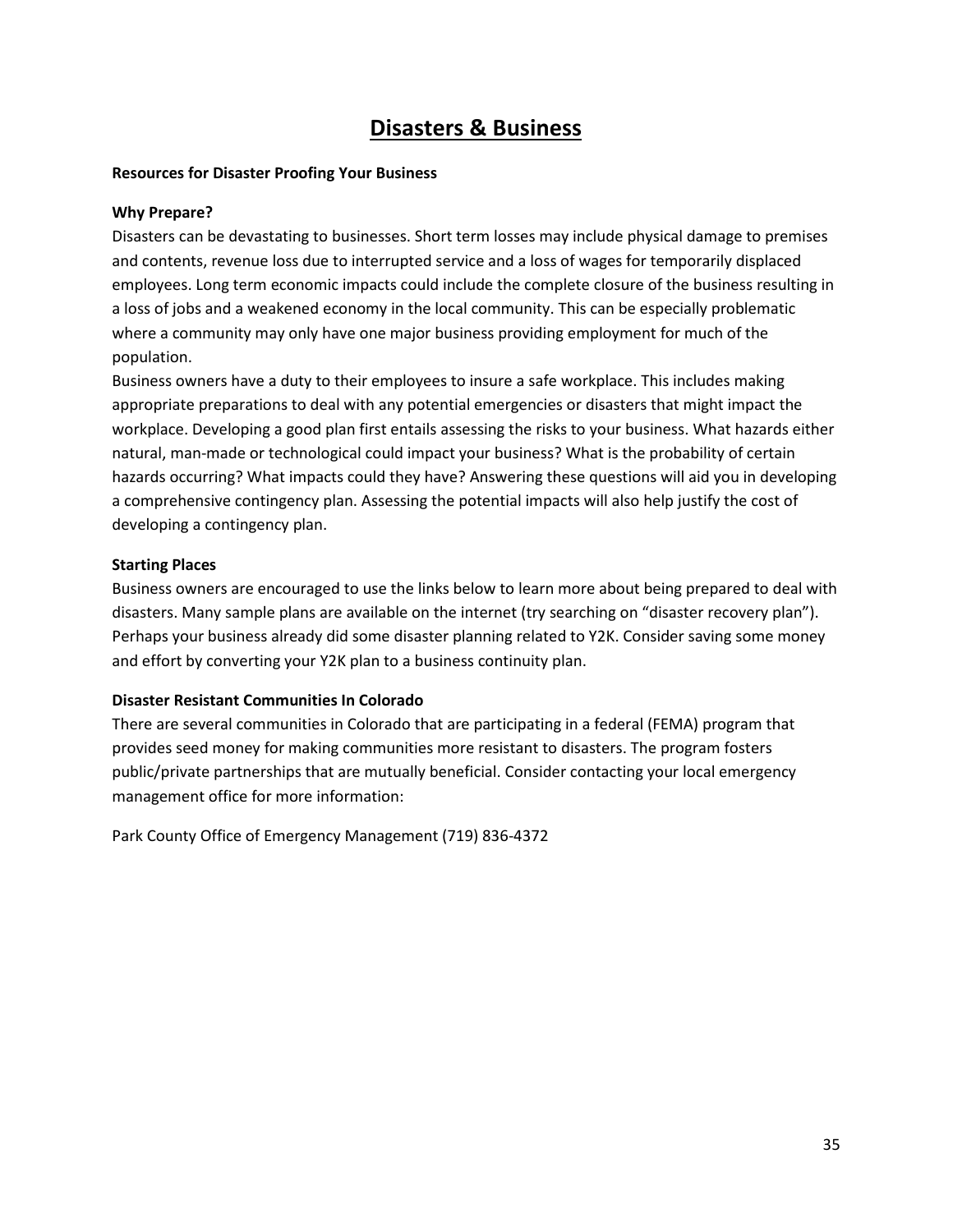# **Special Considerations For Seniors & People with Disabilities**

People with disabilities, or those who have mobility problems (such as elderly persons), should also prepare for emergencies and disasters. They may want to consider some of the following steps: **Create a network of relatives, friends or co-workers to assist in an emergency.**

If you think you may need assistance in a disaster, discuss your disability with relatives, friends or coworkers and ask for their help. For example, if you need help moving or require special arrangements to receive emergency messages, make a plan with friends. Make sure they know where you keep your disaster supplies. Give a key to a neighbor or friend who may be able to assist you in a disaster.

#### **Individual Preparedness**

- $\checkmark$  Compile and maintain a list of medications, allergies, special equipment, names and numbers of doctors, pharmacists and family members and emergency phone numbers (police, fire and ambulance). Keep one copy of this list with you at all times and one copy on the fridge or at the phone. Also, consider giving a copy to another family member and a friend or neighbor.
- $\checkmark$  Include a spare pair of eyeglasses and extra medication in your emergency supplies, which should be kept at your bedside.
- $\checkmark$  Wear medical alert tags or bracelets to identify your disability or medical condition in case of an emergency. These may save your life if you are in need of medical attention and cannot communicate.
- $\checkmark$  Store extra batteries for hearing aids, wheelchairs and other battery-powered assistive devices with your emergency supplies.
- $\checkmark$  Store pet food, pet carrier, pet medications and a leash with emergency supplies.
- $\checkmark$  Keep walking aids nearby at all times.
- $\checkmark$  Post your home address, phone number, and directions to your house near the phone to aid in your instruction to the emergency personnel.
- $\checkmark$  Have a battery operated portable radio available for news and alerts.
- $\checkmark$  Know the location of the nearest fire station, police station and hospital.

#### **Home Prepardeness**

- $\checkmark$  Prepare to be self-sufficient for at least three days with an emergency supply kit that includes water, any special dietary items, sanitary aids, cooking and eating utensils, flashlight, batteries, radio, blankets, prescription drugs, a change of clothing and a well-stocked first aid kit1
- $\checkmark$  Develop a plan with neighbors and/or family on how and where to reunite if you become separated. Conduct practice drills to prepare for an emergency.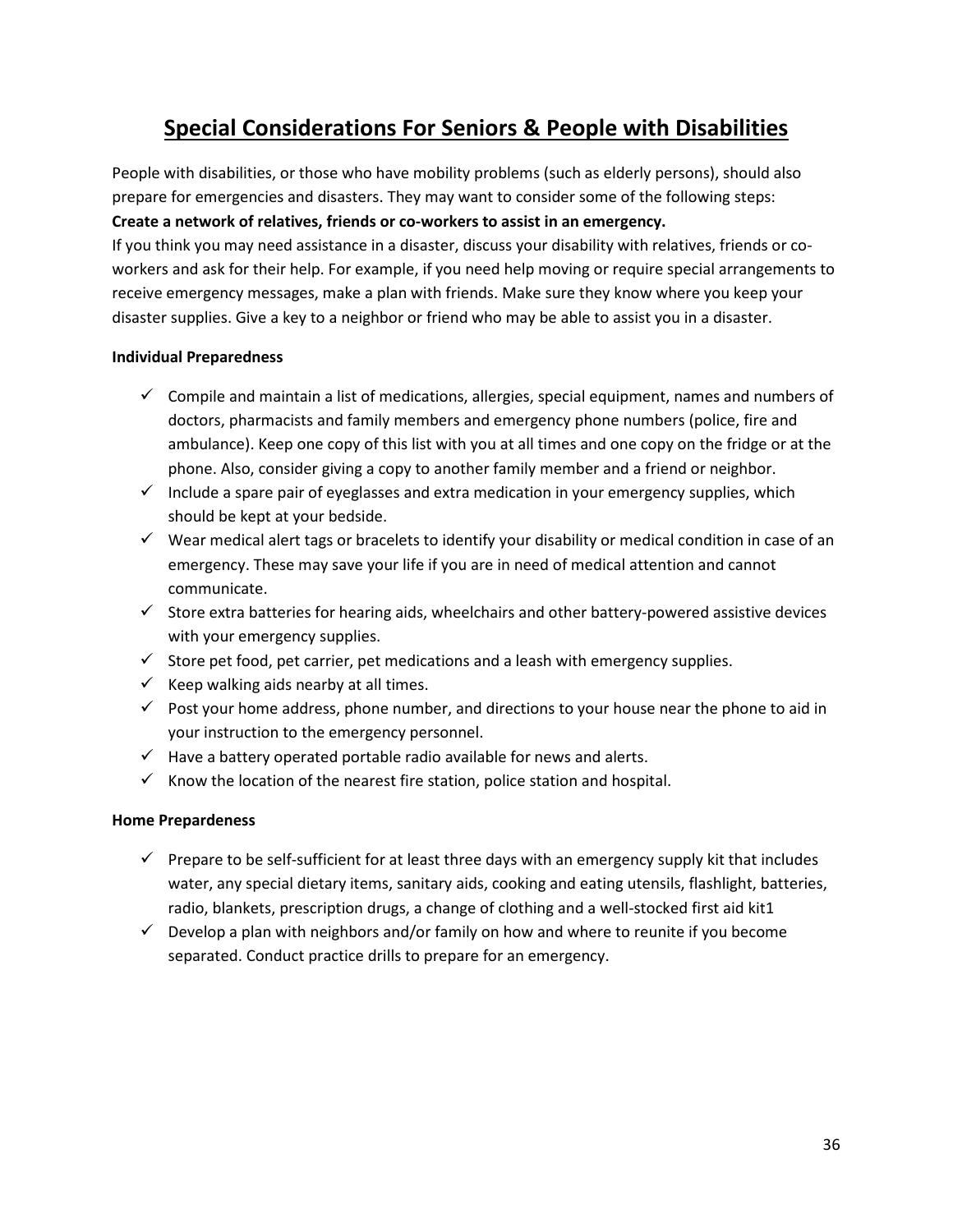#### **In the event of a Disaster**

- $\checkmark$  Listen to your portable radio for instructions and news reports.
- $\checkmark$  If you evacuate, leave an easily visible message at your home about where you can be found.

Advanced preparation can reduce fear and anxiety during any emergency, and will certainly help in the hours and days following an event. In Park County, the Park County Senior Coalition maintains a database of seniors using their services. This list may be accessed in an emergency to help identify seniors who live alone and/or may require special assistance or neighbors who could check on a senior's well being.

*Simple prevention measures can help seniors have significant control over the outcome of a disaster or emergency.*

If you would like to add your name of that of a neighbor, please contact:

Park County Senior Coalition P.O. Box 309 Fairplay, CO 80440 Phone: (719) 836-4295 Fax: (719) 836-0197 Email: [scofpc@parkco.us](mailto:scofpc@parkco.us)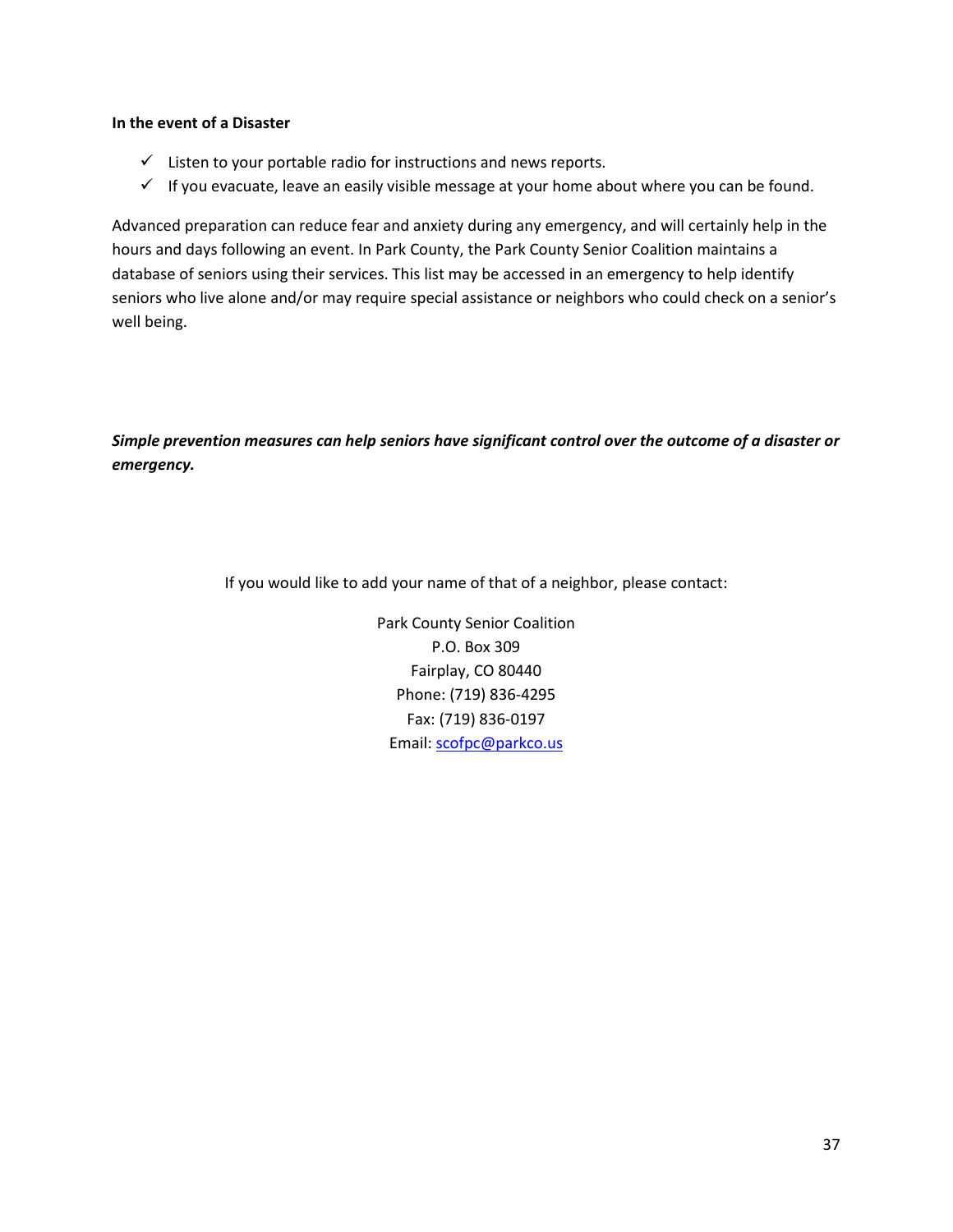# **Children' Safety**

Many students must travel through drug dealer or gang turf. Violence becomes an acceptable way to settle conflicts. When this happens, children cannot learn and teachers cannot teach. Creating a safe place where children can learn and grow depends on a partnership among students, parents and teachers, as well as other community institutions.

#### **To help Prevent School Violence:**

- Find out how crime threatens school in your community.
- Take actions to protect children.
- Promise non-violent ways to manage conflict.

#### **How do these ideas translate Into Action?**

Here are some practical suggestions for young people and parents.

#### **Students:**

- Settle arguments with words, not fists or weapons.
- Report crimes or suspicious activities to the police, school authorities or parents.
- Take safe routes to and from school and know places to seek help.
- Do not use alcohol or other drugs and stay away from places and people associated with them.
- Get involved in your school's anti-violence, hold anti-drug rallies and volunteer to counsel peers. If there are no programs, help start one.

#### **Parents:**

- Sharpen your parenting skills. Work with your child to emphasize and build their positive strengths.
- Teach your children how to reduce their risk of being victims of crime.
- Know where your kids are, what they are doing and with whom they are doing it with—at all times!
- Help your children learn nonviolent ways to handle frustration, anger and conflict.
- Become involved in your child's school activities—PTA, field trips and helping out in class or lunchroom.
- Work with other parents in your neighborhood to start a McGruff House or other block programs. (A McGruff House if a reliable source of help for children in emergency or frightening situations. Volunteers must meet specific standards, including a law-enforcement record check. Programs are established locally as a partnership among law enforcement, schools and community organization. For information, call (801) 486-8768.)

Information on school safety: **National School Safety Center** 4165 Thousand Oaks Blvd., Suite 290 Westlake Village, CA 91362 (805)373-9977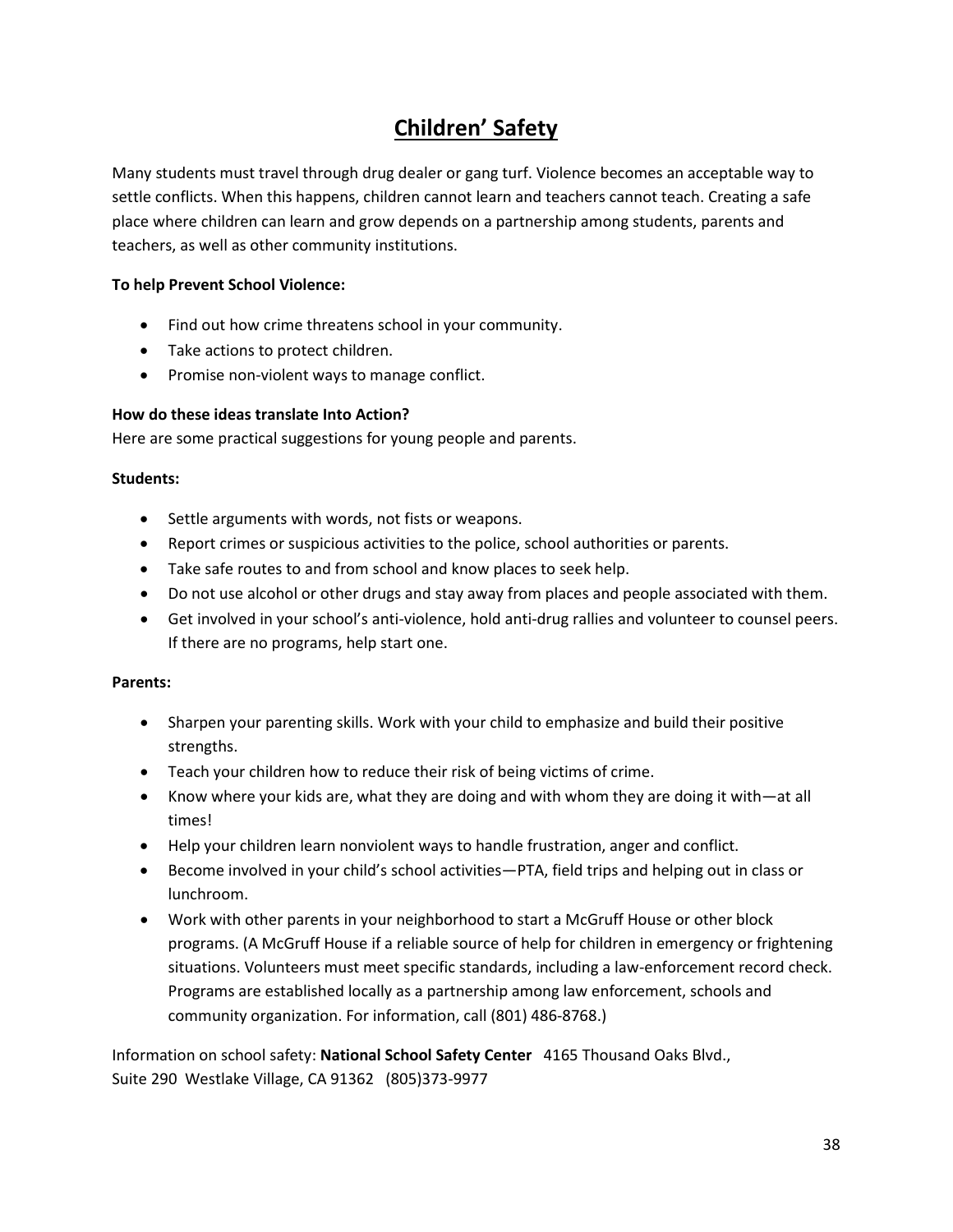# **Creating a Basic Emergency Plan**

Having a plan is one of the most important steps you can take in disaster preparedness. Knowing what to do and how to do it can help your family manage disasters with less worry, fear and uncertainty.

- Decide what you and your family would do in each potential emergency situation.
- Draw a floor plan of your home showing escape routes.
- Choose a place away from your neighborhood where family members can meet in case you are separated and cannot return home due to a disaster.
- Identify a friend or relative who lives out of the area for family members to contact if you are separated.
- Post emergency numbers by every phone and teach children how and when to dial 911.
- Know how to shut off the water, gas and electricity at the main switches in your home.
- Plan how to help elderly or disabled neighbors in a disaster.
- Check that your insurance policies are up-to-date and provide good coverage.

#### **Preparing a Disaster Supply Kit**

#### What is a 3-day (72 hour) Disaster Supply Kit?

A 3-day disaster supply kit should contain items to provide for the basic needs of each member of the family in the event of an emergency.

Having a disaster supply kit ready to take with you at a moment's notice ensures that you will have necessary supplies no matter how fast you may need to evacuate. Pack supplies in duffel bags or backpacks and keep them in a designated place. Your kit will also come in handy if you must take shelter in your home. The lists on the following pages will help ensure that your disaster supply kit includes all the essentials.

Each individual should customize the kit to meet his or her personal needs, but keep in mind that this reserve should be an all-hazards kit. You must ask yourself, "What are the potential hazards in my community?"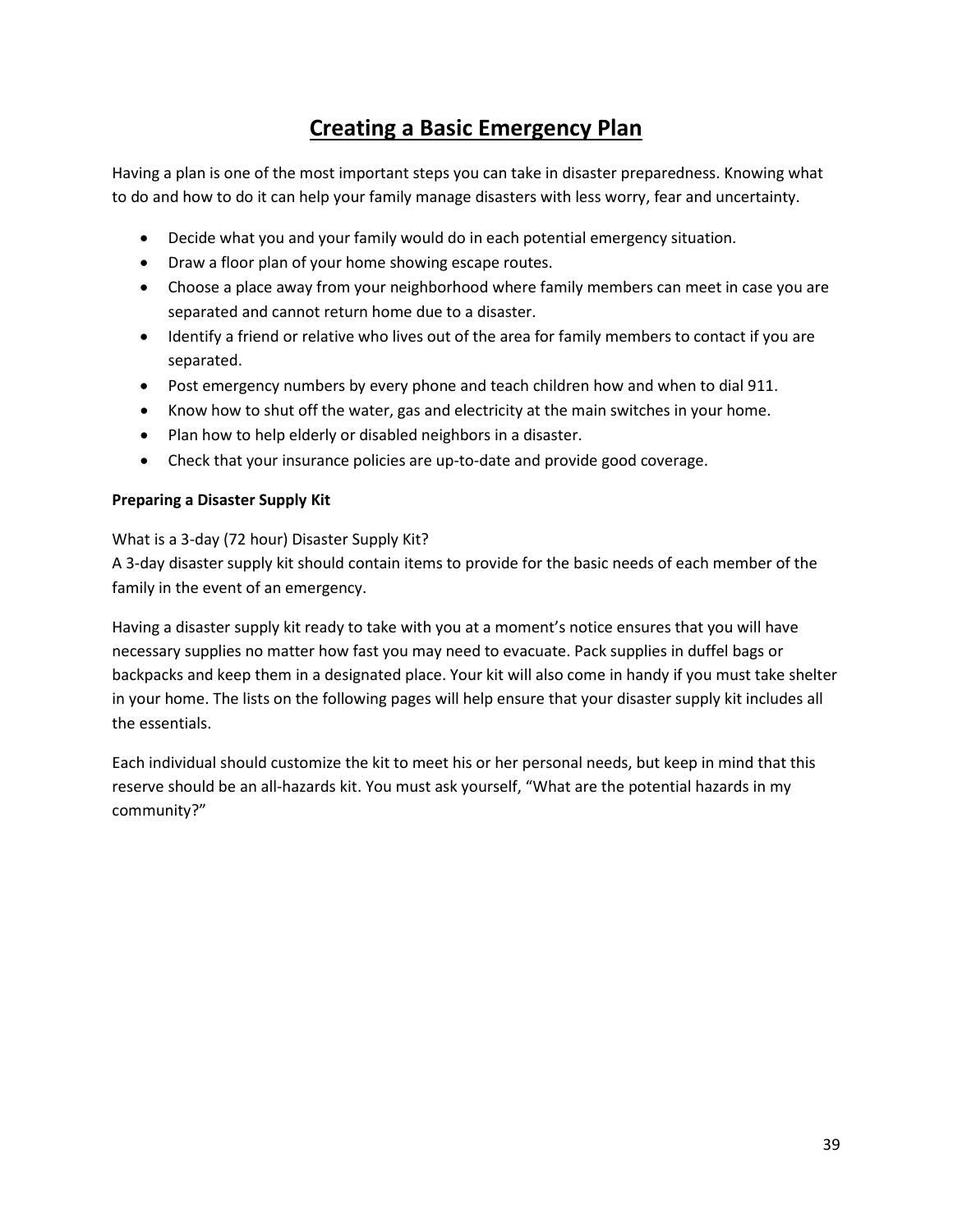# **Family Emergency Information & Emergency Kits**

**72 Hour Family Emergency Kit** *(Courtesy of The Colorado Division of Emergency Management)* The 72 Hour Emergency Kit should be individually tailored to meet the basic survival needs of your family for three days to a week. Most families prefer to store their emergency supplies in one location that is relatively safe, yet easily accessible if evacuation is required. Items may be stored in a 32-gallon trashcan, suitcase, duffle bag, backpack, footlocker or individual pack.

#### **The items under Emergency Needs are recommended for your kit.**

#### **Emergency Needs**

| <b>Battery Power Radio</b>                | First Aid Kit & Manual                    |
|-------------------------------------------|-------------------------------------------|
| Sleeping bags & Blankets (wool & thermal) | <b>Manual Can Opener</b>                  |
| Waterproof/Windproof Matches              | Non-Perishable Foods (3 days' worth)      |
| Flashlights                               | Water Storage (1 gal./person/day)         |
| <b>Water Purification Tablets</b>         | Utility knife                             |
| <b>Emergency Candles</b>                  | Extra Eyeglasses/Contact Lenses           |
| <b>Essential Medications</b>              | <b>Extra Clothing and Raingear</b>        |
| <b>Extra Batteries</b>                    | Special items for infants/elderly/diabled |

#### **Suggested non-perishable food items:**

Ready-to-eat goods in unbreakable containers, canned meats, juice, fruits & vegetables, powdered milk, infant care foods, crackers, peanut butter, freeze-dried & dehydrated goods.

#### **Sanitation Kit**

| Plastic Bucket with Tight Lid | Plastic Bags & Ties           |
|-------------------------------|-------------------------------|
| Disinfectant                  | <b>Improvised Toilet Seat</b> |
| Paper Cups & Plates           | <b>Personal Toiletries</b>    |
| <b>Baby Supplies</b>          | Aluminum Foil                 |
| Paper Towels                  | Personal Hygienic Needs       |
| <b>Plastic Utensils</b>       | Soap                          |
|                               |                               |

#### **Other Emergency Needs**

Pen & Paper Money Personal Identification Nork Gloves Basic Tools **Insurance company information** Medical Insurance information

#### **Standard First Aid Kit**

- Laxatives **Alcohol Example 2** and *Laxatives* **Rubbing Alcohol** Diarrhea Medicine **Petroleum Jelly** Soap Soap Soap Salt Gauze **Band-Aid**
- 
- 
- First Aid Manual **Aspirin or Pain Relievers**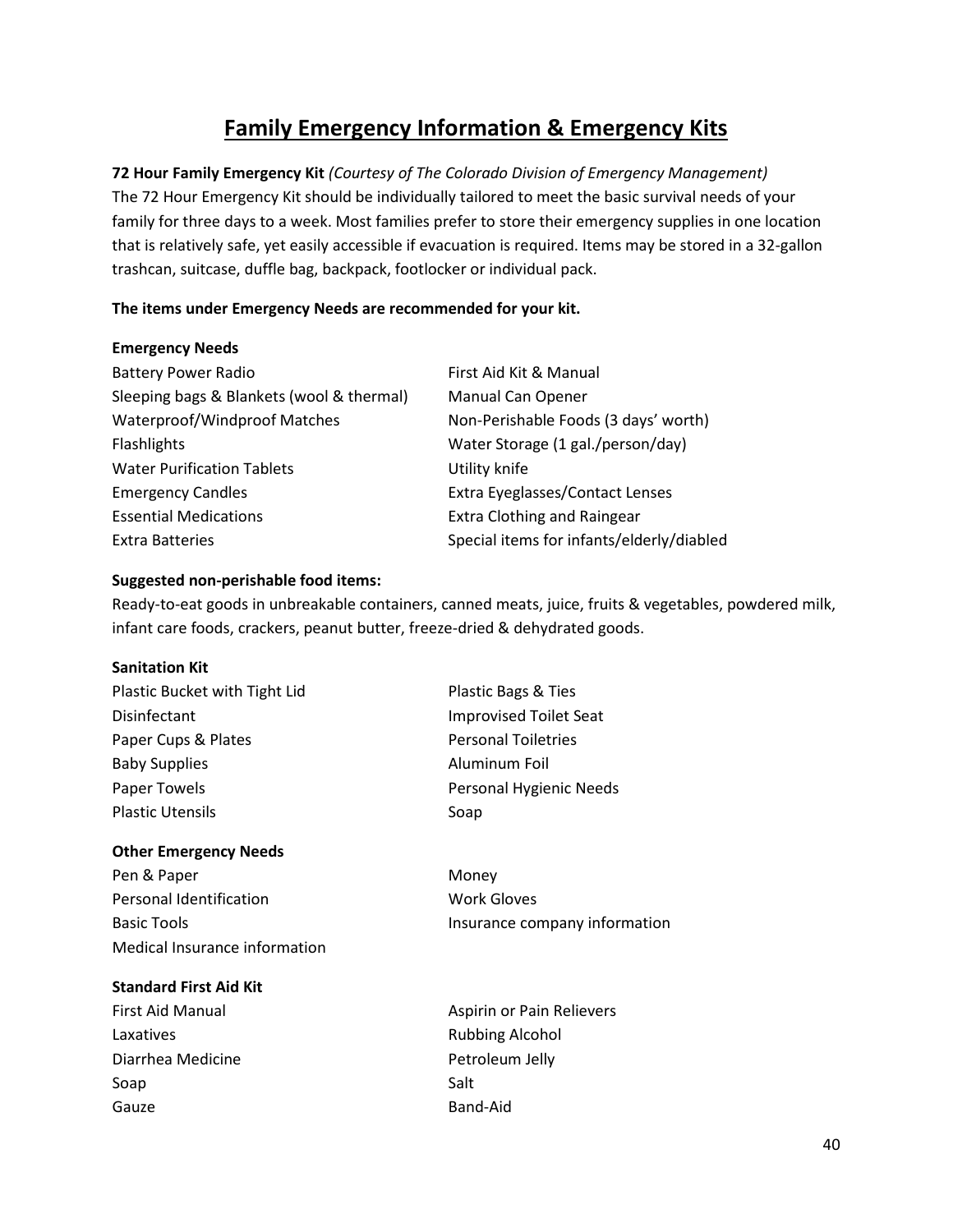| Triangular Bandage (36"x36"x52")             | Elastic Bandage                                        |
|----------------------------------------------|--------------------------------------------------------|
| <b>Cotton Balls</b>                          | <b>Cotton Swabs</b>                                    |
| Safety Pins                                  | <b>Scissors</b>                                        |
| Thermometer                                  | Sanitary Napkins (Pressure Dressing)                   |
| Disposable Diapers (Dressing/Splint/Padding) | Micropore adhesive, paper                              |
| Tape                                         | <b>Matches</b>                                         |
| <b>Needles</b>                               | <b>Tweezers</b>                                        |
| <b>Small Splints, Popsicle</b>               | <b>Sticks</b>                                          |
| <b>Heavy String</b>                          | Syrup of Ipecac                                        |
| Individual Medical Needs                     | Baking soda ( $1/2$ tsp soda + 1 tsp salt + 1 gt water |
|                                              | for shock)                                             |

#### **Car Survival Kit**

| Always Maintain at least $\frac{1}{2}$ tank gas | First aid kit & manual |
|-------------------------------------------------|------------------------|
| Class ABC Fire Extinguisher                     | Radio & Batteries      |
| Non-perishable food stored in coffee can        |                        |

#### **PLAN FOR YOUR PET**

| Food (Large Capacity Self-Feeder and Water Dispenser) |                                                  |
|-------------------------------------------------------|--------------------------------------------------|
| Water                                                 | Cat Litter and pan                               |
| Can opener                                            | <b>Medications/Medical Records</b>               |
| Pet Bed and toys                                      | Sturdy leashes, harnesses & carrier to transport |
| Current photo of pet in case they get lost            | Name & Number of veterinarian                    |
| Designate someone to care for pets in case of         |                                                  |
| an emergency                                          |                                                  |

#### **Make Copies of all Legal Papers**

| Marriage License                  | House Mortgage                        |
|-----------------------------------|---------------------------------------|
| Vacation Home/Property Ownerships | <b>Insurance Policies</b>             |
| Automotive Ownership              | Motor Home Ownership                  |
| Wills                             | Jewelry Appraisals                    |
| <b>Drivers Licenses</b>           | Trailers, Snowmobiles, Boat Ownership |
| <b>Bank Accounts</b>              |                                       |

#### **How to Store Water**

Store our water thoroughly washed plastic, glass, fiberglass or enamel-lined metal containers. Never use a container that has held toxic substances.

#### **Emergency Outdoor Water Sources**

If you need to find water outside your home, you can use these sources. Be sure to purify the water by: boiling, disinfection (household liquid bleach: 16 drops/gal of water, stir & let stand 30 min) Sources; rainwater, streams, rivers & other moving bodies of water, ponds & lakes, natural springs.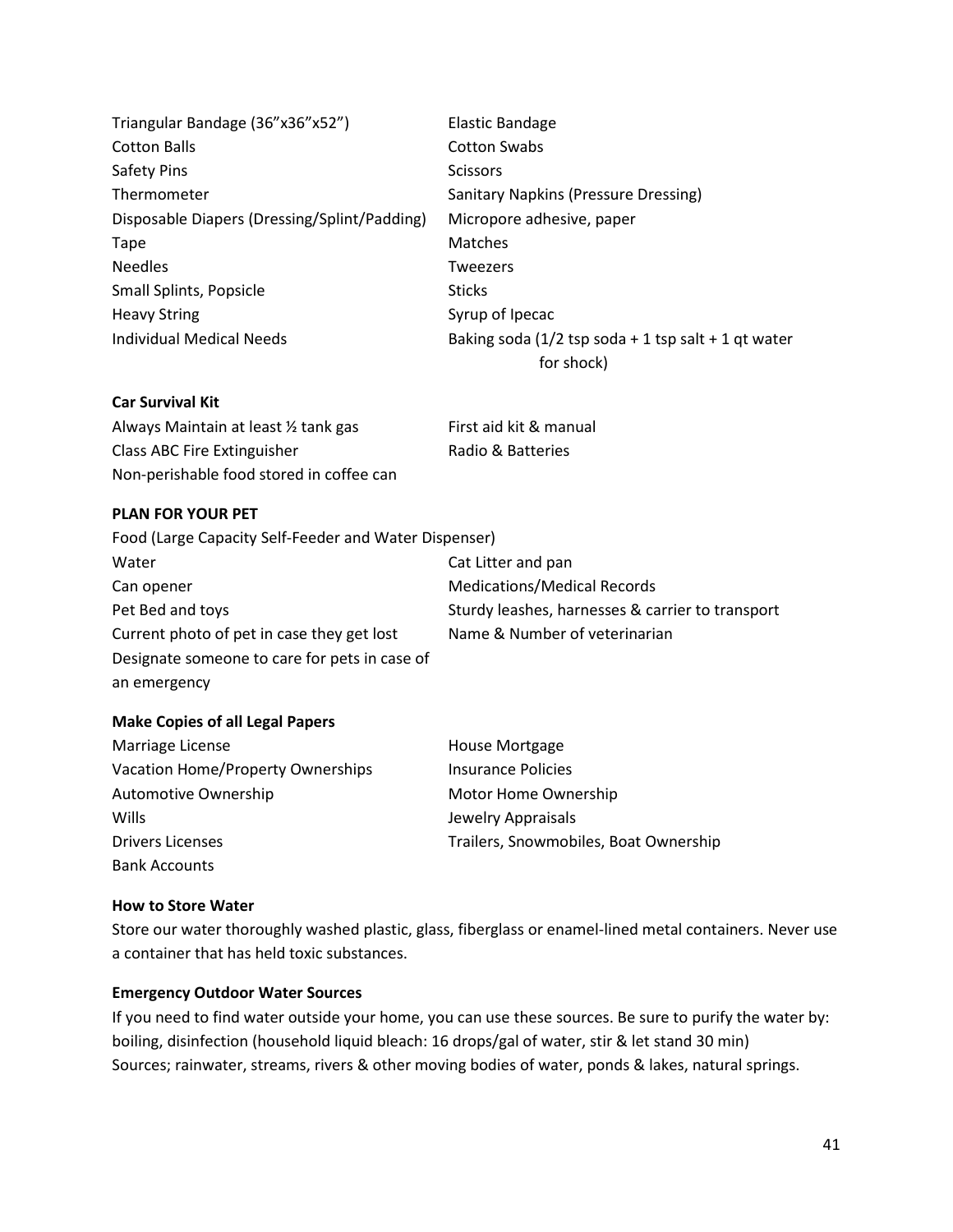#### **Establish an Out-Of-State 24-Hour Telephone Contact**

Out-going calls will not overload phone lines, as will calls coming into a disaster area. All relatives should be informed now on procedures to call the out-of-state phone contact for information, not after a disaster has occurred. Take color pictures of every room plus pictures of valuables. Send one copy of legal papers and one copy of pictures to an out-of-state contact.

#### **Plan How Your Family Will Stay in Contact if Separated by Disaster**

Pick two meeting places: A location a safe distance from your home in case of fire & a place outside your neighborhood in case you can't return home.

#### **Other Considerations**

Stock supplies to last several days, to a week for each family member. Be prepared to relocate to a shelter during a prolonged power outage. Have extra cash on hand in case electronic transactions (ATM card, credit cards, etc.) cannot be processed. Work with your family in talking about the steps each needs to take to be ready if disaster happens.

Preparedness is everyone's job. Every individual, family and organization should have a plan of action in case of an emergency or disaster. During the first few hours or days following an occurrence, essential services may not be available. People must be ready to act on their own.

#### **Neighbors Helping Neighbors**

Meet with your neighbors to plan how you can work together after a disaster happens until help arrives. If you are a member of a neighborhood association or crime watch group, introduce disaster preparedness as a new activity. Know your neighbors' special skills (i.e. medical, technical), and consider how you could help those who have special needs, such as disabled or elderly neighbors. Make plans for childcare in case parents cannot get home. Being a good neighbor not only helps others, it also has mutual benefits for your family in case of an emergency situation.

#### **Evacuation**

If you are warned to evacuate your home and move to another location temporarily, there are certain things to remember to do. Here are the most important ones: **Follow the instructions and advice of your local government.** If you are told to evacuate, do so promptly. If you told to evacuate, do so promptly. If you are instructed to go to a certain location, go there—**DO NOT** go anywhere else. If certain travel routes are specified or recommended, use those routes rather than trying to find short cuts of your own. If you are advised to shut off your water, gas, or electric service before leaving home, do so. Also, find out on the radio where emergency housing and mass feeding stations are located, in case you need to use them.

#### **Shelter in Place**

In a chemical emergency, or a public health emergency, you may be told to shelter in place. This means staying where you are and making yourself as safe as possible until the emergency passes or you are told to evacuate. In this situation, it is safer to remain indoors than to go outside where the air is unsafe to breathe.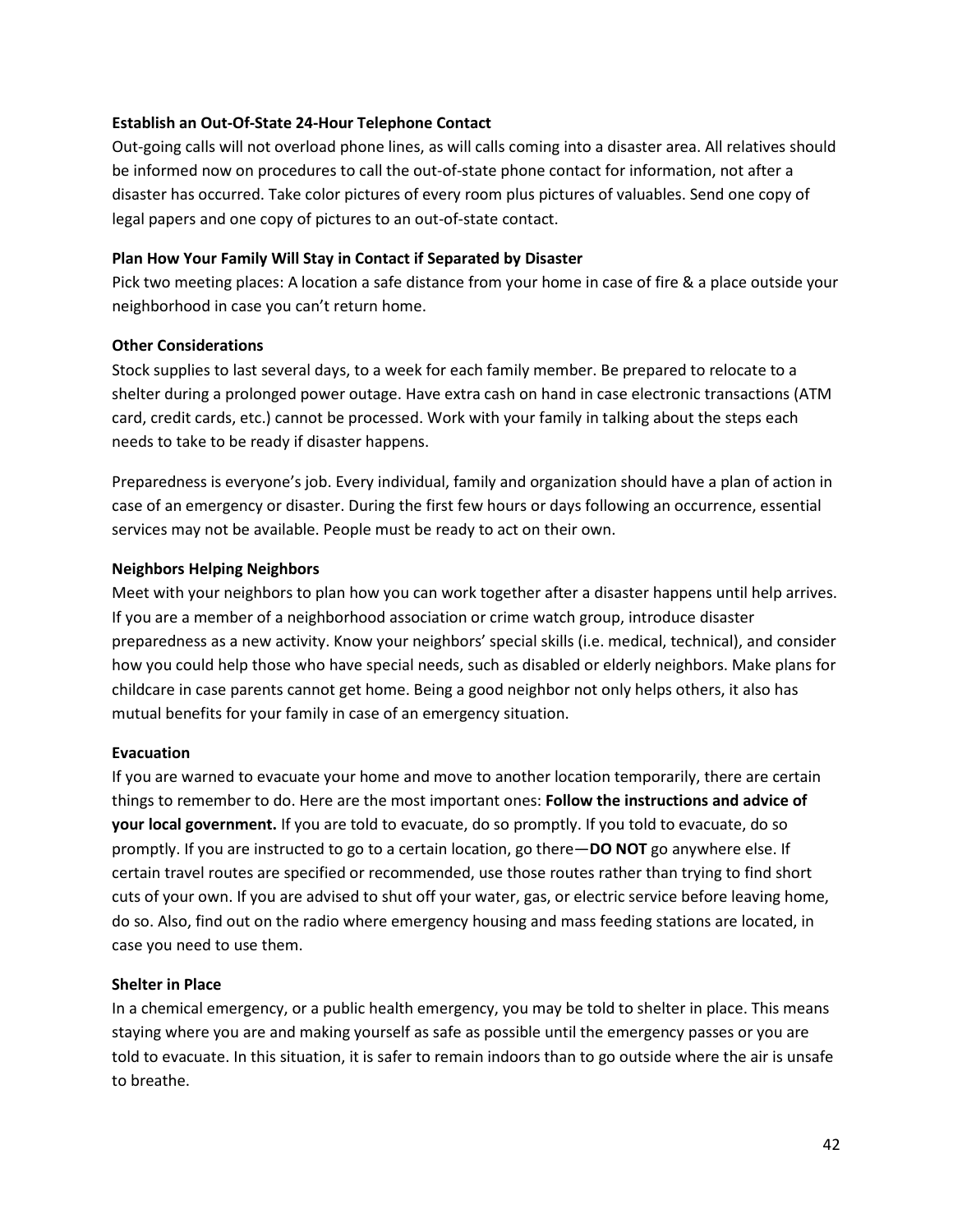If you are told to shelter in place:

- Close all windows in your home.
- Turn off all fans, heating and air conditioning systems.
- Close the fireplace damper.
- Go to an above ground room (not the basement) with the fewest windows and doors.
- Take your disaster supplies with you.
- Stay in the room and listen to your radio until you are told all is safe or you are told to evacuate.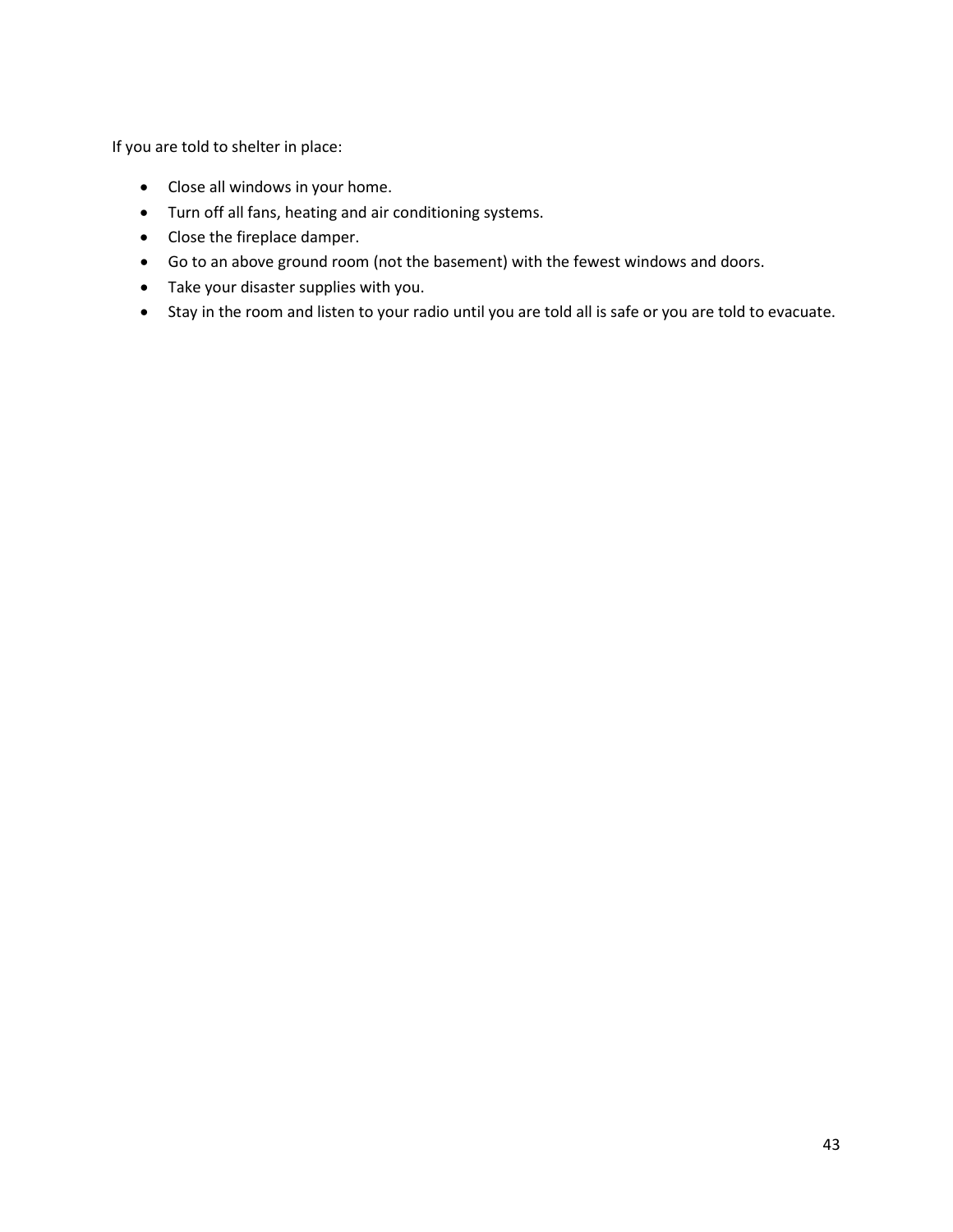# **First Aid**

During any major disaster, emergency personnel may not be able to reach injured or sick persons for a considerable period of time. People will have to help each other during the emergency, and will have to depend on their knowledge of first aid and emergency care.

Both adults and teenagers can acquire these valuables skills by taking a First Aid Course offered by the American Red Cross or the American Heart Association. These courses are given at various locations throughout the state.

#### **In medical emergency situations:**

Assess the situation **Immediately notify the appropriate agency Call 911 (or appropriate number in your community). Give the following information.**

- **1.** Nature of the emergency
- **2.** Exact location and cross street
- **3.** Your name
- **4.** Telephone number from which you are calling. Most 911 operators can and will give instructions on emergency first aid until help arrives.

*Remain on the line. Do not hand up before the operator tells you to, as additional information may be needed, and/or first aid instructions may be given.*

# **CPR Training**

Cardiopulmonary Resuscitation (CPR) consists of mouth-to-mouth respiration and chest compression. CPR allows oxygenated blood to circulate to vital organs such as the brain and heart. CPR can keep a person alive until more advanced procedures (such as defibrillation—an electric shock to the chest) can treat the cardiac arrest. CPR started by a bystander doubles the likelihood of survival for victims of cardiac arrest.

#### **Training is available from:**

- 1. Some fire districts and EMS agencies. Call your local emergency services provider for more details.
- 2. The American Heart Association
- 3. The American Red Cross

### **Use the following symptom/situation guidelines and common sense to determine what a true medical emergency is and when to call 911:**

- Persistent or sudden chest pain
- Breathing emergencies
- Uncontrollable bleeding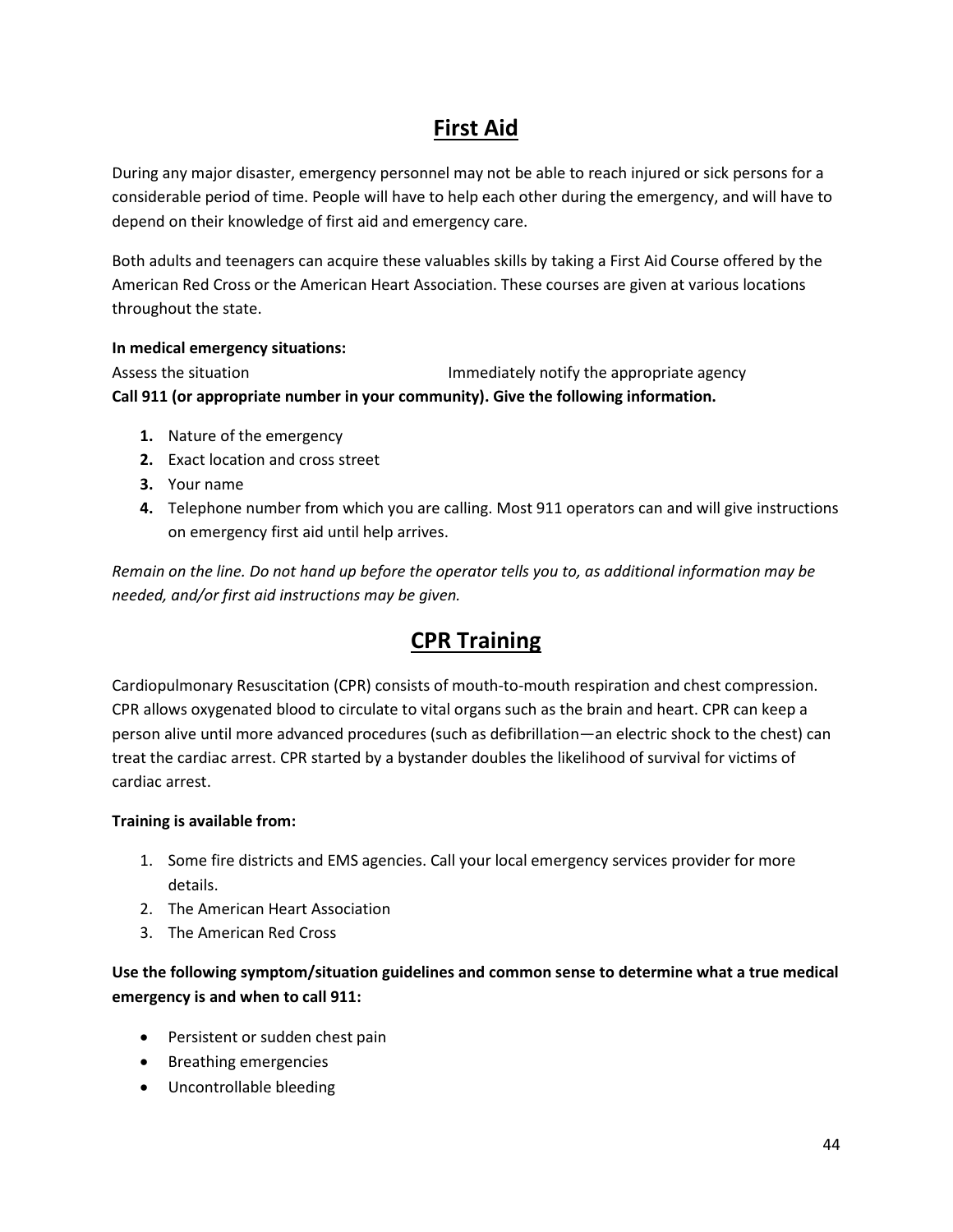- Changes in level of consciousness due to injury
- Life threatening injuries, such as injuries from falling, severe head injuries, severe burns, etc

The above are only some potential life-threatening emergencies. Immediately call for medical emergencies situations since time is of the utmost importance.

#### *If ou are unsure about the seriousness of the situation DO NOT HESITATE TO CALL 911*

### **The following are general guidelines for any medical emergency. They do not and should not replace the need for first aid training.**

- 1. **DO NO HARM.** Often well-meaning but untrained persons aggravate the injury or illness in their attempt to help. Get competent medical assistance, if possible. If there is no one available who is better qualified, then take charge. Access 911 or your community's emergency medical system.
- 2. **Treat for shock.** Try to keep the victim warm at normal body temperature. Keep legs slightly elevated. If there is a suspected neck or back injury, keep victim lying flat.
- 3. **Initially do not move the injured patient, unless a danger exists.** They should not be moved until breathing is restored, bleeding controlled, suspected broken bones splinted, and/or rescue personnel arrive.
- 4. **Never risk injury to yourself** in an effort to assist an injured person. Death or injury to a rescuer does nothing to help the injured person and only complicates a bad situation.
- 5. **Take a Red Cross or American Heart Association first aid or CPR class so you are prepared in the event of an emergency.**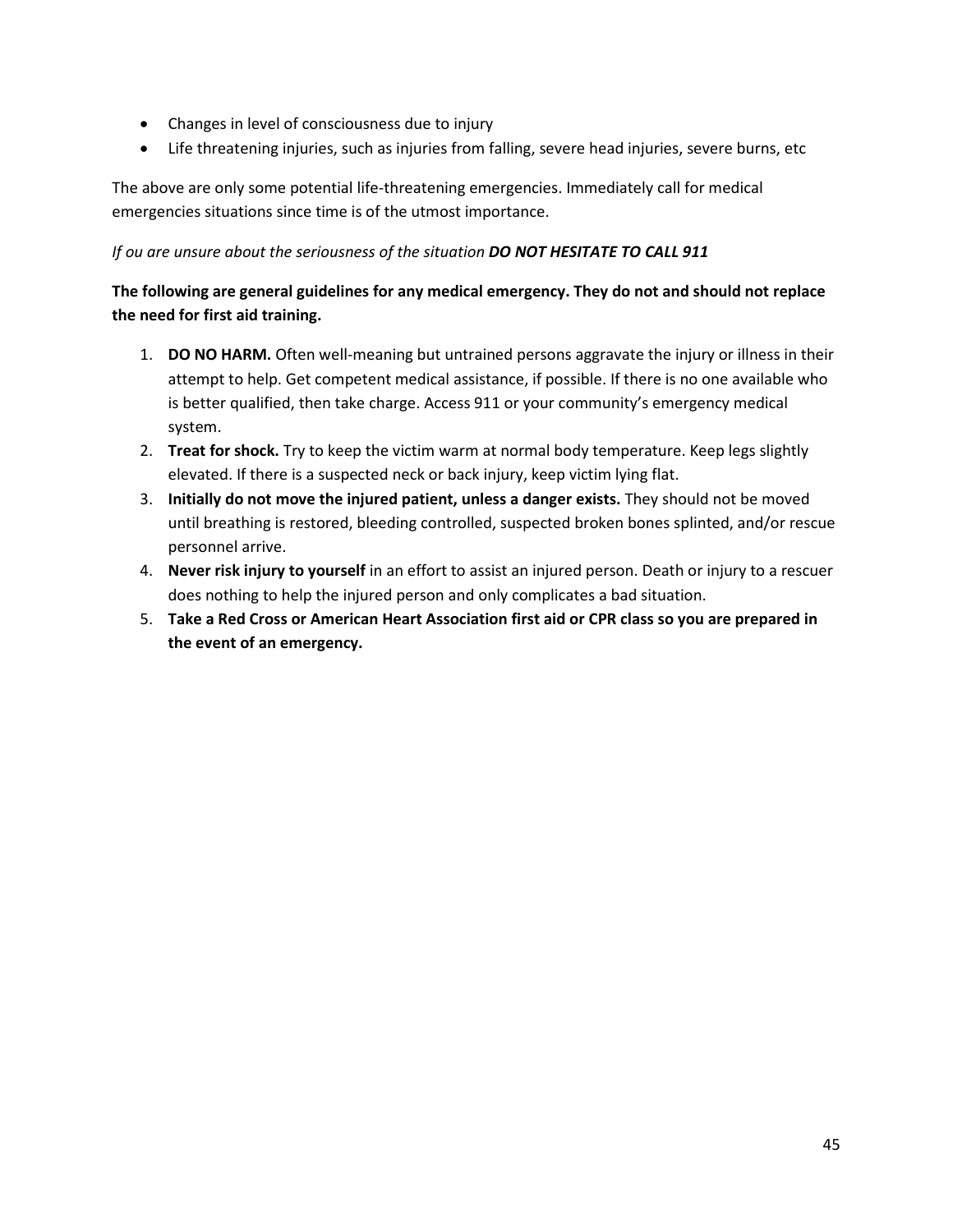### **Emergency Preparedness Information (Updated):**

Rocky Mountain Poison & Drug Center

[http://www.rmpdc.org](http://www.rmpdc.org/)

(800)-222-1222

Colorado Department of Public Health and Environment

<http://www.cdphe.state.co.us/>

Colorado Division of Homeland Security & Emergency Management

[http://www.coemergency.com](http://www.coemergency.com/)

Colorado Department of Public Safety

<https://www.colorado.gov/publicsafety>

#### Colorado Department of Transportation

<https://www.codot.gov/>

Colorado State Patrol

<https://www.colorado.gov/csp>

University of Colorado Natural Hazards Center

<https://hazards.colorado.edu/>

Colorado State Forest Service

<http://csfs.colostate.edu/>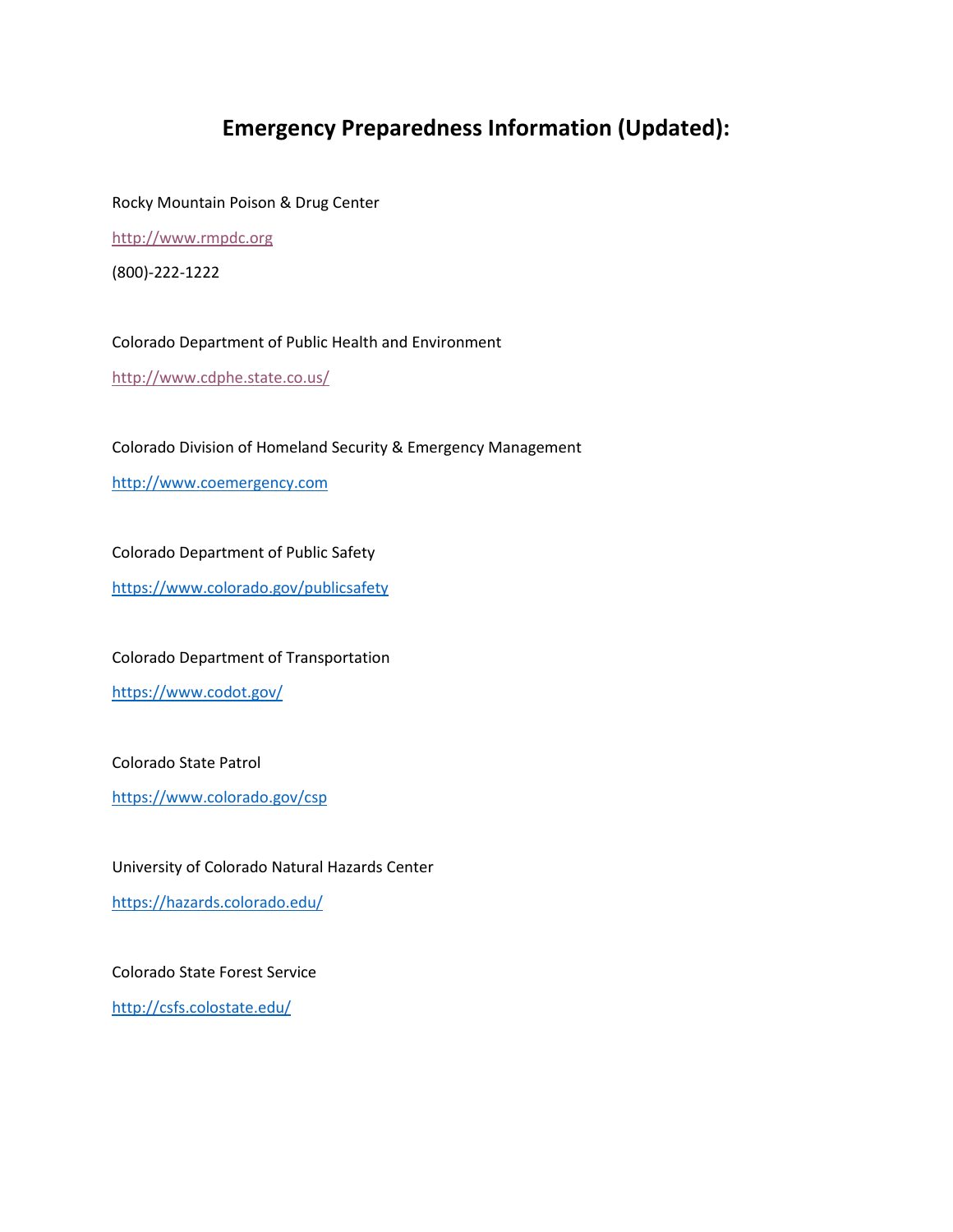Federal Emergency Management Agency (FEMA)

<https://www.fema.gov/>

Centers for Disease Control and Prevention (CDC) 800-CDC-INFO (800-232-4636) <https://www.cdc.gov/>

#### National Weather Service (NOAA)

<http://www.weather.gov/>

#### American Red Cross

<http://www.redcross.org/>

#### Salvation Army

<http://www.salvationarmyusa.org/>

#### Citizen Corps

<https://www.ready.gov/citizen-corps>

#### United Way

<https://www.unitedway.org/>

#### USDA- United States Forest Service

<https://www.fs.fed.us/>

#### Ready.gov

<https://www.ready.gov/>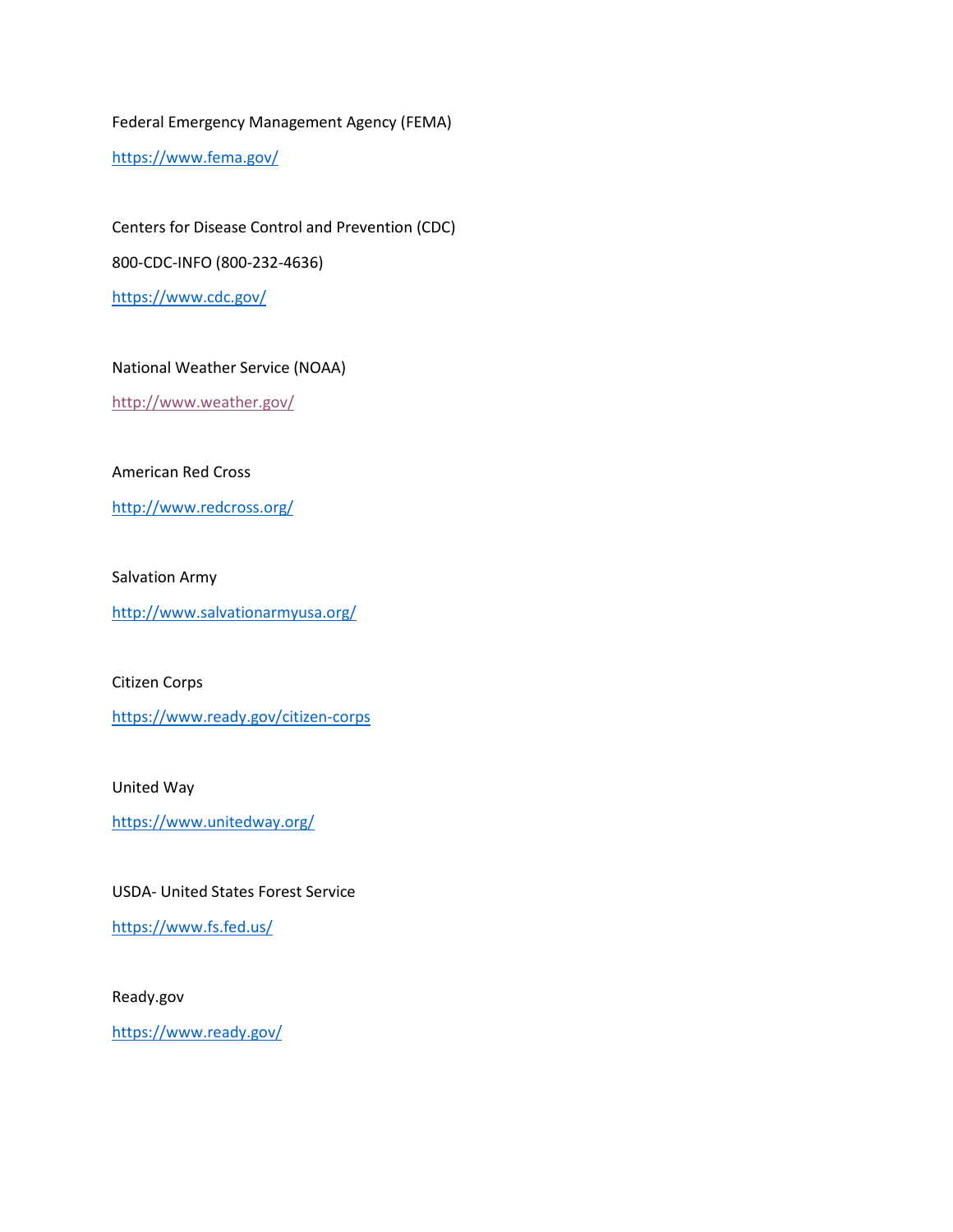# **Emergency Contact Information:**

| <u> 1989 - Johann Stoff, amerikansk politiker (d. 1989)</u>                      |
|----------------------------------------------------------------------------------|
| ,我们也不能在这里的时候,我们也不能在这里的时候,我们也不能会在这里的时候,我们也不能会在这里的时候,我们也不能会在这里的时候,我们也不能会在这里的时候,我们也 |
|                                                                                  |
|                                                                                  |
| Other:                                                                           |
|                                                                                  |
|                                                                                  |